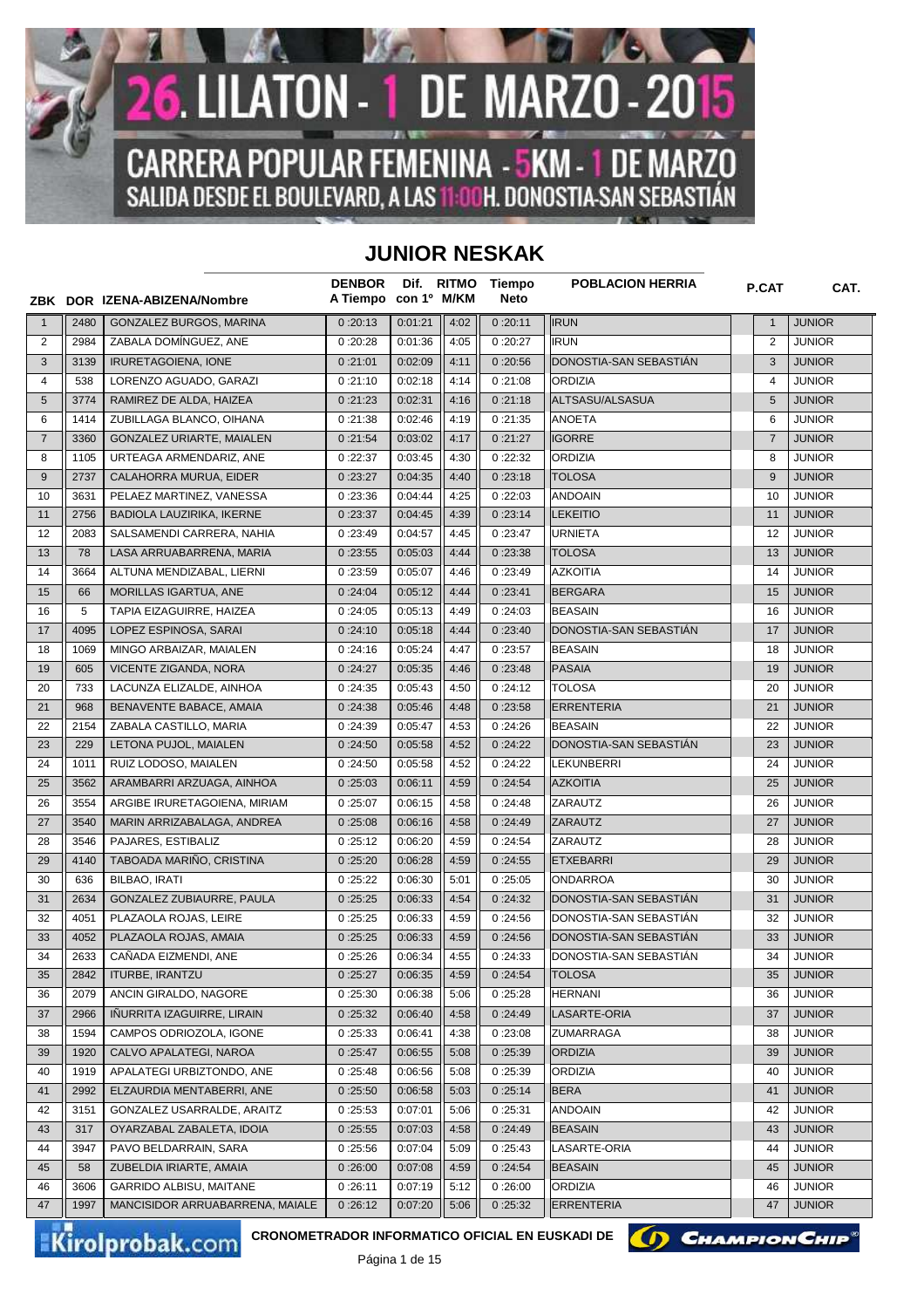|          |              | ZBK DOR IZENA-ABIZENA/Nombre                    | <b>DENBOR</b><br>A Tiempo con 1º M/KM |                    |              | Dif. RITMO Tiempo<br><b>Neto</b> | <b>POBLACION HERRIA</b>                     | <b>P.CAT</b> | CAT.                           |
|----------|--------------|-------------------------------------------------|---------------------------------------|--------------------|--------------|----------------------------------|---------------------------------------------|--------------|--------------------------------|
| 48       | 4020         | ARROSPIDE ALUSTIZA, MAITE                       | 0:26:14                               | 0:07:22            | 5:11         | 0:25:54                          | ZIZURKIL                                    | 48           | <b>JUNIOR</b>                  |
| 49       | 3738         | AGIRRE URDANGARIN, ENERITZ                      | 0:26:16                               | 0:07:24            | 5:13         | 0:26:06                          | <b>USURBIL</b>                              | 49           | <b>JUNIOR</b>                  |
| 50       | 3633         | DOMINGUEZ MOLINERO. LEIRE                       | 0:26:19                               | 0:07:27            | 4:57         | 0:24:44                          | DONOSTIA-SAN SEBASTIAN                      | 50           | <b>JUNIOR</b>                  |
| 51       | 3272         | SARASOLA SUDUPE, EIDER                          | 0:26:37                               | 0:07:45            | 5:18         | 0:26:29                          | <b>ORDIZIA</b>                              | 51           | <b>JUNIOR</b>                  |
| 52       | 3322         | OIARBIDE SAEZ, NATALE                           | 0:26:37                               | 0:07:45            | 5:18         | 0:26:29                          | <b>ORDIZIA</b>                              | 52           | <b>JUNIOR</b>                  |
| 53       | 3108         | MARTINEZ AGOUES, ARRATE                         | 0:26:38                               | 0:07:46            | 4:47         | 0:23:55                          | ZIZUR MAYOR/ZIZUR NAGUSIA                   | 53           | <b>JUNIOR</b>                  |
| 54       | 3548         | ETXABE GURRUTXAGA, JOSUNE                       | 0:26:55                               | 0:08:03            | 5:19         | 0:26:37                          | ZARAUTZ                                     | 54           | <b>JUNIOR</b>                  |
| 55       | 1438         | TORRES MORENO, ELENA                            | 0:26:59                               | 0:08:07            | 5:20         | 0:26:39                          | <b>ORDIZIA</b>                              | 55           | <b>JUNIOR</b>                  |
| 56       | 2989         | CABANILLAS ODRIOZOLA, UDANE                     | 0:27:00                               | 0:08:08            | 5:17         | 0:26:23                          | <b>ZESTOA</b>                               | 56           | <b>JUNIOR</b>                  |
| 57       | 2264         | AZKONA IBAZETA, ANE                             | 0:27:04                               | 0:08:12            | 5:14         | 0:26:10                          | DONOSTIA-SAN SEBASTIÁN                      | 57           | <b>JUNIOR</b>                  |
| 58       | 2454         | SEGUÉS EZEIZA, EDURNE                           | 0:27:10                               | 0:08:18            | 5:12         | 0:25:59                          | DONOSTIA-SAN SEBASTIÁN                      | 58           | <b>JUNIOR</b>                  |
| 59       | 2456         | TXINTXURRETA SALABERRIA, LIERNI                 | 0:27:11                               | 0:08:19            | 5:12         | 0:25:59                          | DONOSTIA-SAN SEBASTIAN                      | 59           | <b>JUNIOR</b>                  |
| 60       | 2625         | EIZAGIRRE SAGARZAZU, GARAZI                     | 0:27:11                               | 0:08:19            | 5:24         | 0:26:59                          | <b>PASAIA</b>                               | 60           | <b>JUNIOR</b>                  |
| 61       | 3975         | EGIZALA, GARAZI                                 | 0:27:12                               | 0:08:20            | 5:18         | 0:26:30                          | <b>LAZKAO</b>                               | 61           | <b>JUNIOR</b>                  |
| 62       | 2286         | IDIAKEZ IRASTORZA, GARAZI                       | 0:27:18                               | 0:08:26            | 5:12         | 0:25:59                          | <b>ORDIZIA</b>                              | 62           | <b>JUNIOR</b>                  |
| 63       | 1927         | ZUBIRIA ULACIA, MARIA                           | 0:27:18                               | 0:08:26            | 5:12         | 0:25:59                          | <b>TOLOSA</b>                               | 63           | <b>JUNIOR</b>                  |
| 64       | 2365         | ALBERDI GARMENDIA, MADDI                        | 0:27:19                               | 0:08:27            | 5:26         | 0:27:12                          | <b>BERGARA</b>                              | 64           | <b>JUNIOR</b>                  |
| 65       | 2369         | OREGI GALLARDO, AMAIA                           | 0:27:19                               | 0:08:27            | 5:27         | 0:27:13                          | <b>BERGARA</b>                              | 65           | <b>JUNIOR</b>                  |
| 66       | 2728         | BEREZIARTUA UNANUE, AINARA                      | 0:27:21                               | 0:08:29            | 5:26         | 0:27:09                          | <b>BEASAIN</b>                              | 66           | <b>JUNIOR</b>                  |
| 67       | 2757         | AGIRRE IBARGUREN, AMAIA                         | 0:27:21                               | 0:08:29            | 5:26         | 0:27:09                          | <b>BEASAIN</b>                              | 67           | <b>JUNIOR</b>                  |
| 68       | 3702         | ELIA ALONSO, YOANA                              | 0:27:22                               | 0:08:30            | 5:26         | 0:27:08                          | <b>IRUN</b>                                 | 68           | <b>JUNIOR</b>                  |
| 69       | 1998         | BELLO VILLAVERDE, REBECA                        | 0:27:23                               | 0:08:31            | 5:20         | 0:26:42                          | <b>ERRENTERIA</b>                           | 69           | <b>JUNIOR</b>                  |
| 70       | 3780         | GONZALEZ, KATRIN                                | 0:27:29                               | 0:08:37            | 4:53         | 0:24:24                          | ZARAUTZ                                     | 70           | <b>JUNIOR</b>                  |
| 71       | 3316         | REGIL BARRIGON, NAGORE                          | 0:27:41                               | 0:08:49            | 5:31         | 0:27:33                          | <b>ORDIZIA</b>                              | 71           | <b>JUNIOR</b>                  |
| 72       | 3323         | AIESTARAN LLORENTE, IBONE                       | 0:27:41                               | 0:08:49            | 5:32         | 0:27:39                          | <b>ORDIZIA</b>                              | 72           | JUNIOR                         |
| 73       | 3320         | ZEBERIO BERAKOETXEA, KARMELE                    | 0:27:41                               | 0:08:49            | 5:31         | 0:27:33                          | <b>ORDIZIA</b>                              | 73           | <b>JUNIOR</b>                  |
| 74       | 2111         | FERNANDEZ VALLEJO, PAULA                        | 0:27:42                               | 0:08:50            | 5:16         | 0:26:19                          | <b>LEGAZPI</b>                              | 74           | <b>JUNIOR</b>                  |
| 75       | 2157         | PURAS ALONSO, MAIALEN                           | 0:27:51                               | 0:08:59            | 5:32         | 0:27:40                          | <b>ANOETA</b>                               | 75           | <b>JUNIOR</b>                  |
| 76       | 2813         | BERRONDO CALVO, AINHOA                          | 0:27:51                               | 0:08:59            | 5:28         | 0:27:20                          | <b>ERRENTERIA</b>                           | 76           | <b>JUNIOR</b>                  |
| 77       | 3819         | ROLDÁN CARRERA, RAQUEL                          | 0:27:53                               | 0:09:01            | 5:23         | 0:26:57                          | PAMPLONA/IRUÑA                              | 77           | <b>JUNIOR</b>                  |
| 78       | 2891         | ALVAREZ MUGICA, MIREN                           | 0:27:54                               | 0:09:02            | 5:22         | 0:26:48                          | <b>BEASAIN</b>                              | 78           | <b>JUNIOR</b>                  |
| 79       | 14           | SALAVERRIA, NAGORE                              | 0:28:01                               | 0:09:09            | 5:28         | 0:27:22                          | <b>ERRENTERIA</b>                           | 79           | <b>JUNIOR</b>                  |
| 80       | 3310         | ALVAREZ MERINO, MIRIAM                          | 0:28:01                               | 0:09:09            | 5:29         | 0:27:24                          | DONOSTIA-SAN SEBASTIÁN                      | 80           | <b>JUNIOR</b>                  |
| 81       | 3311         | ZUAZNABAR SANTAMARÍA, ANA                       | 0:28:02                               | 0:09:10            | 5:29         | 0:27:23                          | DONOSTIA-SAN SEBASTIÁN                      | 81           | <b>JUNIOR</b>                  |
| 82       | 1276         | ECHEVERRIA GOMEZ, ANGELA                        | $0:28:10$ 0:09:18                     |                    | 5:30         | 0:27:29                          | DONOSTIA-SAN SEBASTIÁN                      | 82           | <b>JUNIOR</b>                  |
| 83<br>84 | 4072<br>2209 | MUNARRIZ ARAMENDI, ITXASO                       | 0:28:10                               | 0:09:18            | 5:30         | 0:27:29                          | DONOSTIA-SAN SEBASTIAN<br><b>ERRENTERIA</b> | 83<br>84     | <b>JUNIOR</b><br><b>JUNIOR</b> |
| 85       | 2180         | BLAZQUEZ BLAZQUEZ, JUDITH<br>GÓMEZ, NAGORE      | 0:28:10<br>0:28:11                    | 0:09:18<br>0:09:19 | 5:34<br>5:34 | 0:27:51<br>0:27:51               | <b>ERRENTERIA</b>                           | 85           | <b>JUNIOR</b>                  |
| 86       | 2080         | DORRONSORO ALDAZ, MAIDER                        | 0:28:16                               | 0:09:24            | 5:34         | 0:27:49                          | URNIETA                                     | 86           | JUNIOR                         |
| 87       | 2081         | <b>IRIBERRI MUGIKA, MAIDER</b>                  | 0:28:16                               | 0:09:24            | 5:34         | 0:27:49                          | <b>URNIETA</b>                              | 87           | <b>JUNIOR</b>                  |
| 88       | 83           | FERNANDEZ DE ANTONA ZUBIA, NEREA                | 0:28:23                               | 0:09:31            | 5:27         | 0:27:16                          | LEABURU                                     | 88           | <b>JUNIOR</b>                  |
| 89       | 1926         | MUTILOA RODRÍGUEZ, IDOIA                        | 0:28:30                               | 0:09:38            | 5:26         | 0:27:12                          | <b>BEASAIN</b>                              | 89           | <b>JUNIOR</b>                  |
| 90       | 529          | FERNANDEZ VALLEJO, LYDIA                        | 0:28:34                               | 0:09:42            | 5:26         | 0:27:09                          | LEGAZPI                                     | 90           | JUNIOR                         |
| 91       | 2638         | ALONSO MARTINEZ, SARA                           | 0:28:35                               | 0:09:43            | 5:12         | 0:26:01                          | DONOSTIA-SAN SEBASTIÁN                      | 91           | <b>JUNIOR</b>                  |
| 92       | 2734         | ALECHA CUENCA, LEYRE                            | 0:28:49                               | 0:09:57            | 5:33         | 0:27:44                          | DONOSTIA-SAN SEBASTIÁN                      | 92           | <b>JUNIOR</b>                  |
| 93       | 1995         | BELDARRAIN ZUBIARRAIN, ESTHER                   | 0:28:49                               | 0:09:57            | 5:33         | 0:27:45                          | <b>ANDOAIN</b>                              | 93           | <b>JUNIOR</b>                  |
| 94       | 412          | ELIZEGI AGIRRE, AMAIA                           | 0:28:50                               | 0:09:58            | 5:40         | 0:28:21                          | <b>TOLOSA</b>                               | 94           | <b>JUNIOR</b>                  |
| 95       | 305          | BERASATEGI MARTIN, MIREN                        | 0:28:50                               | 0:09:58            | 5:40         | 0:28:22                          | <b>IBARRA</b>                               | 95           | <b>JUNIOR</b>                  |
| 96       | 4044         | ZABALA MUXIKA, IRATI                            | 0:28:53                               | 0:10:01            | 5:12         | 0:26:00                          | <b>OIARTZUN</b>                             | 96           | <b>JUNIOR</b>                  |
| 97       | 1972         | EGIZABAL PLAZAOLA, ENERITZ                      | 0:28:54                               | 0:10:02            | 5:45         | 0:28:44                          | <b>AZKOITIA</b>                             | 97           | <b>JUNIOR</b>                  |
| 98       | 1973         | ALBERDI JARIT, HAIZEA                           | 0:28:54                               | 0:10:02            | 5:45         | 0:28:44                          | <b>AZKOITIA</b>                             | 98           | <b>JUNIOR</b>                  |
| 99       | 1898         | KORTA ZULAIKA, ENERITZ                          | 0:28:54                               | 0:10:02            | 5:45         | 0:28:44                          | <b>AZKOITIA</b>                             | 99           | <b>JUNIOR</b>                  |
| 100      | 3706         | SESTORAIN SARALEGUI, LIERNI                     | 0:28:58                               | 0:10:06            | 5:38         | 0:28:08                          | LEITZA                                      | 100          | <b>JUNIOR</b>                  |
| 101      | 3109         | ANDUEZA IGOA, UXUA                              | 0:29:02                               | 0:10:10            | 5:16         | 0:26:20                          | <b>BERA</b>                                 | 101          | <b>JUNIOR</b>                  |
| 102      | 3628         | NIETO BARCENILLA, NATALIA                       | 0:29:07                               | 0:10:15            | 5:44         | 0:28:39                          | <b>IRUN</b>                                 | 102          | <b>JUNIOR</b>                  |
| 103      | 1470         | SÁNCHEZ VIDAL, GARAZI                           | 0:29:10                               | 0:10:18            | 5:48         | 0:28:58                          | LAZKAO                                      | 103          | <b>JUNIOR</b>                  |
| 104      | 3333         | IRASTORZA UGALDE, NATALE                        | 0:29:11                               | 0:10:19            | 5:39         | 0:28:17                          | ORDIZIA                                     | 104          | <b>JUNIOR</b>                  |
| 105      | 3334         | MORENO GARMENDIA, ELIXABET                      | 0:29:12                               | 0:10:20            | 5:40         | 0:28:19                          | <b>ORDIZIA</b>                              | 105          | <b>JUNIOR</b>                  |
| 106      | 3337         | GONZALEZ RODRIGUEZ, JANIRE                      | 0:29:12                               | 0:10:20            | 5:40         | 0:28:18                          | ORDIZIA                                     | 106          | JUNIOR                         |
| 107      | 1311         | GIL LERTXUNDI, MIREN                            | 0:29:13                               | 0:10:21            | 5:21         | 0:26:45                          | <b>IRUN</b>                                 | 107          | <b>JUNIOR</b>                  |
|          |              | CRONOMETRADOR INFORMATICO OFICIAL EN EUSKADI DE |                                       |                    |              |                                  | () CHAMPION CHIP                            |              |                                |
|          |              | <b>Kirolprobak.com</b>                          |                                       | Dáaina 2 do 45     |              |                                  |                                             |              |                                |

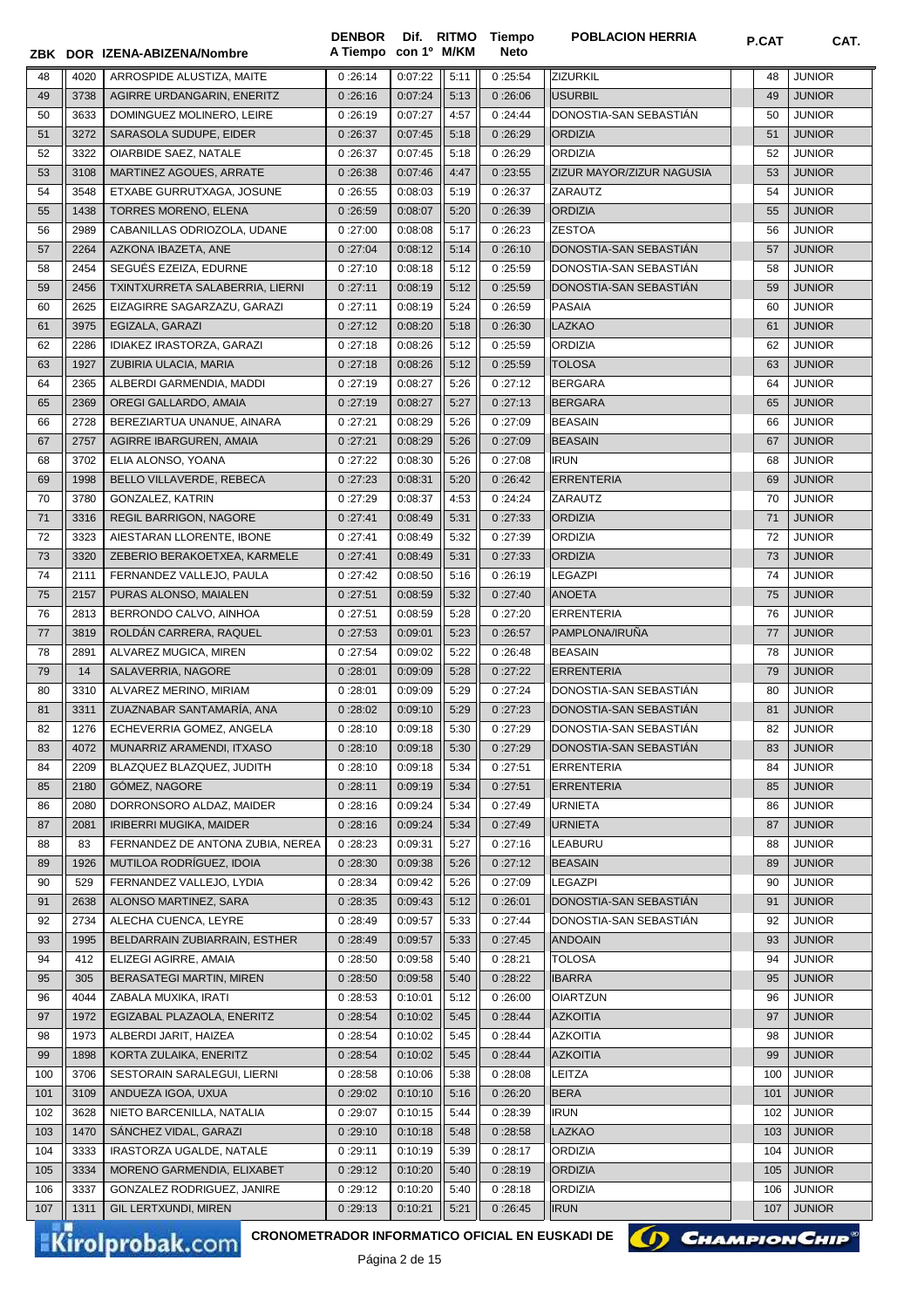|     |      | ZBK DOR IZENA-ABIZENA/Nombre    | <b>DENBOR</b><br>A Tiempo con 1º M/KM |         |      | Dif. RITMO Tiempo<br><b>Neto</b> | <b>POBLACION HERRIA</b> | P.CAT | CAT.          |
|-----|------|---------------------------------|---------------------------------------|---------|------|----------------------------------|-------------------------|-------|---------------|
| 108 | 794  | LARRACHE CARRACEDO, MAIALEN     | 0:29:14                               | 0:10:22 | 5:47 | 0:28:53                          | <b>BEASAIN</b>          | 108   | <b>JUNIOR</b> |
| 109 | 795  | MOREJON BUENO, UXUE             | 0:29:14                               | 0:10:22 | 5:47 | 0:28:54                          | <b>BEASAIN</b>          | 109   | <b>JUNIOR</b> |
| 110 | 3978 | ARRUABARRENA, MIREN             | 0:29:20                               | 0:10:28 | 5:44 | 0:28:38                          | <b>LAZKAO</b>           | 110   | <b>JUNIOR</b> |
| 111 | 3161 | ABADIA GUINEA, MIREN            | 0:29:36                               | 0:10:44 | 5:34 | 0:27:50                          | DONOSTIA-SAN SEBASTIAN  | 111   | <b>JUNIOR</b> |
|     |      |                                 |                                       |         |      |                                  | <b>PASAIA</b>           |       |               |
| 112 | 2888 | BLANCO GONZALEZ, KAREN          | 0:29:38                               | 0:10:46 | 5:40 | 0:28:22                          |                         | 112   | <b>JUNIOR</b> |
| 113 | 2994 | <b>BOMBIN MORAN, OLATZ</b>      | 0:29:41                               | 0:10:49 | 5:39 | 0:28:17                          | DONOSTIA-SAN SEBASTIAN  | 113   | <b>JUNIOR</b> |
| 114 | 2691 | IRAETA URIBEETXEBERRIA, INTZA   | 0:29:44                               | 0:10:52 | 5:37 | 0:28:07                          | <b>LEGAZPI</b>          | 114   | <b>JUNIOR</b> |
| 115 | 2690 | GUTIERREZ AZTIRIA, IDOIA        | 0:29:44                               | 0:10:52 | 5:37 | 0:28:07                          | <b>LEGAZPI</b>          | 115   | <b>JUNIOR</b> |
| 116 | 1219 | ESTEBANEZ VIVAR, LARA           | 0:29:45                               | 0:10:53 | 5:22 | 0:26:52                          | SANTA MARÍA DEL CAMPO   | 116   | <b>JUNIOR</b> |
| 117 | 2901 | ZUÑIGA BLANCO, ELIXABET         | 0:29:50                               | 0:10:58 | 5:37 | 0:28:06                          | <b>ANDOAIN</b>          | 117   | <b>JUNIOR</b> |
| 118 | 3335 | ARRESE FERNANDEZ, AINHOA        | 0:29:54                               | 0:11:02 | 5:48 | 0:29:00                          | <b>ORDIZIA</b>          | 118   | <b>JUNIOR</b> |
| 119 | 2941 | HERNANDEZ, LOIDA                | 0:29:54                               | 0:11:02 | 5:30 | 0:27:28                          | <b>ERRENTERIA</b>       | 119   | <b>JUNIOR</b> |
| 120 | 2385 | HUERTA MENDIZABAL, AMAIA        | 0:29:56                               | 0:11:04 | 5:54 | 0:29:30                          | DONOSTIA-SAN SEBASTIAN  | 120   | <b>JUNIOR</b> |
| 121 | 2008 | ARANBURU HUERTA, MAIALEN        | 0:29:56                               | 0:11:04 | 5:54 | 0:29:32                          | <b>TOLOSA</b>           | 121   | <b>JUNIOR</b> |
| 122 | 1035 | ARANBURU, IDOIA                 | 0:29:59                               | 0:11:07 | 5:31 | 0:27:36                          | <b>ZARAUTZ</b>          | 122   | <b>JUNIOR</b> |
| 123 | 3281 | IÑARRA IBEAS, IZASKUN           | 0:30:04                               | 0:11:12 | 5:49 | 0:29:06                          | <b>ERRENTERIA</b>       | 123   | <b>JUNIOR</b> |
| 124 | 3104 | ALFONSO IBARGUREN, UDANE        | 0:30:04                               | 0:11:12 | 5:49 | 0:29:06                          | <b>ERRENTERIA</b>       | 124   | <b>JUNIOR</b> |
| 125 | 1740 | LABAKA BERA, NAHIA              | 0:30:05                               | 0:11:13 | 5:41 | 0:28:23                          | <b>LEZO</b>             | 125   | <b>JUNIOR</b> |
| 126 | 2859 | GARMENDIA HERNANDEZ, IDOIA      | 0:30:09                               | 0:11:17 | 5:46 | 0:28:49                          | <b>ORDIZIA</b>          | 126   | <b>JUNIOR</b> |
| 127 | 2860 | GARMENDIA HERNANDEZ, ANE        | 0:30:09                               | 0:11:17 | 5:46 | 0:28:50                          | <b>ORDIZIA</b>          | 127   | <b>JUNIOR</b> |
| 128 | 2203 | MUJIKA KORTA, ELENE             | 0:30:10                               | 0:11:18 | 5:54 | 0:29:31                          | <b>BEASAIN</b>          | 128   | <b>JUNIOR</b> |
| 129 | 79   | GABIRONDO GAUNA, AMAIA          | 0:30:12                               | 0:11:20 | 5:56 | 0:29:38                          | <b>TOLOSA</b>           | 129   | <b>JUNIOR</b> |
| 130 | 1254 | OIARBIDE URTXULUTEGI, AMAIA     | 0:30:15                               | 0:11:23 | 5:39 | 0:28:16                          | <b>PASAIA</b>           | 130   | <b>JUNIOR</b> |
| 131 | 1356 | ALQUIZA MADINA, MARIA           | 0:30:18                               | 0:11:26 | 6:03 | 0:30:14                          | <b>HERNANI</b>          | 131   | <b>JUNIOR</b> |
| 132 | 3315 | <b>IRAOLA DE MIGUEL, LIDE</b>   | 0:30:19                               | 0:11:27 | 6:02 | 0:30:12                          | <b>ORDIZIA</b>          | 132   | <b>JUNIOR</b> |
|     |      |                                 |                                       |         |      |                                  |                         |       |               |
| 133 | 2518 | LANDABEREA OLAZAGOITIA, NORA    | 0:30:22                               | 0:11:30 | 5:46 | 0:28:49                          | LASARTE-ORIA            | 133   | <b>JUNIOR</b> |
| 134 | 3993 | MENDIA, IRATI                   | 0:30:23                               | 0:11:31 | 5:16 | 0:26:18                          | DONOSTIA-SAN SEBASTIAN  | 134   | <b>JUNIOR</b> |
| 135 | 3991 | GIMENEZ, NAROA                  | 0:30:23                               | 0:11:31 | 5:16 | 0:26:20                          | <b>HONDARRIBIA</b>      | 135   | <b>JUNIOR</b> |
| 136 | 4125 | MARTINEZ ALZA, ONINTZA          | 0:30:24                               | 0:11:32 | 5:40 | 0:28:21                          | <b>HONDARRIBIA</b>      | 136   | <b>JUNIOR</b> |
| 137 | 3051 | IZAGIRRE GOENAGA, MAIALEN       | 0:30:24                               | 0:11:32 | 5:50 | 0:29:08                          | <b>URNIETA</b>          | 137   | <b>JUNIOR</b> |
| 138 | 1794 | GARMENDIA NAVARRO, SILVIA       | 0:30:25                               | 0:11:33 | 5:31 | 0:27:34                          | DONOSTIA-SAN SEBASTIAN  | 138   | <b>JUNIOR</b> |
| 139 | 3049 | IZAGIRRE CARCEDO, LEIRE         | 0:30:25                               | 0:11:33 | 5:49 | 0:29:07                          | <b>ERRENTERIA</b>       | 139   | <b>JUNIOR</b> |
| 140 | 3143 | BALMASEDA DEL OLMO, ALBA        | 0:30:26                               | 0:11:34 | 5:59 | 0:29:53                          | <b>ERRENTERIA</b>       | 140   | <b>JUNIOR</b> |
| 141 | 2374 | <b>GALARDI MAYOZ, LUCIA</b>     | 0:30:26                               | 0:11:34 | 5:53 | 0:29:24                          | DONOSTIA-SAN SEBASTIÁN  | 141   | <b>JUNIOR</b> |
| 142 | 2663 | ALONSO, MARINA                  | 0:30:26                               | 0:11:34 | 5:53 | 0:29:23                          | DONOSTIA-SAN SEBASTIÁN  | 142   | <b>JUNIOR</b> |
| 143 | 2711 | VIAÑA HERNAEZ, ANE              | 0:30:26                               | 0:11:34 | 5:55 | 0:29:35                          | <b>LEZO</b>             | 143   | <b>JUNIOR</b> |
| 144 | 2662 | ALONSO, MARIA                   | 0:30:27                               | 0:11:35 | 5:53 | 0:29:24                          | DONOSTIA-SAN SEBASTIAN  | 144   | <b>JUNIOR</b> |
| 145 | 1742 | OLASAGASTI, MADDI               | 0:30:30                               | 0:11:38 | 5:45 | 0:28:47                          | <b>LEZO</b>             | 145   | <b>JUNIOR</b> |
| 146 | 3207 | AMIANO ZAPIRAIN, LEIRE          | 0:30:31                               | 0:11:39 | 5:56 | 0:29:41                          | <b>LEZO</b>             | 146   | <b>JUNIOR</b> |
| 147 | 4090 | PEREZ, IRATI                    | 0:30:31                               | 0:11:39 | 5:51 | 0:29:15                          | LASARTE-ORIA            | 147   | <b>JUNIOR</b> |
| 148 | 4091 | LABAKA, ANE                     | 0:30:31                               | 0:11:39 | 5:52 | 0:29:19                          | LASARTE-ORIA            | 148   | <b>JUNIOR</b> |
| 149 | 4163 | AMUTXASTEGI ALBISU, YUNE        | 0:30:32                               | 0:11:40 | 5:51 | 0:29:14                          | DONOSTIA-SAN SEBASTIÁN  | 149   | <b>JUNIOR</b> |
| 150 | 1825 | SANCHEZ RODRIGUEZ, ANGIE LORENA | 0:30:33                               | 0:11:41 | 6:06 | 0:30:30                          | <b>ERRENTERIA</b>       | 150   | <b>JUNIOR</b> |
| 151 | 4162 | URANGA GARCÍA, ZURIÑE           | 0:30:33                               | 0:11:41 | 5:52 | 0:29:18                          | DONOSTIA-SAN SEBASTIÁN  | 151   | <b>JUNIOR</b> |
| 152 | 2250 | LARRAÑAGA ARIZNABARRETA, LIDE   | 0:30:36                               | 0:11:44 | 5:59 | 0:29:57                          | ZIZURKIL                | 152   | <b>JUNIOR</b> |
| 153 | 2044 | MURUA SALSAMENDI, IRATI         | 0:30:38                               | 0:11:46 | 5:43 | 0:28:35                          | <b>ZALDIBIA</b>         | 153   | <b>JUNIOR</b> |
| 154 | 1299 | LASA GOMEZ, AMAGOIA             | 0:30:41                               | 0:11:49 | 6:04 | 0:30:22                          | <b>ANDOAIN</b>          | 154   | <b>JUNIOR</b> |
| 155 | 3442 | OLARIAGA ODRIOZOLA, UDANE       | 0:30:41                               | 0:11:49 | 5:41 | 0:28:27                          | <b>AZKOITIA</b>         | 155   | <b>JUNIOR</b> |
| 156 | 448  | LÓPEZ DE MURILLAS, MARÍA        | 0:30:42                               | 0:11:50 | 5:59 | 0:29:56                          | <b>TOLOSA</b>           | 156   | <b>JUNIOR</b> |
| 157 | 1065 | FONSECA, LUCÍA                  | 0:30:42                               | 0:11:50 | 5:59 | 0:29:56                          | <b>IBARRA</b>           | 157   | <b>JUNIOR</b> |
| 158 | 346  | ANDOLA, IANIRE                  | 0:30:43                               | 0:11:51 | 6:00 | 0:29:58                          | <b>BEASAIN</b>          | 158   | <b>JUNIOR</b> |
| 159 | 498  | MUGICA ILARDUYA, OLAIA          | 0:30:43                               | 0:11:51 | 6:00 | 0:29:59                          | <b>BEASAIN</b>          | 159   | <b>JUNIOR</b> |
|     |      |                                 |                                       |         |      |                                  |                         |       |               |
| 160 | 2215 | RAJADO LOPEZ, LEIRE             | 0:30:43                               | 0:11:51 | 5:46 | 0:28:52                          | <b>ANDOAIN</b>          | 160   | <b>JUNIOR</b> |
| 161 | 2920 | REZOLA ESKUTXURI, ALAITZ        | 0:30:43                               | 0:11:51 | 5:25 | 0:27:04                          | DONOSTIA-SAN SEBASTIAN  | 161   | <b>JUNIOR</b> |
| 162 | 127  | GOMEZ MENDOZA, SARAI            | 0:30:44                               | 0:11:52 | 5:57 | 0:29:47                          | <b>IRUN</b>             | 162   | <b>JUNIOR</b> |
| 163 | 125  | GOMEZ MENDOZA, NOEMÍ            | 0:30:44                               | 0:11:52 | 5:57 | 0:29:47                          | <b>IRUN</b>             | 163   | <b>JUNIOR</b> |
| 164 | 3729 | MARTIN BÁEZ, JENNIFER           | 0:30:47                               | 0:11:55 | 6:00 | 0:30:02                          | DONOSTIA-SAN SEBASTIAN  | 164   | <b>JUNIOR</b> |
| 165 | 3863 | <b>BARRASA ARRIBAS, EVA</b>     | 0:30:50                               | 0:11:58 | 5:43 | 0:28:34                          | <b>HERNANI</b>          | 165   | <b>JUNIOR</b> |
| 166 | 2899 | FERNANDEZ GONZALEZ, NAHIKARI    | 0:30:51                               | 0:11:59 | 5:49 | 0:29:07                          | <b>ZIZURKIL</b>         | 166   | <b>JUNIOR</b> |
| 167 | 3977 | URTEAGA, NEVA                   | 0:30:52                               | 0:12:00 | 6:02 | 0:30:10                          | LAZKAO                  | 167   | <b>JUNIOR</b> |

Kirolprobak.com

CRONOMETRADOR INFORMATICO OFICIAL EN EUSKADI DE **(1) CHAMPION CHIP**<sup>®</sup>

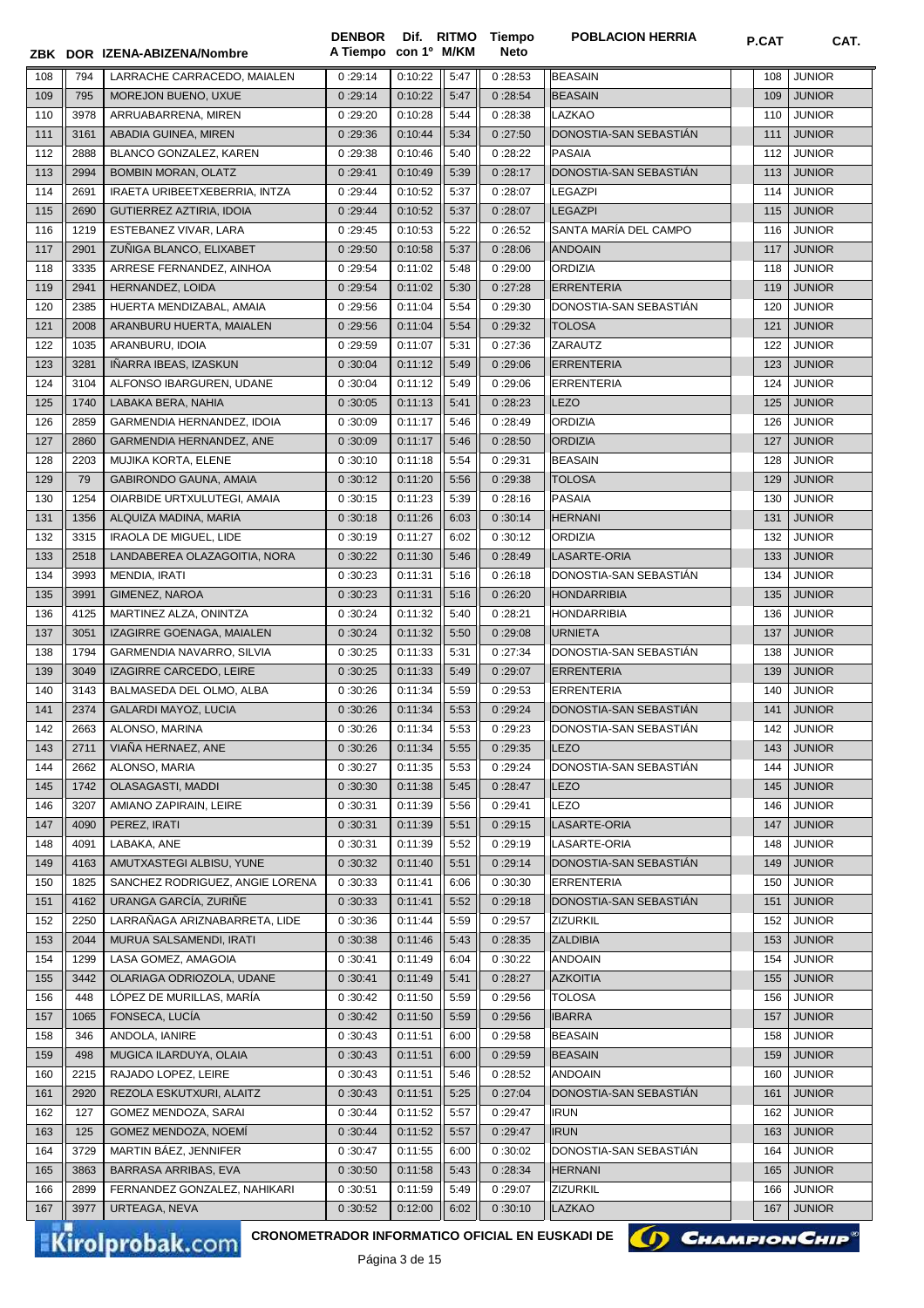|            |              | ZBK DOR IZENA-ABIZENA/Nombre                                              | A Tiempo con 1º M/KM |                    |              | Neto               |                                          | <b>P.GAI</b> | UAI.                           |
|------------|--------------|---------------------------------------------------------------------------|----------------------|--------------------|--------------|--------------------|------------------------------------------|--------------|--------------------------------|
| 168        | 3976         | ARIZKORRETA, ANE                                                          | 0:30:52              | 0:12:00            | 6:02         | 0:30:11            | LAZKAO                                   | 168          | <b>JUNIOR</b>                  |
| 169        | 3929         | BERMEJO MARTIN, ELISABETH                                                 | 0:30:54              | 0:12:02            | 5:44         | 0:28:39            | <b>HERNANI</b>                           | 169          | <b>JUNIOR</b>                  |
| 170        | 56           | LARRARTE URDALLETA, LARRAITZ                                              | 0:30:55              | 0:12:03            | 5:36         | 0:28:02            | <b>ORDIZIA</b>                           | 170          | <b>JUNIOR</b>                  |
| 171        | 222          | GORROCHATEGUI, NAGORE                                                     | 0:30:55              | 0:12:03            | 6:05         | 0:30:27            | <b>ZEGAMA</b>                            | 171          | <b>JUNIOR</b>                  |
| 172        | 223          | ZABALETA APAOLAZA, IOSUNE                                                 | 0:30:55              | 0:12:03            | 6:05         | 0:30:27            | <b>ZEGAMA</b>                            | 172          | <b>JUNIOR</b>                  |
| 173        | 4155         | MIRANDA BAS, MAIDER                                                       | 0:30:59              | 0:12:07            | 5:53         | 0:29:25            | DONOSTIA-SAN SEBASTIAN                   | 173          | <b>JUNIOR</b>                  |
| 174        | 2947         | MANGAS URKIZU, IDOIA                                                      | 0:30:59              | 0:12:07            | 5:53         | 0:29:25            | DONOSTIA-SAN SEBASTIAN                   | 174          | <b>JUNIOR</b>                  |
| 175        | 924          | VECINO CAMARERO, MAITANE                                                  | 0:30:59              | 0:12:07            | 5:59         | 0:29:57            | <b>HERNANI</b>                           | 175          | <b>JUNIOR</b>                  |
| 176        | 3347         | REY VICENTE, LARA                                                         | 0:31:01              | 0:12:09            | 6:01         | 0:30:03            | DONOSTIA-SAN SEBASTIAN                   | 176          | <b>JUNIOR</b>                  |
| 177        | 928          | ARANZABAL LEGARRA, NAGORE                                                 | 0:31:02              | 0:12:10            | 6:00         | 0:29:59            | <b>HERNANI</b>                           | 177          | <b>JUNIOR</b>                  |
| 178        | 3417         | <b>BLANCO RAMOS, NAHIA</b>                                                | 0:31:02              | 0:12:10            | 5:56         | 0:29:41            | DONOSTIA-SAN SEBASTIAN                   | 178          | <b>JUNIOR</b>                  |
| 179        | 2268         | PAREDES ESNAOLA, INDER                                                    | 0:31:02              | 0:12:10            | 5:56         | 0:29:42            | <b>PASAIA</b>                            | 179          | <b>JUNIOR</b>                  |
| 180        | 1275         | LOPEZ DE TEJADA BEÑARAN, EVA                                              | 0:31:02              | 0:12:10            | 5:38         | 0:28:11            | DONOSTIA-SAN SEBASTIAN                   | 180          | <b>JUNIOR</b>                  |
| 181        | 2537         | INTXAUSTI EZEIZA, MAITE                                                   | 0:31:03              | 0:12:11            | 6:02         | 0:30:11            | <b>IDIAZABAL</b>                         | 181          | <b>JUNIOR</b>                  |
| 182        | 2279         | UGARTE SERRANO, JOSUNE                                                    | 0:31:03              | 0:12:11            | 5:56         | 0:29:42            | <b>PASAIA</b>                            | 182          | <b>JUNIOR</b>                  |
| 183        | 2530         | ARANBURU GONZALEZ, SAIOA                                                  | 0:31:03              | 0:12:11            | 6:02         | 0:30:11            | <b>IDIAZABAL</b>                         | 183          | <b>JUNIOR</b>                  |
| 184        | 2536         | ARANBURU ALDASORO, MYRIAM                                                 | 0:31:03              | 0:12:11            | 6:02         | 0:30:12            | <b>IDIAZABAL</b>                         | 184          | <b>JUNIOR</b>                  |
| 185<br>186 | 2538<br>2534 | ASEGINOLAZA LIZARAZU, MAIALEN<br>UNANUE LARDIZABAL, OIHANE                | 0:31:03<br>0:31:03   | 0:12:11<br>0:12:11 | 6:02<br>6:02 | 0:30:11<br>0:30:11 | <b>IDIAZABAL</b><br><b>IDIAZABAL</b>     | 185<br>186   | <b>JUNIOR</b><br><b>JUNIOR</b> |
| 187        | 956          | <b>GALDOS GARCIA, AMAIA</b>                                               | 0:31:07              | 0:12:15            | 6:11         | 0:30:56            | <b>ONDARROA</b>                          | 187          | <b>JUNIOR</b>                  |
| 188        | 1020         | CUADRADO SANCHEZ, GARAZI                                                  | 0:31:07              | 0:12:15            | 5:50         | 0:29:09            | LAUDIO/LLODIO                            | 188          | <b>JUNIOR</b>                  |
| 189        | 919          | ANSOLA ARGOITIA, AINHOA                                                   | 0:31:07              | 0:12:15            | 6:11         | 0:30:57            | <b>ONDARROA</b>                          | 189          | <b>JUNIOR</b>                  |
| 190        | 810          | LARRAÑAGA ARANBURU, OIHANE                                                | 0:31:08              | 0:12:16            | 6:10         | 0:30:52            | <b>AZKOITIA</b>                          | 190          | <b>JUNIOR</b>                  |
| 191        | 2714         | BILBAO ITOIZ, MAIALEN                                                     | 0:31:08              | 0:12:16            | 6:02         | 0:30:10            | DONOSTIA-SAN SEBASTIAN                   | 191          | <b>JUNIOR</b>                  |
| 192        | 811          | UZIN ARSUAGA, LEIRE                                                       | 0:31:08              | 0:12:16            | 6:10         | 0:30:52            | <b>AZKOITIA</b>                          | 192          | <b>JUNIOR</b>                  |
| 193        | 3984         | ROIG, MARTA                                                               | 0:31:08              | 0:12:16            | 5:43         | 0:28:34            | PAMPLONA/IRUÑA                           | 193          | <b>JUNIOR</b>                  |
| 194        | 3190         | INTXAUSTI FIDALGO, IZARO                                                  | 0:31:08              | 0:12:16            | 6:01         | 0:30:06            | <b>SEGURA</b>                            | 194          | <b>JUNIOR</b>                  |
| 195        | 1185         | LARIZ AZKUE, ELENA                                                        | 0:31:09              | 0:12:17            | 5:47         | 0:28:56            | <b>ELGOIBAR</b>                          | 195          | <b>JUNIOR</b>                  |
| 196        | 3191         | GOÑI OLAETXEA, AINHOA                                                     | 0:31:09              | 0:12:17            | 6:01         | 0:30:06            | <b>MUTILOA</b>                           | 196          | <b>JUNIOR</b>                  |
| 197        | 3085         | FERNANDEZ MOHEDAS, ELISABET                                               | 0:31:09              | 0:12:17            | 5:47         | 0:28:54            | DONOSTIA-SAN SEBASTIAN                   | 197          | <b>JUNIOR</b>                  |
| 198        | 2370         | BERASATEGUI OYANGUREN, IZARRA                                             | 0:31:10              | 0:12:18            | 6:13         | 0:31:04            | <b>BERGARA</b>                           | 198          | <b>JUNIOR</b>                  |
| 199        | 183          | BARANDIARAN SUAREZ, ANE                                                   | 0:31:10              | 0:12:18            | 5:58         | 0:29:49            | <b>BEASAIN</b>                           | 199          | <b>JUNIOR</b>                  |
| 200        | 865          | ALBARRAN DE LA CRUZ, NEREA                                                | 0:31:12              | 0:12:20            | 6:07         | 0:30:34            | <b>BEASAIN</b>                           | 200          | <b>JUNIOR</b>                  |
| 201        | 2367         | CALBANO OSINAGA, ITXASO                                                   | 0:31:12              | 0:12:20            | 6:13         | 0:31:05            | <b>BERGARA</b>                           | 201          | <b>JUNIOR</b>                  |
| 202        | 3298         | AMONDARAIN CRUZ, LUCIA                                                    | 0:31:12              | 0:12:20            | 5:57         | 0:29:47            | URRETXU                                  | 202          | <b>JUNIOR</b>                  |
| 203        | 3027         | OLAZABAL ARRASTOA, LEIRE                                                  | 0:31:14              | 0:12:22            | 6:09         | 0:30:45            | <b>VILLABONA</b>                         | 203          | <b>JUNIOR</b>                  |
| 204        | 411          | LEON ARANGUREN, ITXASO                                                    | 0:31:14              | 0:12:22            | 6:09         | 0:30:45            | <b>TOLOSA</b>                            | 204          | <b>JUNIOR</b>                  |
| 205        | 3350         | ARRATE OSA, AMAIA                                                         | 0:31:17              | 0:12:25            | 6:02         | 0:30:12            | <b>ONDARROA</b>                          | 205          | <b>JUNIOR</b>                  |
| 206        | 3313         | GRAÑA ITURRIZA, NEREA                                                     | 0:31:17              | 0:12:25            | 6:02         | 0:30:11            | <b>ONDARROA</b>                          | 206          | <b>JUNIOR</b>                  |
| 207        | 4113         | CORONA RODRIGUEZ, LETICIA                                                 | 0:31:19              | 0:12:27            | 5:55         | 0:29:35            | DONOSTIA-SAN SEBASTIAN                   | 207          | <b>JUNIOR</b>                  |
| 208        | 304          | LASA ARANZASTI, AMAIA                                                     | 0:31:20              | 0:12:28            | 6:10         | 0:30:49            | <b>TOLOSA</b>                            | 208          | <b>JUNIOR</b>                  |
| 209        | 492          | <b>VELEZ JUARISTI, UXUE</b>                                               | 0:31:21              | 0:12:29            | 5:55         | 0:29:33            | LAZKAO                                   | 209          | <b>JUNIOR</b>                  |
| 210        | 355          | ALARGUNSORO MURUAMENDIARAZ, UX                                            | 0:31:21              | 0:12:29            | 5:55         | 0:29:33            | LAZKAO                                   | 210          | <b>JUNIOR</b>                  |
| 211        | 2999         | <b>ISASI MARTOS, JANIRE</b>                                               | 0:31:22              | 0:12:30            | 6:05         | 0:30:25            | <b>ERRENTERIA</b>                        | 211          | <b>JUNIOR</b>                  |
| 212        | 1859         | BARONA LAFUENTE, MIREN LURDES                                             | 0:31:23              | 0:12:31            | 6:05         | 0:30:25            | <b>PASAIA</b>                            | 212          | <b>JUNIOR</b>                  |
| 213<br>214 | 3999<br>4009 | BOTAS, ANE                                                                | 0:31:23              | 0:12:31<br>0:12:34 | 5:28         | 0:27:20<br>0:27:22 | <b>ANDOAIN</b><br>DONOSTIA-SAN SEBASTIAN | 213<br>214   | <b>JUNIOR</b><br><b>JUNIOR</b> |
| 215        | 4014         | UTERGA, AMAIA<br>ARTANO ALDALUR, MAIALEN                                  | 0:31:26<br>0:31:26   | 0:12:34            | 5:28<br>5:28 | 0:27:21            | <b>TOLOSA</b>                            | 215          | <b>JUNIOR</b>                  |
| 216        | 3994         | <b>ITURRIZA, MARTA</b>                                                    | 0:31:26              | 0:12:34            | 5:28         | 0:27:22            | DONOSTIA-SAN SEBASTIAN                   | 216          | <b>JUNIOR</b>                  |
| 217        | 2887         | UZKUDUN BIDASORO, IRATI                                                   | 0:31:26              | 0:12:34            | 5:59         | 0:29:56            | <b>ZUMAIA</b>                            | 217          | <b>JUNIOR</b>                  |
| 218        | 4093         | <b>IEREGI, ENARA</b>                                                      | 0:31:27              | 0:12:35            | 6:02         | 0:30:10            | LASARTE-ORIA                             | 218          | <b>JUNIOR</b>                  |
| 219        | 3135         | MUGICA GARMENDIA, NAIHARA                                                 | 0:31:27              | 0:12:35            | 6:07         | 0:30:33            | ABALTZISKETA                             | 219          | <b>JUNIOR</b>                  |
| 220        | 3413         | MANGAS, MAIALEN                                                           | 0:31:29              | 0:12:37            | 5:59         | 0:29:55            | DONOSTIA-SAN SEBASTIAN                   | 220          | <b>JUNIOR</b>                  |
| 221        | 3949         | SALDIAS URANGA, IGONE                                                     | 0:31:32              | 0:12:40            | 6:02         | 0:30:10            | <b>BERROBI</b>                           | 221          | <b>JUNIOR</b>                  |
| 222        | 1607         | LASA IBAÑEZ, AINHOA                                                       | 0:31:35              | 0:12:43            | 6:11         | 0:30:55            | DONOSTIA-SAN SEBASTIAN                   | 222          | <b>JUNIOR</b>                  |
| 223        | 409          | VALLES ALBISU, NAGORE                                                     | 0:31:36              | 0:12:44            | 6:13         | 0:31:06            | <b>TOLOSA</b>                            | 223          | <b>JUNIOR</b>                  |
| 224        | 3101         | LASA GOLMAYO, AMAIA                                                       | 0:31:37              | 0:12:45            | 6:17         | 0:31:27            | <b>ANDOAIN</b>                           | 224          | <b>JUNIOR</b>                  |
| 225        | 3704         | <b>BERLANAS, IOANA</b>                                                    | 0:31:40              | 0:12:48            | 6:06         | 0:30:30            | DONOSTIA-SAN SEBASTIAN                   | 225          | <b>JUNIOR</b>                  |
| 226        | 2176         | ZURUTUZA TOVAR, OLAIA                                                     | 0:31:40              | 0:12:48            | 5:46         | 0:28:50            | LASARTE-ORIA                             | 226          | <b>JUNIOR</b>                  |
| 227        | 3138         | FORONI RUIZ DE LARRINAGA, IZAR                                            | 0:31:41              | 0:12:49            | 6:15         | 0:31:16            | <b>ZERAIN</b>                            | 227          | <b>JUNIOR</b>                  |
|            |              | CRONOMETRADOR INFORMATICO OFICIAL EN EUSKADI DE<br><b>Kirolprobak.com</b> |                      |                    |              |                    | (D) CHAMPION CHIP®                       |              |                                |

**Tiempo** 

**DENBOR**

Kirolprobak.com

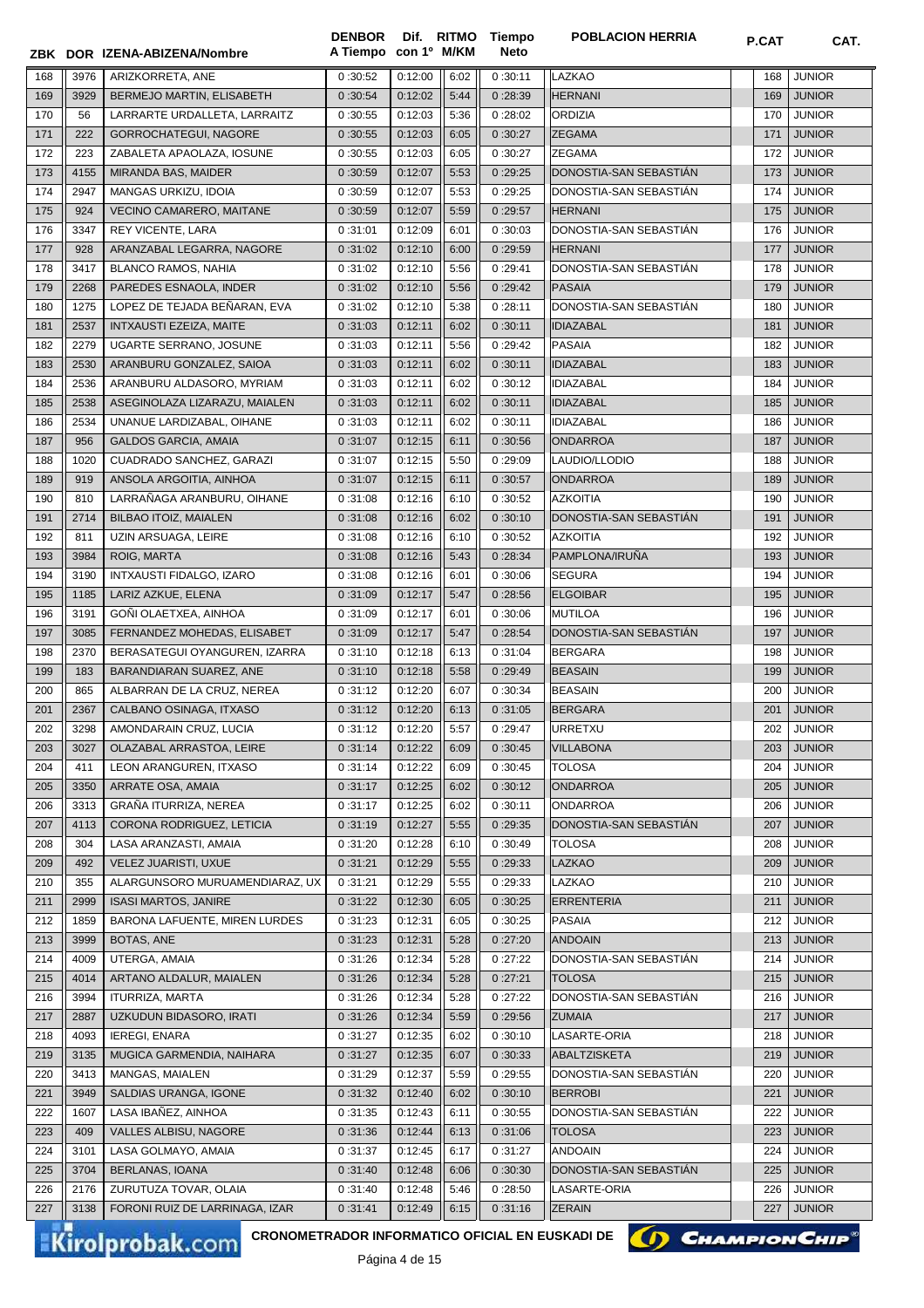|            |              | ZBK DOR IZENA-ABIZENA/Nombre                                                     | <b>DENBOR</b><br>A Tiempo con 1º M/KM |                    |              | Dif. RITMO Tiempo<br><b>Neto</b> | <b>POBLACION HERRIA</b>             | P.CAT      | CAT.                    |
|------------|--------------|----------------------------------------------------------------------------------|---------------------------------------|--------------------|--------------|----------------------------------|-------------------------------------|------------|-------------------------|
|            |              |                                                                                  | 0:31:41                               | 0:12:49            |              |                                  |                                     |            | <b>JUNIOR</b>           |
| 228<br>229 | 3142<br>2446 | LASA CANALES, NAHIA<br><b>GORROTXATEGI EPELDE, LEIRE</b>                         | 0:31:41                               | 0:12:49            | 6:15<br>6:04 | 0:31:16<br>0:30:20               | <b>OLABERRIA</b><br><b>AZKOITIA</b> | 228<br>229 | <b>JUNIOR</b>           |
| 230        | 1582         | MENDIZABAL ALBERDI, MIRIAM                                                       | 0:31:42                               | 0:12:50            | 6:04         | 0:30:22                          | <b>AZKOITIA</b>                     | 230        | <b>JUNIOR</b>           |
| 231        | 483          | ODRIOZOLA ARISTEGI, PAULA                                                        | 0:31:43                               | 0:12:51            | 6:15         | 0:31:13                          | <b>HERNANI</b>                      | 231        | <b>JUNIOR</b>           |
| 232        | 484          | RENGEL FRANCO, MARIA                                                             | 0:31:43                               | 0:12:51            | 6:15         | 0:31:13                          | <b>HERNANI</b>                      | 232        | <b>JUNIOR</b>           |
| 233        | 2082         | PALMERÍN VICANDI, NAIARA                                                         | 0:31:47                               | 0:12:55            | 6:16         | 0:31:20                          | <b>URNIETA</b>                      | 233        | <b>JUNIOR</b>           |
| 234        | 327          | PEREA BEOBIDE, AROA                                                              | 0:31:47                               | 0:12:55            | 5:55         | 0:29:33                          | <b>PASAIA</b>                       | 234        | <b>JUNIOR</b>           |
| 235        | 2175         | ASENJO URBIETA, MADDI                                                            | 0:31:50                               | 0:12:58            | 5:48         | 0:28:59                          | DONOSTIA-SAN SEBASTIÁN              | 235        | <b>JUNIOR</b>           |
| 236        | 3505         | GOIKOETXEA ALBIZU, JAIONE                                                        | 0:31:54                               | 0:13:02            | 6:06         | 0:30:28                          | <b>ATAUN</b>                        | 236        | JUNIOR                  |
| 237        | 1393         | UNZUETA PEREZ DE ARRILUZEA, AINHO                                                | 0:31:54                               | 0:13:02            | 5:42         | 0:28:30                          | DONOSTIA-SAN SEBASTIAN              | 237        | <b>JUNIOR</b>           |
| 238        | 3243         | LOJAN IDROVO, MISHELLE                                                           | 0:31:55                               | 0:13:03            | 6:06         | 0:30:28                          | DONOSTIA-SAN SEBASTIAN              | 238        | <b>JUNIOR</b>           |
| 239        | 2949         | LLORENTE OLASAGASTI, MADDI                                                       | 0:31:56                               | 0:13:04            | 5:53         | 0:29:25                          | DONOSTIA-SAN SEBASTIAN              | 239        | <b>JUNIOR</b>           |
| 240        | 1246         | MARTOS BLANCO, AITZIBER                                                          | 0:31:59                               | 0:13:07            | 5:58         | 0:29:52                          | <b>ERRENTERIA</b>                   | 240        | <b>JUNIOR</b>           |
| 241        | 860          | AZURMENDI CUESTA, AINTZANE                                                       | 0:32:00                               | 0:13:08            | 6:00         | 0:30:00                          | DONOSTIA-SAN SEBASTIAN              | 241        | <b>JUNIOR</b>           |
| 242        | 1736         | URANGA NAPAL, JANIRE                                                             | 0:32:02                               | 0:13:10            | 6:11         | 0:30:53                          | ZARAUTZ                             | 242        | <b>JUNIOR</b>           |
| 243        | 3431         | GONZALEZ DE TXABARRI AIZPURU, JON                                                | 0:32:02                               | 0:13:10            | 6:11         | 0:30:53                          | ZARAUTZ                             | 243        | <b>JUNIOR</b>           |
| 244        | 1005         | GOLMAYO AIESTARAN, GARAZI                                                        | 0:32:03                               | 0:13:11            | 6:04         | 0:30:18                          | <b>ZALDIBIA</b>                     | 244        | <b>JUNIOR</b>           |
| 245        | 1075         | CASTELLANO ETXEBERRIA, UXUE                                                      | 0:32:03                               | 0:13:11            | 6:04         | 0:30:18                          | <b>ZALDIBIA</b>                     | 245        | <b>JUNIOR</b>           |
| 246        | 2792         | OTAEGI UGARTEMENDIA, SARA                                                        | 0:32:05                               | 0:13:13            | 6:12         | 0:30:58                          | HERNANI                             | 246        | <b>JUNIOR</b>           |
| 247        | 2793         | OTAEGI UGARTEMENDIA, MADDALEN                                                    | 0:32:06                               | 0:13:14            | 6:12         | 0:30:58                          | <b>HERNANI</b>                      | 247        | <b>JUNIOR</b>           |
| 248        | 1929         | VICENTE PAGOLA, MIREIA                                                           | 0:32:07                               | 0:13:15            | 6:09         | 0:30:47                          | <b>TOLOSA</b>                       | 248        | <b>JUNIOR</b>           |
| 249        | 404          | RIVERO ARRIETA, HAIRA                                                            | 0:32:07                               | 0:13:15            | 6:07         | 0:30:33                          | <b>USURBIL</b>                      | 249        | <b>JUNIOR</b>           |
| 250        | 1960         | CACHAFEIRO TORRUBIA, AINHOA                                                      | 0:32:07                               | 0:13:15            | 5:34         | 0:27:52                          | <b>OIARTZUN</b>                     | 250        | <b>JUNIOR</b>           |
| 251        | 271          | DORRONSORO MORAZA, ANE                                                           | 0:32:08                               | 0:13:16            | 6:12         | 0:31:00                          | <b>BEASAIN</b>                      | 251        | <b>JUNIOR</b>           |
| 252        | 797          | FERNANDEZ LASA, AINHOA                                                           | 0:32:08                               | 0:13:16            | 6:22         | 0:31:48                          | <b>BEASAIN</b>                      | 252        | <b>JUNIOR</b>           |
| 253        | 77           | AZKARATE TELLERIA, ALAZNE                                                        | 0:32:08                               | 0:13:16            | 6:12         | 0:30:59                          | <b>OLABERRIA</b>                    | 253        | <b>JUNIOR</b>           |
| 254        | 129          | DONAZAR ORBEA, ANE                                                               | 0:32:08                               | 0:13:16            | 6:12         | 0:31:00                          | <b>BEASAIN</b>                      | 254        | <b>JUNIOR</b>           |
| 255        | 716          | MANTEROLA LOINAZ, EIDER                                                          | 0:32:09                               | 0:13:17            | 5:52         | 0:29:18                          | <b>URNIETA</b>                      | 255        | <b>JUNIOR</b>           |
| 256        | 196          | ETXARRI ZALDUA, ANE                                                              | 0:32:10                               | 0:13:18            | 5:59         | 0:29:55                          | <b>BEASAIN</b>                      | 256        | <b>JUNIOR</b>           |
| 257        | 195          | ETXARRI ZALDUA, IZASKUN                                                          | 0:32:10                               | 0:13:18            | 5:59         | 0:29:57                          | <b>BEASAIN</b>                      | 257        | <b>JUNIOR</b>           |
| 258        | 2632         | NOGUÉS AZNAR. PAULA                                                              | 0:32:11                               | 0:13:19            | 5:35         | 0:27:56                          | DONOSTIA-SAN SEBASTIAN              | 258        | <b>JUNIOR</b>           |
| 259        | 1473         | LASARTE KORTAJARENA, MAITANE                                                     | 0:32:12                               | 0:13:20            | 6:14         | 0:31:10                          | LASARTE-ORIA                        | 259        | <b>JUNIOR</b>           |
| 260        | 3024         | LOINAZ URRUZOLA, UXUE                                                            | 0:32:12                               | 0:13:20            | 6:08         | 0:30:40                          | LASARTE-ORIA                        | 260        | <b>JUNIOR</b>           |
| 261        | 3106         | <b>BOBADILLA GARCIA, ANE</b>                                                     | 0:32:12                               | 0:13:20            | 6:08         | 0:30:41                          | LASARTE-ORIA                        | 261        | <b>JUNIOR</b>           |
| 262        | 1472         | ITURRIOZ AZKONOBIETA, LEIRE                                                      | $0:32:13$ $0:13:21$                   |                    | 6:14         | 0:31:11                          | <b>USURBIL</b>                      |            | $262$ JUNIOR            |
| 263        | 3418         | <b>JUANES IZASKUN, AMAIA</b>                                                     | 0:32:13                               | 0:13:21            | 6:11         | 0:30:53                          | DONOSTIA-SAN SEBASTIAN              | 263        | <b>JUNIOR</b>           |
| 264        | 3420         | CAMBRONERO ZABALA, NAIA                                                          | 0:32:15                               | 0:13:23            | 6:11         | 0:30:55                          | DONOSTIA-SAN SEBASTIAN              | 264        | <b>JUNIOR</b>           |
| 265        | 2987         | MENDIA VICENTE, LAIDA                                                            | 0:32:16                               | 0:13:24            | 6:20         | 0:31:42                          | <b>HONDARRIBIA</b>                  | 265        | <b>JUNIOR</b>           |
| 266        | 2990         | EGILEGOR URANGA, IZASKUN                                                         | 0:32:17                               | 0:13:25            | 6:21         | 0:31:43                          | <b>TOLOSA</b>                       | 266        | <b>JUNIOR</b>           |
| 267        | 2991         | <b>CUESTA OTERO, MIREN</b>                                                       | 0:32:17                               | 0:13:25            | 6:20         | 0:31:42                          | <b>BEASAIN</b>                      | 267        | JUNIOR                  |
| 268        | 1551         | AZKOAGA BASTIDA, LOREA                                                           | 0:32:17                               | 0:13:25            | 6:20         | 0:31:40                          | <b>EIBAR</b>                        | 268        | <b>JUNIOR</b>           |
| 269        | 2993         | ROJO SIERRA, AMAIA                                                               | 0:32:17                               | 0:13:25            | 6:21         | 0:31:43                          | DONOSTIA-SAN SEBASTIAN              | 269        | JUNIOR                  |
| 270        | 1227         | ARRIZABALAGA GONZALEZ, AINHOA                                                    | 0:32:17                               | 0:13:25            | 6:16         | 0:31:19                          | DONOSTIA-SAN SEBASTIAN              | 270        | JUNIOR                  |
| 271        | 1282         | UGARTE ZULOAGA, AINHOA                                                           | 0:32:17                               | 0:13:25            | 6:20         | 0:31:39                          | <b>EIBAR</b>                        | 271        | JUNIOR                  |
| 272        | 1244         | OTAOLA LOPEZ, MAIDER                                                             | 0:32:17                               | 0:13:25            | 6:20         | 0:31:38                          | <b>EIBAR</b>                        | 272        | <b>JUNIOR</b>           |
| 273        | 2713         | <b>GABIRONDO PERALES, ERIKA</b>                                                  | 0:32:18                               | 0:13:26            | 6:16         | 0:31:19                          | DONOSTIA-SAN SEBASTIAN              | 273        | <b>JUNIOR</b>           |
| 274<br>275 | 2366<br>2330 | IPINTZA GURRUTXAGA, MAIALEN<br>ALVARIÑO PALACIN, NEREA                           | 0:32:18<br>0:32:18                    | 0:13:26<br>0:13:26 | 6:16<br>6:16 | 0:31:19<br>0:31:19               | <b>ANDOAIN</b><br><b>ANDOAIN</b>    | 274<br>275 | JUNIOR<br><b>JUNIOR</b> |
| 276        | 1598         | ITURRIKASTILLO URTEAGA, NEREA                                                    | 0:32:18                               | 0:13:26            | 6:20         | 0:31:39                          | <b>EIBAR</b>                        | 276        | <b>JUNIOR</b>           |
| 277        | 3856         | BARANDIARAN PALACIOS, NAIARA                                                     | 0:32:19                               | 0:13:27            | 6:05         | 0:30:23                          | DONOSTIA-SAN SEBASTIÁN              | 277        | <b>JUNIOR</b>           |
| 278        | 3864         | EZEIZABARRENA GURIDI, IRENE                                                      | 0:32:19                               | 0:13:27            | 6:05         | 0:30:23                          | DONOSTIA-SAN SEBASTIAN              | 278        | <b>JUNIOR</b>           |
| 279        | 4004         | TURU, ANNA                                                                       | 0:32:20                               | 0:13:28            | 5:39         | 0:28:17                          | <b>TERRASSA</b>                     | 279        | <b>JUNIOR</b>           |
| 280        | 717          | MANTEROLA LOINAZ, UXUE                                                           | 0:32:22                               | 0:13:30            | 5:54         | 0:29:31                          | <b>URNIETA</b>                      | 280        | <b>JUNIOR</b>           |
| 281        | 1924         | CIARAN CABEZA, IRATI                                                             | 0:32:26                               | 0:13:34            | 6:19         | 0:31:37                          | <b>DEBA</b>                         | 281        | <b>JUNIOR</b>           |
| 282        | 1921         | MANCISIDOR RODRIGUEZ, NAIARA                                                     | 0:32:26                               | 0:13:34            | 6:19         | 0:31:37                          | <b>DEBA</b>                         | 282        | JUNIOR                  |
| 283        | 3115         | MURO GOROSTIAGA, ANE                                                             | 0:32:28                               | 0:13:36            | 6:09         | 0:30:43                          | DONOSTIA-SAN SEBASTIAN              | 283        | <b>JUNIOR</b>           |
| 284        | 3715         | ESTONBA GORDEJUELA, JULENE                                                       | 0:32:28                               | 0:13:36            | 6:04         | 0:30:22                          | <b>IRUN</b>                         | 284        | <b>JUNIOR</b>           |
| 285        | 3273         | ETXABE DE LA SERNA, ANE                                                          | 0:32:29                               | 0:13:37            | 6:28         | 0:32:21                          | <b>ORDIZIA</b>                      | 285        | <b>JUNIOR</b>           |
| 286        | 3942         | JIMENEZ MORAN, ADARA                                                             | 0:32:29                               | 0:13:37            | 6:22         | 0:31:51                          | <b>URNIETA</b>                      | 286        | <b>JUNIOR</b>           |
| 287        | 3716         | ESTONBA CRUZ, GARAZI                                                             | 0:32:29                               | 0:13:37            | 6:05         | 0:30:23                          | <b>IRUN</b>                         | 287        | <b>JUNIOR</b>           |
|            |              |                                                                                  |                                       |                    |              |                                  |                                     |            |                         |
|            |              | <b>CRONOMETRADOR INFORMATICO OFICIAL EN EUSKADI DE</b><br><b>Kirolprobak.com</b> |                                       | Dáaina E do AE     |              |                                  | () CHAMPION CHIP                    |            |                         |

Página 5 de 15

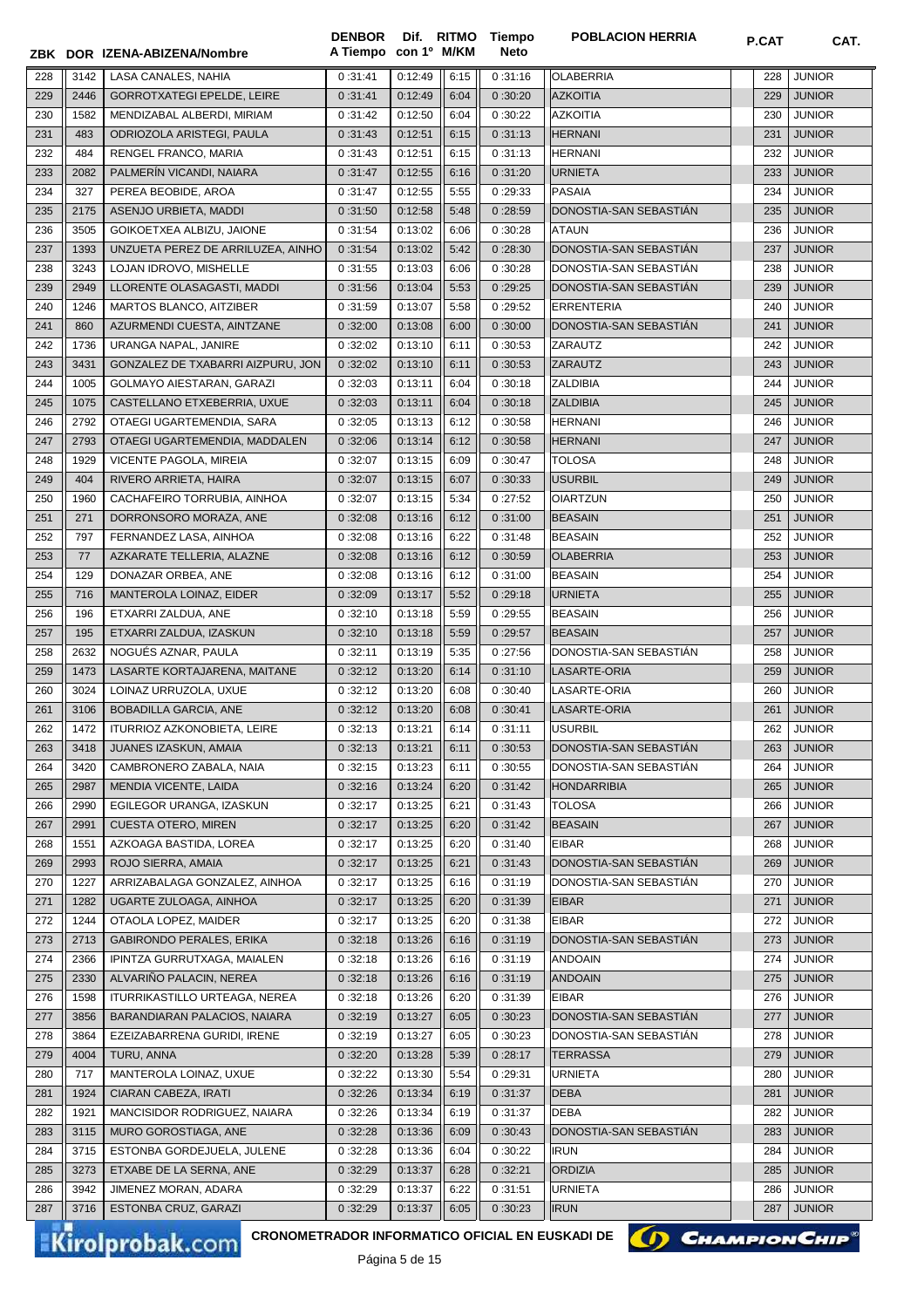|     |      | ZBK DOR IZENA-ABIZENA/Nombre                                              | <b>DENBOR</b><br>A Tiempo con 1º M/KM | Dif. RITMO     |      | Tiempo<br>Neto | <b>POBLACION HERRIA</b> | P.CAT | CAT.          |
|-----|------|---------------------------------------------------------------------------|---------------------------------------|----------------|------|----------------|-------------------------|-------|---------------|
| 288 | 1980 | ARIZKORRETA SOLANA, OIHANA                                                | 0:32:29                               | 0:13:37        | 6:27 | 0:32:14        | <b>ZEGAMA</b>           | 288   | <b>JUNIOR</b> |
| 289 | 3324 | <b>AVARISTO ICIAR, GORETI</b>                                             | 0:32:29                               | 0:13:37        | 6:28 | 0:32:22        | <b>ORDIZIA</b>          | 289   | <b>JUNIOR</b> |
| 290 | 3903 | OROZ OLAIZOLA, SARA                                                       | 0:32:30                               | 0:13:38        | 6:03 | 0:30:15        | <b>AZPEITIA</b>         | 290   | <b>JUNIOR</b> |
| 291 | 2020 | GÓMEZ PÉREZ, IRATI                                                        | 0:32:30                               | 0:13:38        | 6:08 | 0:30:38        | DONOSTIA-SAN SEBASTIAN  | 291   | <b>JUNIOR</b> |
| 292 | 3136 | ALVAREZ OSINAGA, ANE                                                      | 0:32:30                               | 0:13:38        | 6:25 | 0:32:06        | <b>BEASAIN</b>          | 292   | <b>JUNIOR</b> |
| 293 | 3852 | NCHAMA ENANO, ESTELA FELICITAS                                            | 0:32:32                               | 0:13:40        | 6:05 | 0:30:25        | DONOSTIA-SAN SEBASTIAN  | 293   | <b>JUNIOR</b> |
| 294 | 2917 | ZABALETA CORTA, MADDALEN                                                  | 0:32:32                               | 0:13:40        | 5:50 | 0:29:10        | DONOSTIA-SAN SEBASTIAN  | 294   | JUNIOR        |
| 295 | 246  | VENEGAS VALLEJO, ANDREA                                                   | 0:32:33                               | 0:13:41        | 6:14 | 0:31:09        | <b>LEGAZPI</b>          | 295   | <b>JUNIOR</b> |
| 296 | 3887 | SANTOS, OIHANE                                                            | 0:32:34                               | 0:13:42        | 6:05 | 0:30:25        | <b>PASAIA</b>           | 296   | <b>JUNIOR</b> |
| 297 | 3886 | AIERBE, AMAIA                                                             | 0:32:35                               | 0:13:43        | 6:05 | 0:30:26        | <b>PASAIA</b>           | 297   | <b>JUNIOR</b> |
| 298 | 1944 | SANROMÁN IGLESIAS, MARÍA                                                  | 0:32:36                               | 0:13:44        | 5:46 | 0:28:50        | DONOSTIA-SAN SEBASTIAN  | 298   | <b>JUNIOR</b> |
| 299 | 2100 |                                                                           |                                       | 0:13:44        |      |                |                         |       |               |
|     |      | SORO ESCUDERO, NAROA                                                      | 0:32:36                               |                | 5:59 | 0:29:56        | DONOSTIA-SAN SEBASTIAN  | 299   | <b>JUNIOR</b> |
| 300 | 2391 | AGIRREZABALA ITURRALDE, ANNE                                              | 0:32:37                               | 0:13:45        | 6:07 | 0:30:34        | <b>BERASTEGI</b>        | 300   | <b>JUNIOR</b> |
| 301 | 2249 | FADRIQUE BLANCO, ANE                                                      | 0:32:38                               | 0:13:46        | 6:27 | 0:32:14        | <b>IBARRA</b>           | 301   | <b>JUNIOR</b> |
| 302 | 2273 | PEREZ DE ALBENIZ RAN, AMAIA                                               | 0:32:38                               | 0:13:46        | 6:27 | 0:32:15        | <b>ORMAIZTEGI</b>       | 302   | <b>JUNIOR</b> |
| 303 | 1101 | <b>UCIN YEREGUI, BELEN</b>                                                | 0:32:38                               | 0:13:46        | 6:17 | 0:31:27        | <b>ZARAUTZ</b>          | 303   | <b>JUNIOR</b> |
| 304 | 1100 | <b>GARATE INCHAUSPE, NEREA</b>                                            | 0:32:38                               | 0:13:46        | 6:18 | 0:31:28        | ZARAUTZ                 | 304   | <b>JUNIOR</b> |
| 305 | 2270 | URRESTARAZU CUADRADO, ENARE                                               | 0:32:39                               | 0:13:47        | 6:27 | 0:32:15        | <b>BEASAIN</b>          | 305   | <b>JUNIOR</b> |
| 306 | 2709 | ELOSEGUI GANCHEGUI, AMAIA                                                 | 0:32:39                               | 0:13:47        | 6:27 | 0:32:15        | <b>BEASAIN</b>          | 306   | <b>JUNIOR</b> |
| 307 | 1102 | MENDIZABAL GOIKOETXEA, ALAITZ                                             | 0:32:39                               | 0:13:47        | 6:18 | 0:31:28        | <b>ZARAUTZ</b>          | 307   | <b>JUNIOR</b> |
| 308 | 1098 | MUNIAIN MANCISIDOR, JAIONE                                                | 0:32:40                               | 0:13:48        | 6:18 | 0:31:28        | <b>ZARAUTZ</b>          | 308   | <b>JUNIOR</b> |
| 309 | 3209 | HERNANDEZ ASKASIBAR, SARA                                                 | 0:32:40                               | 0:13:48        | 6:20 | 0:31:42        | DONOSTIA-SAN SEBASTIAN  | 309   | <b>JUNIOR</b> |
| 310 | 3726 | HERRERA URSUA, AMAYA                                                      | 0:32:41                               | 0:13:49        | 6:20 | 0:31:41        | AZAGRA                  | 310   | <b>JUNIOR</b> |
| 311 | 3995 | JIANG, ALICIA                                                             | 0:32:41                               | 0:13:49        | 6:20 | 0:31:40        | DONOSTIA-SAN SEBASTIAN  | 311   | <b>JUNIOR</b> |
| 312 | 3069 | ETXEBERRIA AGOTE, MADDI                                                   | 0:32:41                               | 0:13:49        | 6:20 | 0:31:41        | ZARAUTZ                 | 312   | <b>JUNIOR</b> |
| 313 | 726  | DORRONSORO, KRISTINA                                                      | 0:32:42                               | 0:13:50        | 6:07 | 0:30:33        | DONOSTIA-SAN SEBASTIAN  | 313   | <b>JUNIOR</b> |
| 314 | 290  | DIAZ DE CERIO ERCIBENGOA, GARAZI                                          | 0:32:44                               | 0:13:52        | 6:07 | 0:30:36        | <b>ERRENTERIA</b>       | 314   | <b>JUNIOR</b> |
| 315 | 1990 | MARTINEZ SARTORI, LUCIA                                                   | 0:32:44                               | 0:13:52        | 6:12 | 0:31:00        | <b>MADRID</b>           | 315   | <b>JUNIOR</b> |
| 316 | 493  | AUZMENDI ARRUABARRENA, LEIRE                                              | 0:32:47                               | 0:13:55        | 6:12 | 0:31:00        | LAZKAO                  | 316   | <b>JUNIOR</b> |
| 317 | 360  | LASA ASURABARRENA, AINHOA                                                 | 0:32:47                               | 0:13:55        | 6:12 | 0:30:59        | <b>LAZKAO</b>           | 317   | <b>JUNIOR</b> |
| 318 | 2741 | ALBERDI SOLOLUZE, HELENE                                                  | 0:32:47                               | 0:13:55        | 5:57 | 0:29:44        | <b>BILBAO</b>           | 318   | <b>JUNIOR</b> |
| 319 | 1795 | AZPIROZ IRAGORRI, OLAIA                                                   | 0:32:47                               | 0:13:55        | 6:07 | 0:30:33        | <b>OIARTZUN</b>         | 319   | <b>JUNIOR</b> |
| 320 | 2440 | COBOS ZAMARREÑO, MONICA                                                   | 0:32:48                               | 0:13:56        | 6:28 | 0:32:21        | <b>LEZO</b>             | 320   | <b>JUNIOR</b> |
| 321 | 2398 | <b>GOIKOETXEA PEREZ, LEIRE</b>                                            | 0:32:49                               | 0:13:57        | 6:04 | 0:30:20        | <b>LEGAZPI</b>          | 321   | <b>JUNIOR</b> |
| 322 | 2838 | <b>IRURZUN SORARRAIN, IRENE</b>                                           | 0:32:51                               | 0:13:59        | 6:27 | 0:32:17        | <b>TOLOSA</b>           |       | 322 JUNIOR    |
| 323 | 313  | ALDALUR JAUREGI, MAITANE                                                  | 0:32:51                               | 0:13:59        | 6:27 | 0:32:17        | <b>TOLOSA</b>           | 323   | <b>JUNIOR</b> |
| 324 | 2843 | OLAIZOLA, OLATZ                                                           | 0:32:51                               | 0:13:59        | 6:28 | 0:32:18        | <b>TOLOSA</b>           | 324   | <b>JUNIOR</b> |
| 325 | 353  | PERALTO ESKISABEL, SOFIA                                                  | 0:32:51                               | 0:13:59        | 6:13 | 0:31:04        | <b>LAZKAO</b>           | 325   | <b>JUNIOR</b> |
| 326 | 494  | ARRUTI AZKONA, MAIDER                                                     | 0:32:52                               | 0:14:00        | 6:13 | 0:31:04        | LAZKAO                  | 326   | <b>JUNIOR</b> |
| 327 | 354  | IRASTORZA IRASTORZA, SARA                                                 | 0:32:52                               | 0:14:00        | 6:13 | 0:31:04        | <b>OLABERRIA</b>        | 327   | JUNIOR        |
| 328 | 2784 | MILLET OYARZABAL, UXUE                                                    | 0:32:52                               | 0:14:00        | 5:54 | 0:29:32        | URRETXU                 | 328   | JUNIOR        |
| 329 | 2393 | RUIZ EMPARANZA, MARTA                                                     | 0:32:53                               | 0:14:01        | 6:07 | 0:30:34        | <b>LEGAZPI</b>          | 329   | <b>JUNIOR</b> |
| 330 | 4010 | CILVETI, SARA                                                             | 0:32:53                               | 0:14:01        | 6:15 | 0:31:15        | DONOSTIA-SAN SEBASTIAN  | 330   | JUNIOR        |
| 331 | 2257 | PEÑAGARIKANO IRAOLA, IZASKUN                                              | 0:32:53                               | 0:14:01        | 6:20 | 0:31:40        | <b>TOLOSA</b>           | 331   | JUNIOR        |
| 332 | 3962 | NAYA REZABAL, MAITANE                                                     | 0:32:53                               | 0:14:01        | 6:15 | 0:31:15        | DONOSTIA-SAN SEBASTIAN  | 332   | JUNIOR        |
| 333 | 2523 | ARISTIMUÑO AGIRRE, MAIALEN                                                | 0:32:53                               | 0:14:01        | 6:07 | 0:30:34        | <b>LEGAZPI</b>          | 333   | <b>JUNIOR</b> |
| 334 | 2226 | LANCETA BARANDIARAN, IRATI                                                | 0:32:53                               | 0:14:01        | 6:20 | 0:31:40        | <b>TOLOSA</b>           | 334   | JUNIOR        |
| 335 | 5064 | HURTADO MANIEGA, LAURA                                                    | 0:32:54                               | 0:14:02        | 6:07 | 0:30:35        | <b>LEGAZPI</b>          | 335   | <b>JUNIOR</b> |
| 336 | 422  | ARREGUI DIEZ, AGATE                                                       | 0:32:55                               | 0:14:03        | 5:48 | 0:29:02        | <b>URNIETA</b>          | 336   | JUNIOR        |
| 337 | 1387 | BASKARAN ETXEBERRIA, BIDANE                                               | 0:32:55                               | 0:14:03        | 6:04 | 0:30:19        | MARKINA-XEMEIN          | 337   | <b>JUNIOR</b> |
| 338 | 3434 | <b>BRABO BEREINKUA, IRATI</b>                                             | 0:32:55                               | 0:14:03        | 6:04 | 0:30:18        | MARKINA-XEMEIN          | 338   | JUNIOR        |
| 339 | 1959 | <b>IBARZABAL SALEGI, NEREA</b>                                            | 0:32:56                               | 0:14:04        | 6:33 | 0:32:44        | MARKINA-XEMEIN          | 339   | <b>JUNIOR</b> |
| 340 | 2354 | HERNANDEZ ALDAZABAL, MAIALEN                                              | 0:32:56                               | 0:14:04        | 6:33 | 0:32:44        | MARKINA-XEMEIN          | 340   | <b>JUNIOR</b> |
| 341 | 3231 | JAUREGI ARANBURU, MAIDER                                                  |                                       |                | 6:21 | 0:31:44        | <b>BERGARA</b>          | 341   | <b>JUNIOR</b> |
|     |      |                                                                           | 0:32:57                               | 0:14:05        |      |                |                         |       |               |
| 342 | 3229 | ECHANIZ GONZALEZ, MAITE                                                   | 0:32:57                               | 0:14:05        | 6:21 | 0:31:44        | <b>BERGARA</b>          | 342   | JUNIOR        |
| 343 | 3228 | MUGICA SILVA, MIREN AMAIA                                                 | 0:32:57                               | 0:14:05        | 6:21 | 0:31:43        | <b>BERGARA</b>          | 343   | <b>JUNIOR</b> |
| 344 | 3230 | <b>TXURRUKA LOIDI, MIREN</b>                                              | 0:32:57                               | 0:14:05        | 6:21 | 0:31:45        | <b>BERGARA</b>          | 344   | <b>JUNIOR</b> |
| 345 | 3270 | IRASTORZA UGALDE, MADDALEN                                                | 0:32:57                               | 0:14:05        | 6:24 | 0:32:01        | <b>ORDIZIA</b>          | 345   | JUNIOR        |
| 346 | 3223 | ANDRINUA, ELISA                                                           | 0:32:57                               | 0:14:05        | 6:21 | 0:31:44        | <b>BERGARA</b>          | 346   | <b>JUNIOR</b> |
| 347 | 3227 | AGUIRREZABAL PASCUAL, MARIA                                               | 0:32:57                               | 0:14:05        | 6:21 | 0:31:47        | <b>BERGARA</b>          | 347   | <b>JUNIOR</b> |
|     |      | CRONOMETRADOR INFORMATICO OFICIAL EN EUSKADI DE<br><b>Kirolprobak.com</b> |                                       | Dáaina C do AE |      |                | () CHAMPION CHIP        |       |               |

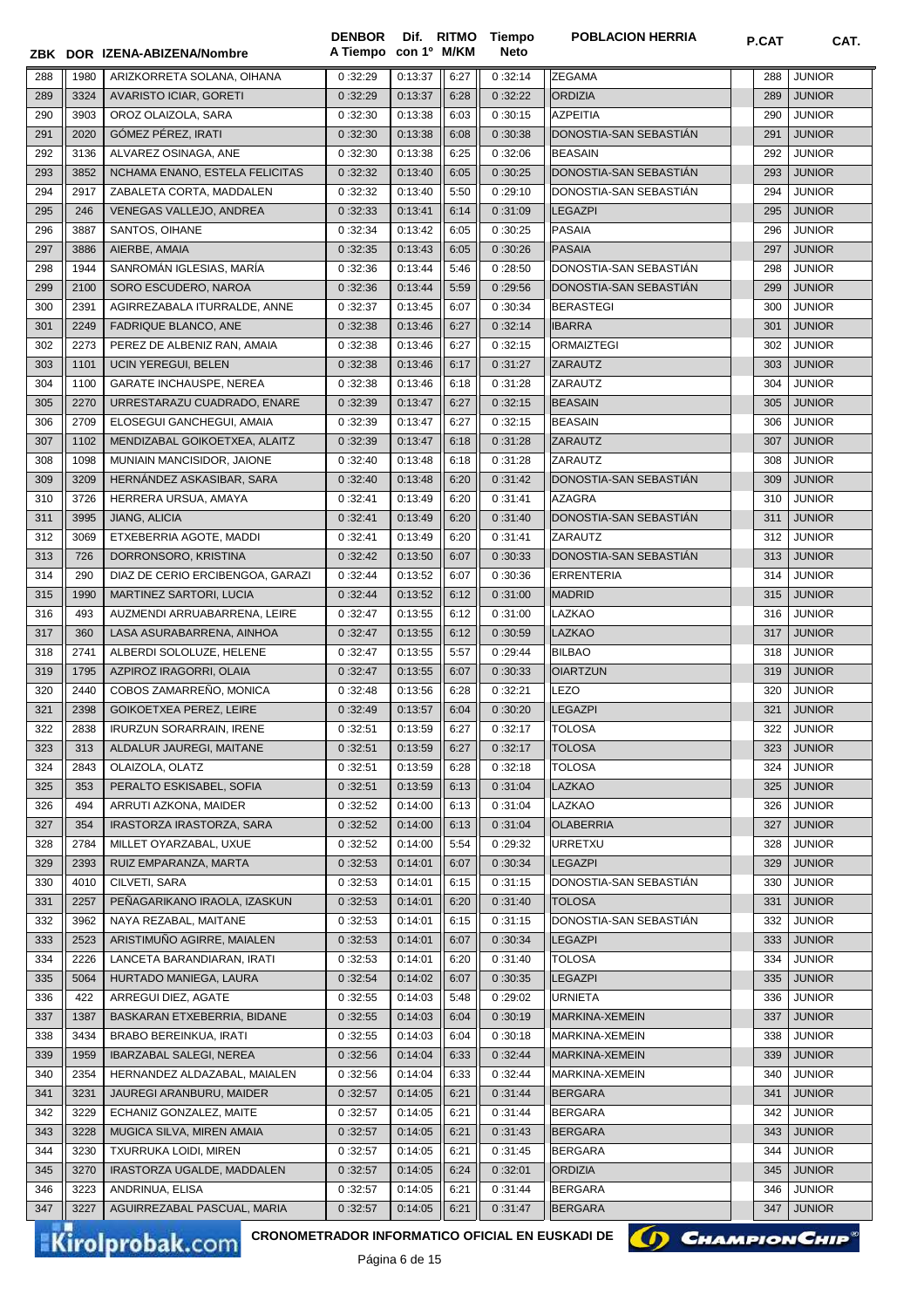|            |              | ZBK DOR IZENA-ABIZENA/Nombre                                              | <b>DENBOR</b><br>A Tiempo con 1º M/KM |                    |              | Dif. RITMO Tiempo<br>Neto | <b>POBLACION HERRIA</b>                          | P.CAT      | CAT.                           |
|------------|--------------|---------------------------------------------------------------------------|---------------------------------------|--------------------|--------------|---------------------------|--------------------------------------------------|------------|--------------------------------|
|            |              |                                                                           |                                       |                    |              |                           |                                                  |            |                                |
| 348        | 2573         | LOZANO REAL, GARBIÑE                                                      | 0:32:57                               | 0:14:05            | 6:16         | 0:31:20                   | <b>LEZO</b>                                      | 348        | <b>JUNIOR</b>                  |
| 349        | 3225         | JUARISTI BERASATEGI, MARINA                                               | 0:32:57                               | 0:14:05            | 6:21         | 0:31:45                   | <b>BERGARA</b>                                   | 349        | <b>JUNIOR</b>                  |
| 350        | 3318         | URRETABIZKAIA GURRUTXAGA, JULENE                                          | 0:32:57                               | 0:14:05            | 6:24         | 0:32:02                   | <b>ORDIZIA</b>                                   | 350        | <b>JUNIOR</b>                  |
| 351        | 3878         | JOYA, LAUREN                                                              | 0:32:59                               | 0:14:07            | 6:05         | 0:30:25                   | DONOSTIA-SAN SEBASTIAN                           | 351        | <b>JUNIOR</b>                  |
| 352        | 1325         | LARUMBE AYGÜES, HAIZEA                                                    | 0:32:59                               | 0:14:07            | 5:57         | 0:29:43                   | <b>PASAIA</b>                                    | 352        | <b>JUNIOR</b>                  |
| 353<br>354 | 1330<br>840  | SOLA ATONDO, BEGOÑA<br>EIZAGUIRRE, MARITXU                                | 0:32:59<br>0:33:00                    | 0:14:07            | 5:57         | 0:29:43<br>0:31:45        | <b>ESTELLA/LIZARRA</b><br>DONOSTIA-SAN SEBASTIAN | 353        | <b>JUNIOR</b><br><b>JUNIOR</b> |
|            |              |                                                                           |                                       | 0:14:08            | 6:21         |                           | DONOSTIA-SAN SEBASTIÁN                           | 354        |                                |
| 355        | 407<br>2647  | SARRIEGI URROSOLO, MADDI<br>MANZANARES MUÑOZ, ESTIBALIZ                   | 0:33:00<br>0:33:05                    | 0:14:08<br>0:14:13 | 6:21         | 0:31:44<br>0:30:27        | DONOSTIA-SAN SEBASTIÁN                           | 355        | <b>JUNIOR</b><br><b>JUNIOR</b> |
| 356        |              | EGAÑA ARAMENDIA, MADDI                                                    |                                       | 0:14:13            | 6:05         |                           | DONOSTIA-SAN SEBASTIÁN                           | 356        | <b>JUNIOR</b>                  |
| 357        | 2247         |                                                                           | 0:33:05                               |                    | 6:21         | 0:31:45                   |                                                  | 357        |                                |
| 358        | 2246         | LAGO DOMINGUEZ, MAIDER                                                    | 0:33:05                               | 0:14:13            | 6:21         | 0:31:46                   | DONOSTIA-SAN SEBASTIAN                           | 358        | JUNIOR                         |
| 359<br>360 | 1925<br>85   | LIZARAZU ARAMBURU, MARIA                                                  | 0:33:07                               | 0:14:15<br>0:14:18 | 6:22         | 0:31:48                   | DONOSTIA-SAN SEBASTIAN<br><b>BEASAIN</b>         | 359        | <b>JUNIOR</b><br><b>JUNIOR</b> |
| 361        | 82           | LARREA JAUREGI, AINHOA<br>AIZPURU ALBISU, NEREA                           | 0:33:10                               |                    | 6:24         | 0:32:01                   |                                                  | 360<br>361 | <b>JUNIOR</b>                  |
| 362        | 80           | SARRIEGI ALDASORO, UXUE                                                   | 0:33:10                               | 0:14:18<br>0:14:18 | 6:25<br>6:24 | 0:32:03                   | <b>BEASAIN</b><br><b>BEASAIN</b>                 | 362        | <b>JUNIOR</b>                  |
| 363        | 1045         | ECHEGARAY JULIÁN, MAIDER                                                  | 0:33:10                               | 0:14:18            | 6:35         | 0:32:02                   | DONOSTIA-SAN SEBASTIAN                           | 363        |                                |
| 364        | 2059         | AZCOITIA LASTARRE, AMAIA                                                  | 0:33:10<br>0:33:10                    | 0:14:18            | 6:18         | 0:32:56<br>0:31:31        | DONOSTIA-SAN SEBASTIAN                           | 364        | JUNIOR<br><b>JUNIOR</b>        |
| 365        | 2346         | ELUSTONDO ASENJO, UXUE                                                    | 0:33:10                               | 0:14:18            | 6:18         | 0:31:29                   | DONOSTIA-SAN SEBASTIÁN                           | 365        | <b>JUNIOR</b>                  |
| 366        | 752          | OREJA GARRALDA, BEATRIZ                                                   | 0:33:11                               | 0:14:19            | 6:33         | 0:32:45                   | <b>LEKUNBERRI</b>                                | 366        | <b>JUNIOR</b>                  |
|            | 750          | GALARRAGA MAIZTEGUI, AMAIA                                                |                                       | 0:14:20            |              |                           |                                                  | 367        | <b>JUNIOR</b>                  |
| 367<br>368 | 751          | MADINABEITIA EGUIA, LIDE                                                  | 0:33:12<br>0:33:12                    | 0:14:20            | 6:33<br>6:33 | 0:32:45<br>0:32:46        | <b>BERGARA</b><br><b>BERGARA</b>                 | 368        | <b>JUNIOR</b>                  |
| 369        | 3089         |                                                                           |                                       | 0:14:20            | 6:24         | 0:31:58                   | <b>HONDARRIBIA</b>                               |            | <b>JUNIOR</b>                  |
|            |              | ZABALZA ITURZAETA, HELENA                                                 | 0:33:12                               |                    |              |                           | <b>AZKOITIA</b>                                  | 369        | <b>JUNIOR</b>                  |
| 370        | 3498         | MENDIZABAL ARRIETA, GOIZANE                                               | 0:33:12                               | 0:14:20            | 6:20         | 0:31:41                   | <b>ZUMAIA</b>                                    | 370        |                                |
| 371        | 2872         | IZAGA YEREGUI, DEÑE                                                       | 0:33:12                               | 0:14:20            | 6:20         | 0:31:41                   |                                                  | 371        | <b>JUNIOR</b>                  |
| 372<br>373 | 156<br>3402  | PEREZ IRASTORZA, MAIALEN                                                  | 0:33:12                               | 0:14:20<br>0:14:25 | 6:21<br>6:26 | 0:31:45                   | <b>HERNANI</b><br><b>BEASAIN</b>                 | 372        | <b>JUNIOR</b><br><b>JUNIOR</b> |
|            |              | GOIKOETXEA URDANGARIN, LARRAITZ                                           | 0:33:17                               |                    |              | 0:32:12                   |                                                  | 373        | <b>JUNIOR</b>                  |
| 374        | 3403         | ORBEGOZO LEKUONA, AMAIA                                                   | 0:33:17                               | 0:14:25            | 6:26         | 0:32:12                   | <b>BEASAIN</b>                                   | 374        |                                |
| 375        | 1525<br>3671 | <b>GERRIKO MURGIONDO, MARIA</b>                                           | 0:33:17                               | 0:14:25<br>0:14:25 | 6:07         | 0:30:33<br>0:31:52        | <b>SEGURA</b>                                    | 375<br>376 | <b>JUNIOR</b><br><b>JUNIOR</b> |
| 376<br>377 | 4001         | SANTIAGO MUJIKA, IRATI<br>LACALLE, AINHOA                                 | 0:33:17<br>0:33:18                    | 0:14:26            | 6:22<br>6:09 | 0:30:44                   | <b>VILLABONA</b><br><b>BILBAO</b>                | 377        | <b>JUNIOR</b>                  |
| 378        | 1805         | IRAOLA ESKISABEL, ENERITZ                                                 | 0:33:20                               | 0:14:28            | 6:03         | 0:30:16                   | <b>BIDEGOIAN</b>                                 | 378        | <b>JUNIOR</b>                  |
| 379        | 2944         | PAZ SANCHEZ, DELIA                                                        |                                       | 0:14:28            | 6:11         |                           | <b>ERRENTERIA</b>                                | 379        | <b>JUNIOR</b>                  |
| 380        | 397          | ZABALA SEGUROLA, NEREA                                                    | 0:33:20<br>0:33:24                    | 0:14:32            | 6:18         | 0:30:54<br>0:31:29        | ONDARROA                                         | 380        | <b>JUNIOR</b>                  |
| 381        | 2729         | URKOLA, AINHIZE                                                           | 0:33:25                               | 0:14:33            | 6:29         | 0:32:25                   | <b>ANDOAIN</b>                                   | 381        | <b>JUNIOR</b>                  |
|            |              | ARAMBARRI URRESTI, LEIRE                                                  |                                       |                    |              |                           | <b>BERRIATUA</b>                                 | 382        | <b>JUNIOR</b>                  |
| 382        | 399<br>1397  |                                                                           | 0:33:25<br>0:33:25                    | 0:14:33<br>0:14:33 | 6:18         | 0:31:30<br>0:31:30        | <b>ONDARROA</b>                                  | 383        | <b>JUNIOR</b>                  |
| 383<br>384 | 328          | GIMENEZ, ANE<br>TELLERIA LEUNDA, ANA                                      | 0:33:28                               | 0:14:36            | 6:18<br>6:19 | 0:31:37                   | <b>ORDIZIA</b>                                   | 384        | <b>JUNIOR</b>                  |
|            | 1885         |                                                                           |                                       | 0:14:37            | 6:10         |                           | DONOSTIA-SAN SEBASTIÁN                           | 385        |                                |
| 385        | 2055         | ZULAICA ARIZMENDI, MARTA<br>EZQUERRA, MAITANE                             | 0:33:29                               | 0:14:38            | 6:26         | 0:30:52<br>0:32:10        | <b>DURANGO</b>                                   | 386        | JUNIOR<br><b>JUNIOR</b>        |
| 386        |              |                                                                           | 0:33:30                               |                    |              | 0:32:27                   | ARRASATE/MONDRAGÓN                               |            |                                |
| 387        | 1108         | MORENO CUGNON, LEIRE                                                      | 0:33:30                               | 0:14:38            | 6:29         |                           |                                                  | 387        | JUNIOR                         |
| 388        | 1019         | RAMIREZ ETXEBARRI, LEIRE                                                  | 0:33:31                               | 0:14:39            | 6:18         | 0:31:32                   | LAUDIO/LLODIO<br><b>AZKOITIA</b>                 | 388        | JUNIOR                         |
| 389        | 3081         | OLARIAGA ODRIOZOLA, MIREIA                                                | 0:33:32                               | 0:14:40<br>0:14:40 | 6:34         | 0:32:49<br>0:29:14        |                                                  | 389        | JUNIOR<br><b>JUNIOR</b>        |
| 390        | 3121         | IÑARRA ARANBURU, IXONE                                                    | 0:33:32                               |                    | 5:51         |                           | SORALUZE/PLACENCIA DE LAS A<br><b>ANDOAIN</b>    | 390        |                                |
| 391        | 2946         | OTXOA DE RETANA MONGE, MALEN                                              | 0:33:32                               | 0:14:40            | 6:24         | 0:31:58                   |                                                  | 391        | <b>JUNIOR</b>                  |
| 392        | 510          | ELKANO LASTRA, NAHIA                                                      | 0:33:33                               | 0:14:41            | 6:18         | 0:31:32                   | DONOSTIA-SAN SEBASTIAN<br>DONOSTIA-SAN SEBASTIAN | 392        | JUNIOR                         |
| 393<br>394 | 509<br>3188  | <b>CUESTA URIARTE, IZARO</b>                                              | 0:33:33<br>0:33:34                    | 0:14:41<br>0:14:42 | 6:19<br>6:30 | 0:31:33<br>0:32:31        | <b>SEGURA</b>                                    | 393<br>394 | <b>JUNIOR</b><br><b>JUNIOR</b> |
|            |              | MONTERO, OIHANE                                                           |                                       |                    |              |                           |                                                  |            |                                |
| 395        | 3620<br>791  | AVEIRO GONZALEZ, MARCELA                                                  | 0:33:34                               | 0:14:42<br>0:14:43 | 5:56         | 0:29:41                   | <b>LAZKAO</b><br>PASAIA                          | 395<br>396 | JUNIOR                         |
| 396<br>397 | 2353         | LEKUONA ESNAOLA, GARAZI                                                   | 0:33:35                               | 0:14:45            | 6:04         | 0:30:19                   |                                                  | 397        | JUNIOR                         |
|            |              | URRETAVIZCAYA, ANE                                                        | 0:33:37                               |                    | 6:31         | 0:32:36                   | <b>URNIETA</b>                                   |            | JUNIOR                         |
| 398<br>399 | 3401<br>3208 | ARAMENDI, ANE<br>ELORTZA PAYROS, AROA                                     | 0:33:37<br>0:33:37                    | 0:14:45<br>0:14:45 | 6:06<br>6:26 | 0:30:32<br>0:32:11        | <b>AZKOITIA</b><br><b>BERGARA</b>                | 398<br>399 | JUNIOR<br><b>JUNIOR</b>        |
| 400        | 410          | LEON ARANGUREN, YERA                                                      | 0:33:37                               | 0:14:45            |              | 0:33:07                   | <b>TOLOSA</b>                                    | 400        | JUNIOR                         |
|            | 479          |                                                                           |                                       |                    | 6:37         |                           |                                                  |            |                                |
| 401<br>402 | 3854         | PLAZAOLA MADINABEITIA, GARAZI<br>MIRANDA PEREZ, LAURA                     | 0:33:38<br>0:33:38                    | 0:14:46<br>0:14:46 | 6:26<br>6:21 | 0:32:12<br>0:31:47        | <b>BERGARA</b><br><b>IRUN</b>                    | 401<br>402 | <b>JUNIOR</b><br>JUNIOR        |
| 403        | 300          | OYARBIDE GARICANO, MIRIAM                                                 | 0:33:38                               | 0:14:46            | 6:37         | 0:33:07                   | <b>TOLOSA</b>                                    | 403        | <b>JUNIOR</b>                  |
| 404        | 4092         | CUERDO, MAIALEN                                                           | 0:33:38                               | 0:14:46            |              | 0:32:22                   | LASARTE-ORIA                                     | 404        | JUNIOR                         |
|            | 3107         |                                                                           |                                       | 0:14:46            | 6:28         |                           |                                                  |            | <b>JUNIOR</b>                  |
| 405        | 4094         | ARRONDO ITURRIOZ, IRATI                                                   | 0:33:38                               |                    | 6:25         | 0:32:07                   | LASARTE-ORIA<br>LASARTE-ORIA                     | 405        |                                |
| 406<br>407 | 2822         | <b>BALERDI, ENERITZ</b><br>ARANBURU LEIVA, ANE IZASKUN                    | 0:33:39<br>0:33:39                    | 0:14:47<br>0:14:47 | 6:29<br>6:25 | 0:32:23<br>0:32:06        | <b>USURBIL</b>                                   | 406<br>407 | JUNIOR<br><b>JUNIOR</b>        |
|            |              |                                                                           |                                       |                    |              |                           |                                                  |            |                                |
|            |              | CRONOMETRADOR INFORMATICO OFICIAL EN EUSKADI DE<br><b>Kirolprobak.com</b> |                                       |                    |              |                           | $\Omega$                                         |            | <b>CHAMPION CHIP®</b>          |

Kirolprobak.com

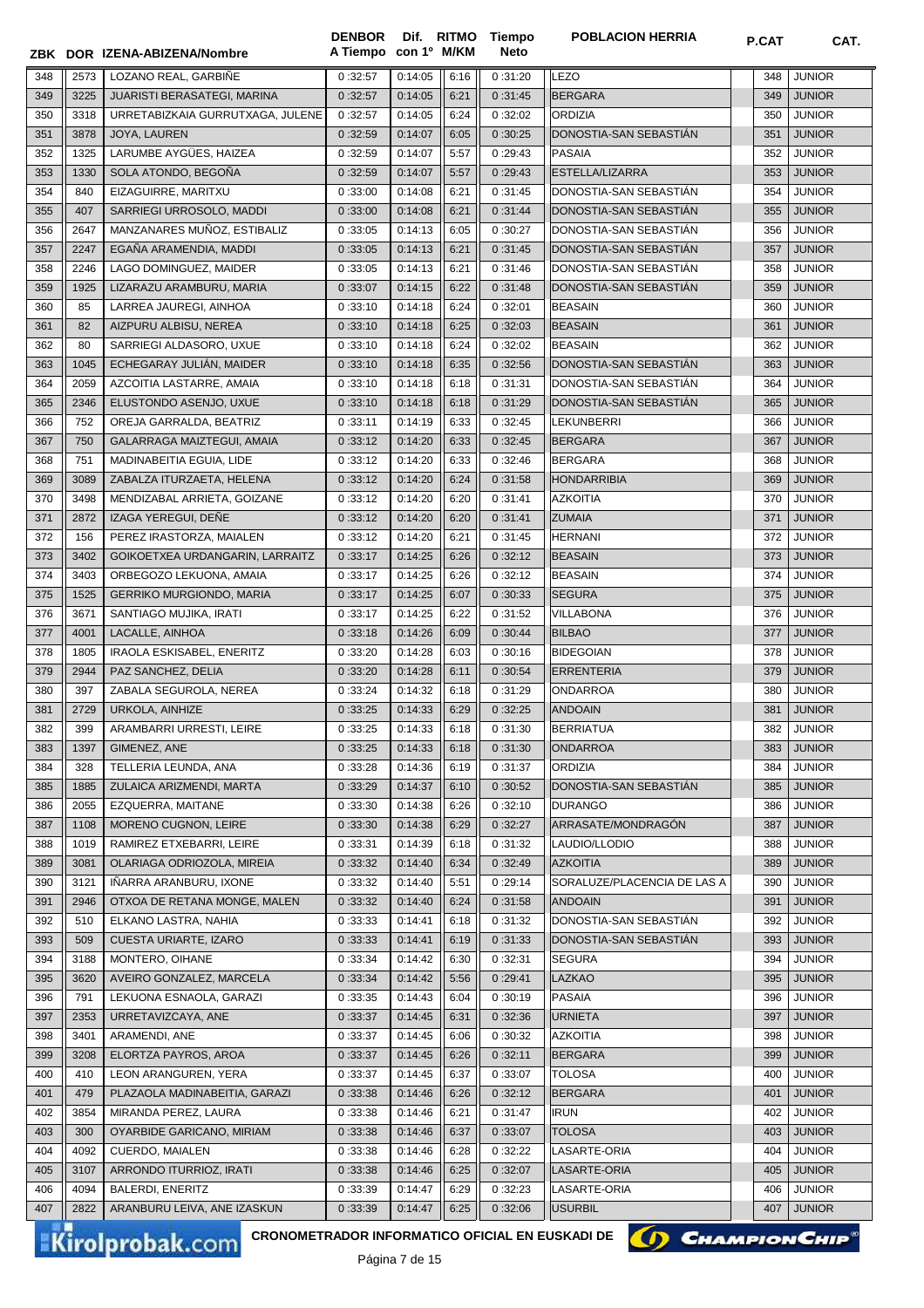|            |              | ZBK DOR IZENA-ABIZENA/Nombre                           | <b>DENBOR</b><br>A Tiempo con 1º M/KM |                     |              | Dif. RITMO Tiempo<br><b>Neto</b> | <b>POBLACION HERRIA</b>                | P.CAT      | CAT.                           |
|------------|--------------|--------------------------------------------------------|---------------------------------------|---------------------|--------------|----------------------------------|----------------------------------------|------------|--------------------------------|
|            |              |                                                        |                                       | 0:14:47             |              |                                  | <b>PASAIA</b>                          |            |                                |
| 408        | 1743         | <b>GOMEZ CRUZ, MAITANE</b>                             | 0:33:39                               |                     | 6:24         | 0:31:58                          | LEZO                                   | 408        | <b>JUNIOR</b>                  |
| 409        | 1741         | SARASUA ZINKUNEGI, ARAITZ<br>ARREGI EZKURRA, AINARA    | 0:33:40                               | 0:14:48             | 6:24         | 0:31:58                          |                                        | 409        | <b>JUNIOR</b><br><b>JUNIOR</b> |
| 410<br>411 | 974          | ANTÓN GONZÁLEZ, ANDREA                                 | 0:33:40                               | 0:14:48<br>0:14:48  | 6:11<br>6:22 | 0:30:56<br>0:31:51               | ARRASATE/MONDRAGÓN<br><b>VILLABONA</b> | 410        | <b>JUNIOR</b>                  |
| 412        | 1613<br>1612 | ARIÑO ZALDUA, UXUE                                     | 0:33:40<br>0:33:40                    | 0:14:48             | 6:22         | 0:31:52                          | <b>VILLABONA</b>                       | 411<br>412 | <b>JUNIOR</b>                  |
| 413        | 1225         | MARTINEZ AGUIRREURRETA, EIDER                          | 0:33:40                               | 0:14:48             | 6:22         | 0:31:51                          | <b>VILLABONA</b>                       | 413        | <b>JUNIOR</b>                  |
| 414        | 1930         | URKIOLA IRIGOIEN, IRATI                                | 0:33:40                               | 0:14:48             | 6:10         | 0:30:48                          | DONOSTIA-SAN SEBASTIAN                 | 414        | <b>JUNIOR</b>                  |
| 415        | 877          | MONTERO BARRENETXEA, GARAZI                            | 0:33:40                               | 0:14:48             | 6:10         | 0:30:48                          | DONOSTIA-SAN SEBASTIÁN                 | 415        | <b>JUNIOR</b>                  |
| 416        | 876          | MONTERO BARRENTXEA, LIDE                               | 0:33:41                               | 0:14:49             | 6:10         | 0:30:48                          | DONOSTIA-SAN SEBASTIAN                 | 416        | <b>JUNIOR</b>                  |
| 417        | 2791         | URKOLA AROZENA, MAITANE                                | 0:33:41                               | 0:14:49             | 6:19         | 0:31:35                          | <b>ANOETA</b>                          | 417        | <b>JUNIOR</b>                  |
| 418        | 2463         | URKOLA AGIRREZABALA, ANE                               | 0:33:41                               | 0:14:49             | 6:19         | 0:31:33                          | <b>ANOETA</b>                          | 418        | <b>JUNIOR</b>                  |
| 419        | 2751         | GOÑI IBAÑEZ, NEREA                                     | 0:33:41                               | 0:14:49             | 6:09         | 0:30:43                          | <b>HERNANI</b>                         | 419        | <b>JUNIOR</b>                  |
| 420        | 1077         | URKOLA AGIRREURRETA, NAROA                             | 0:33:42                               | 0:14:50             | 6:19         | 0:31:34                          | <b>ANOETA</b>                          | 420        | <b>JUNIOR</b>                  |
| 421        | 3269         | GOÑI AMILIBIA, LIBE                                    | 0:33:43                               | 0:14:51             | 6:44         | 0:33:41                          | <b>ORDIZIA</b>                         | 421        | <b>JUNIOR</b>                  |
| 422        | 2876         | RODRIGUEZ FERNANDEZ, LEIRE                             | 0:33:44                               | 0:14:52             | 6:05         | 0:30:26                          | <b>BEASAIN</b>                         | 422        | <b>JUNIOR</b>                  |
| 423        | 2274         | DOMINGUEZ RAN, ELISABETH                               | 0:33:44                               | 0:14:52             | 6:05         | 0:30:27                          | <b>BEASAIN</b>                         | 423        | <b>JUNIOR</b>                  |
| 424        | 3113         | IÑURRIETA, UXOA                                        | 0:33:44                               | 0:14:52             | 6:11         | 0:30:53                          | DONOSTIA-SAN SEBASTIAN                 | 424        | <b>JUNIOR</b>                  |
| 425        | 2696         | GARTZIANDIA AGIRREZABALA, MAITANE                      | 0:33:45                               | 0:14:53             | 6:11         | 0:30:55                          | <b>HERNANI</b>                         | 425        | <b>JUNIOR</b>                  |
| 426        | 713          | <b>EGUIBAR BRETON, SARA</b>                            | 0:33:45                               | 0:14:53             | 6:24         | 0:32:00                          | DONOSTIA-SAN SEBASTIÁN                 | 426        | <b>JUNIOR</b>                  |
| 427        | 2588         | JAUREGI BEITIA, MIREN                                  | 0:33:46                               | 0:14:54             | 6:20         | 0:31:38                          | <b>AZKOITIA</b>                        | 427        | <b>JUNIOR</b>                  |
| 428        | 2587         | ALBERDI EIZMENDI, ALAITZ                               | 0:33:46                               | 0:14:54             | 6:20         | 0:31:39                          | <b>AZKOITIA</b>                        | 428        | <b>JUNIOR</b>                  |
| 429        | 217          | HIDALGO MENDIGUTXIA, ODEI                              | 0:33:46                               | 0:14:54             | 5:55         | 0:29:37                          | <b>IRUN</b>                            | 429        | <b>JUNIOR</b>                  |
| 430        | 1670         | GARCÍA MONTES, NURÍA                                   | 0:33:46                               | 0:14:54             | 6:12         | 0:30:58                          | DONOSTIA-SAN SEBASTIAN                 | 430        | <b>JUNIOR</b>                  |
| 431        | 2345         | RAMIREZ OLIVAN, NEREA                                  | 0:33:47                               | 0:14:55             | 6:25         | 0:32:07                          | DONOSTIA-SAN SEBASTIAN                 | 431        | <b>JUNIOR</b>                  |
| 432        | 2146         | PELUAGA, IRATI                                         | 0:33:47                               | 0:14:55             | 6:25         | 0:32:07                          | DONOSTIA-SAN SEBASTIAN                 | 432        | <b>JUNIOR</b>                  |
| 433        | 2021         | ARANBURU, IDOIA                                        | 0:33:47                               | 0:14:55             | 6:25         | 0:32:07                          | DONOSTIA-SAN SEBASTIAN                 | 433        | <b>JUNIOR</b>                  |
| 434        | 727          | CABRERA JAUREGI, INTZA                                 | 0:33:47                               | 0:14:55             | 6:11         | 0:30:56                          | <b>URNIETA</b>                         | 434        | <b>JUNIOR</b>                  |
| 435        | 2865         | URANGA ORIA, MADDI                                     | 0:33:48                               | 0:14:56             | 6:27         | 0:32:16                          | <b>ZUMAIA</b>                          | 435        | <b>JUNIOR</b>                  |
| 436        | 2062         | EGIMENDIA PEREZ, MAITANE                               | 0:33:48                               | 0:14:56             | 6:10         | 0:30:51                          | DONOSTIA-SAN SEBASTIAN                 | 436        | <b>JUNIOR</b>                  |
| 437        | 2397         | PINILLA VALLEJO, IONE                                  | 0:33:52                               | 0:15:00             | 6:19         | 0:31:33                          | <b>LEGAZPI</b>                         | 437        | <b>JUNIOR</b>                  |
| 438        | 2380         | AGUIRREBURUALDE LETE, MAIALEN                          | 0:33:52                               | 0:15:00             | 6:19         | 0:31:33                          | <b>LEGAZPI</b>                         | 438        | <b>JUNIOR</b>                  |
| 439        | 1327         | ETXEBERRIA AGUARISTE, MAIALEN                          | 0:33:53                               | 0:15:01             | 6:07         | 0:30:36                          | <b>OIARTZUN</b>                        | 439        | <b>JUNIOR</b>                  |
| 440        | 2520         | ELIZALDE ADARRAGA, MARIA                               | 0:33:56                               | 0:15:04             | 6:14         | 0:31:12                          | <b>HERNANI</b>                         | 440        | <b>JUNIOR</b>                  |
| 441        | 2399         | <b>TATIEGI LOIDI, AMAIA</b>                            | 0:33:56                               | 0:15:04             | 6:14         | 0:31:09                          | OÑATI                                  | 441        | <b>JUNIOR</b>                  |
| 442        | 1923         | VICTORES GUZMAN, SOFIA                                 | 0:33:56                               | 0:15:04             | 6:38         | 0:33:08                          | <b>DEBA</b>                            |            | 442 JUNIOR                     |
| 443        | 2400         | KARETXE BALANTZATEGI, ANE                              | 0:33:57                               | 0:15:05             | 6:14         | 0:31:09                          | <b>VITORIA-GASTEIZ</b>                 | 443        | <b>JUNIOR</b>                  |
| 444        | 3184         | CEBRIAN SOTO, EIHARNE                                  | 0:33:57                               | 0:15:05             | 6:35         | 0:32:56                          | <b>DURANGO</b>                         | 444        | <b>JUNIOR</b>                  |
| 445        | 3200         | ETXEZURIETA ZABALETA, IRATI                            | 0:33:57                               | 0:15:05             | 6:22         | 0:31:51                          | <b>LEZO</b>                            | 445        | <b>JUNIOR</b>                  |
| 446        | 3182         | ALVAREZ MARTINEZ, MAITE                                | 0:33:57                               | 0:15:05             | 6:36         | 0:32:58                          | <b>LODOSA</b>                          | 446        | <b>JUNIOR</b>                  |
| 447        | 1922         | AROSTEGI GALARRAGA, MAITANE                            | 0:33:58                               | 0:15:06             | 6:38         | 0:33:10                          | <b>DEBA</b>                            | 447        | JUNIOR                         |
| 448        | 3464         | ZABALETA LOINAZ, IRATI                                 | 0:33:59                               | 0:15:07             | 6:22         | 0:31:48                          | ZARAUTZ                                | 448        | <b>JUNIOR</b>                  |
| 449        | 3364         | TELLERIA IZUZKIZA, AIORA                               | 0:33:59                               | 0:15:07             | 6:37         | 0:33:04                          | <b>SEGURA</b>                          | 449        | <b>JUNIOR</b>                  |
| 450        | 3359         | BERASATEGUI AGUIRRE, MAITANE                           | 0:34:00                               | 0:15:08             | 6:37         | 0:33:05                          | <b>SEGURA</b>                          | 450        | JUNIOR                         |
| 451        | 3354         | GONI OLAETXEA, MADDALEN                                | 0:34:00                               | 0:15:08             | 6:37         | 0:33:05                          | <b>MUTILOA</b>                         | 451        | JUNIOR                         |
| 452        | 1332         | GOICOECHEA PAGLIALUNGA, EUKENE                         | 0:34:01                               | 0:15:09             | 6:37         | 0:33:05                          | <b>SEGURA</b>                          | 452        | <b>JUNIOR</b>                  |
| 453        | 864          | ARRATIBEL GOÑI, MONIKA                                 | 0:34:02                               | 0:15:10             | 6:41         | 0:33:24                          | <b>ATAUN</b>                           | 453        | <b>JUNIOR</b>                  |
| 454        | 1336         | EZEIZABARRENA, AINARA                                  | 0:34:03                               | 0:15:11             | 6:16         | 0:31:22                          | <b>ZERAIN</b>                          | 454        | <b>JUNIOR</b>                  |
| 455        | 1212         | LIZARTZA COLOMO, OLATZ                                 | 0:34:04                               | 0:15:12             | 6:40         | 0:33:21                          | <b>TOLOSA</b>                          | 455        | <b>JUNIOR</b>                  |
| 456        | 1209         | OTAEGUI FERNÁNDEZ, OLATZ                               | 0:34:04                               | 0:15:12             | 6:40         | 0:33:21                          | <b>TOLOSA</b>                          | 456        | <b>JUNIOR</b>                  |
| 457        | 2412         | MATXINANDIARENA ALUSTIZA, AINHOA                       | 0:34:04                               | 0:15:12             | 6:16         | 0:31:22                          | <b>LEGAZPI</b>                         | 457        | <b>JUNIOR</b>                  |
| 458        | 3911         | PÉREZ MARTÍN, MIRIAM                                   | 0:34:04                               | 0:15:12             | 6:08         | 0:30:41                          | <b>IRUN</b>                            | 458        | JUNIOR                         |
| 459        | 1526         | PAREDES MARIANO, MIREIA                                | 0:34:04                               | 0:15:12             | 6:16         | 0:31:20                          | <b>SEGURA</b>                          | 459        | <b>JUNIOR</b>                  |
| 460        | 1514         | ORIA, JONE                                             | 0:34:04                               | 0:15:12             | 6:16         | 0:31:22                          | <b>ZERAIN</b>                          | 460        | <b>JUNIOR</b>                  |
| 461        | 1211         | IBARBIA BELDARRAIN, NEREA                              | 0:34:04                               | 0:15:12             | 6:41         | 0:33:23                          | <b>TOLOSA</b>                          | 461        | <b>JUNIOR</b>                  |
| 462        | 1518         | AZURMENDI, MAITE                                       | 0:34:04                               | 0:15:12             | 6:16         | 0:31:22                          | <b>BEASAIN</b>                         | 462        | JUNIOR                         |
| 463        | 3455         | IRAZOKI IRIGOIEN, OLATZ                                | 0:34:06                               | 0:15:14             | 6:19         | 0:31:36                          | <b>OIARTZUN</b>                        | 463        | <b>JUNIOR</b>                  |
| 464        | 3454         | FELIPE LEKUONA, GAROA                                  | 0:34:06                               | 0:15:14             | 6:19         | 0:31:36                          | <b>OIARTZUN</b>                        | 464        | <b>JUNIOR</b>                  |
| 465        | 4103         | FERNANDEZ AZPEITIA, EIDER                              | 0:34:07                               | 0:15:15             | 6:13         | 0:31:04                          | <b>LEGAZPI</b>                         | 465        | <b>JUNIOR</b>                  |
| 466        | 1228         | GARRÓS REGÚLEZ, LAURA                                  | 0:34:07                               | 0:15:15             | 6:37         | 0:33:05                          | DONOSTIA-SAN SEBASTIAN                 | 466        | <b>JUNIOR</b>                  |
| 467        | 2626         | SASIAIN ESNAOLA, AMAIA                                 | 0:34:08                               | 0:15:16             | 5:59         | 0:29:54                          | <b>OIARTZUN</b>                        | 467        | <b>JUNIOR</b>                  |
|            |              | <b>CRONOMETRADOR INFORMATICO OFICIAL EN EUSKADI DE</b> |                                       |                     |              |                                  |                                        |            |                                |
|            |              | <b>Kirolprobak.com</b>                                 |                                       | $D4$ ainn $D4$ $A5$ |              |                                  | () CHAMPION CHIP                       |            |                                |

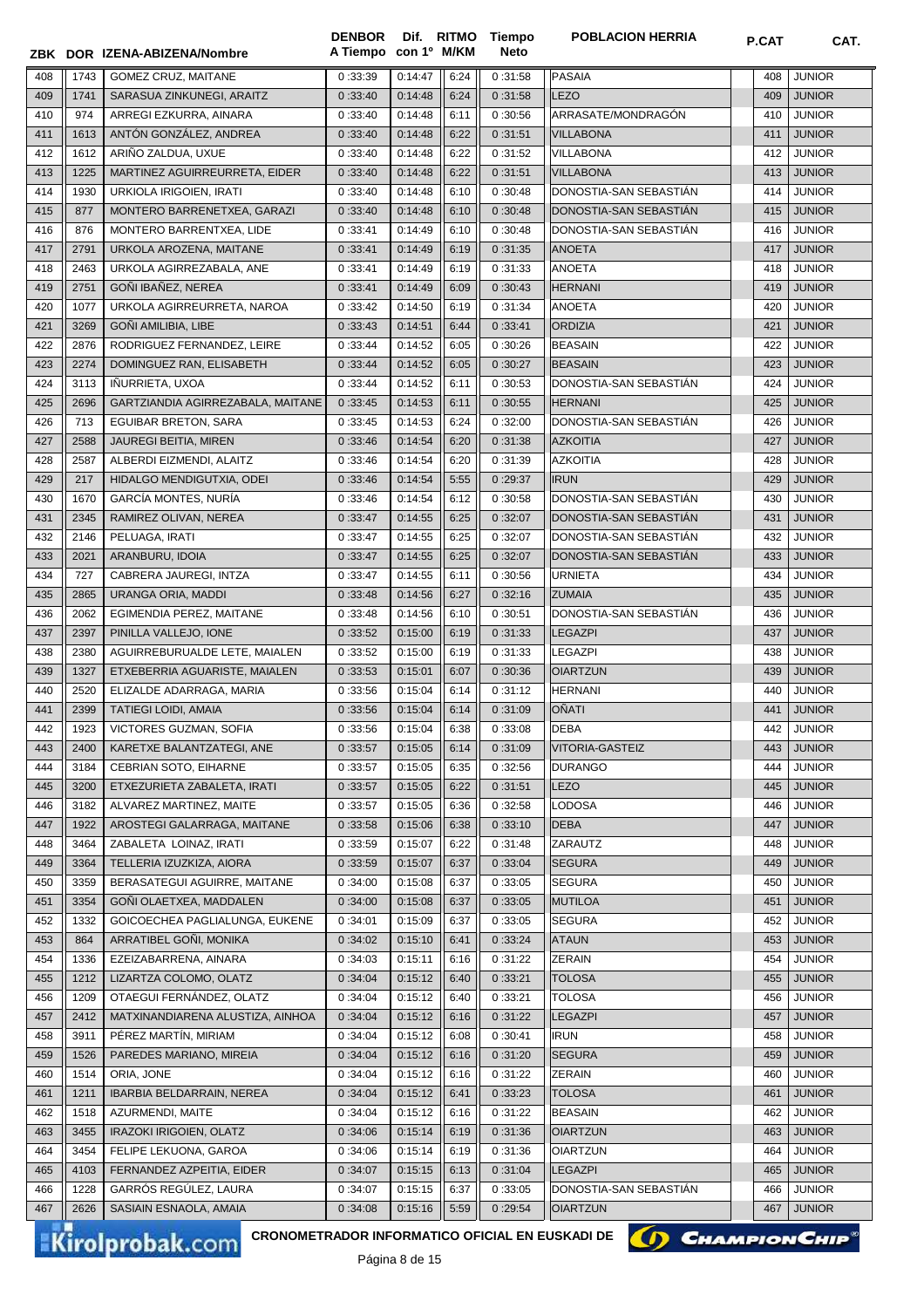|            |             | ZBK DOR IZENA-ABIZENA/Nombre                        | A Tiempo con 1º M/KM |                    |              | Neto               |                                           |            |                                |
|------------|-------------|-----------------------------------------------------|----------------------|--------------------|--------------|--------------------|-------------------------------------------|------------|--------------------------------|
| 468        | 1738        | AZPEITIA, LIERNI                                    | 0:34:08              | 0:15:16            | 6:42         | 0:33:28            | <b>BERGARA</b>                            | 468        | <b>JUNIOR</b>                  |
| 469        | 1751        | LAZKANO, UXUE                                       | 0:34:09              | 0:15:17            | 6:42         | 0:33:29            | <b>BERGARA</b>                            | 469        | <b>JUNIOR</b>                  |
| 470        | 1958        | CACHAFEIRO TORRUBIA, ALAITZ                         | 0:34:10              | 0:15:18            | 5:59         | 0:29:55            | <b>OIARTZUN</b>                           | 470        | <b>JUNIOR</b>                  |
| 471        | 4112        | ONDARRA, MAIALEN                                    | 0:34:11              | 0:15:19            | 6:25         | 0:32:03            | <b>ZARAUTZ</b>                            | 471        | <b>JUNIOR</b>                  |
| 472        | 4110        | EGAÑA MARTINEZ, SAIOA                               | 0:34:11              | 0:15:19            | 6:25         | 0:32:03            | ZARAUTZ                                   | 472        | <b>JUNIOR</b>                  |
| 473        | 373         | MELLADO, LEIRE                                      | 0:34:14              | 0:15:22            | 6:28         | 0:32:21            | <b>BERGARA</b>                            | 473        | <b>JUNIOR</b>                  |
| 474        | 3724        | <b>GARCIA ELORZA, NEREA</b>                         | 0:34:14              | 0:15:22            | 6:21         | 0:31:47            | <b>IDIAZABAL</b>                          | 474        | <b>JUNIOR</b>                  |
| 475        | 4176        | ALONSO, SARA                                        | 0:34:14              | 0:15:22            | 6:02         | 0:30:10            | DONOSTIA-SAN SEBASTIÁN                    | 475        | <b>JUNIOR</b>                  |
| 476        | 3626        | MINDEGUIA URROZ, MAITANE                            | 0:34:15              | 0:15:23            | 6:17         | 0:31:23            | <b>IRUN</b>                               | 476        | <b>JUNIOR</b>                  |
| 477        | 1054        | SANDIN LANCHAS, VERONICA                            | 0:34:15              | 0:15:23            | 6:10         | 0:30:50            | <b>BARAKALDO</b>                          | 477        | <b>JUNIOR</b>                  |
| 478        | 2293        | GARAIALDE FERNANDEZ, AINHOA                         | 0:34:15              | 0:15:23            | 6:30         | 0:32:32            | DONOSTIA-SAN SEBASTIAN                    | 478        | <b>JUNIOR</b>                  |
| 479        | 4177        | ARIETALEANIZ, SARA                                  | 0:34:16              | 0:15:24            | 6:02         | 0:30:12            | <b>BERGARA</b>                            | 479        | <b>JUNIOR</b>                  |
| 480        | 1547        | CARMONA IGARTUA, ITSASO                             | 0:34:17              | 0:15:25            | 6:20         | 0:31:41            | OÑATI                                     | 480        | <b>JUNIOR</b>                  |
| 481        | 2964        | RODRIGUEZ, JESSICA                                  | 0:34:17              | 0:15:25            | 6:28         | 0:32:18            | <b>USURBIL</b>                            | 481        | <b>JUNIOR</b>                  |
| 482        | 997         | AGUIRRE LANDA, SARA                                 | 0:34:17              | 0:15:25            | 6:17         | 0:31:27            | DONOSTIA-SAN SEBASTIAN                    | 482        | JUNIOR                         |
| 483        | 1988        | HIPOLITO, MAIDER                                    | 0:34:18              | 0:15:26            | 6:30         | 0:32:32            | <b>PASAIA</b>                             | 483        | <b>JUNIOR</b>                  |
| 484        | 370         | SESMA ELORZA, ANA                                   | 0:34:18              | 0:15:26            | 6:28         | 0:32:20            | <b>BERGARA</b>                            | 484        | <b>JUNIOR</b>                  |
| 485        | 383         | AIASTUI HERRANZ, IRATXE                             | 0:34:18              | 0:15:26            | 6:29         | 0:32:25            | <b>ANTZUOLA</b>                           | 485        | <b>JUNIOR</b>                  |
| 486        | 3869        | LAZARO TEJERINA, VANESA                             | 0:34:19              | 0:15:27            | 6:21         | 0:31:45            | DONOSTIA-SAN SEBASTIAN                    | 486        | <b>JUNIOR</b>                  |
| 487        | 1823        | ETXEZABAL ETXABE, MAIDER                            | 0:34:19              | 0:15:27            | 6:11         | 0:30:53            | <b>AZPEITIA</b>                           | 487        | <b>JUNIOR</b>                  |
| 488        | 4114        | BERASATEGUI ARREGUI, ANE                            | 0:34:20              | 0:15:28            | 6:13         | 0:31:07            | DONOSTIA-SAN SEBASTIAN                    | 488        | <b>JUNIOR</b>                  |
| 489        | 2439        | SANTILLA TAINTA, ROCIO                              | 0:34:20              | 0:15:28            | 6:11         | 0:30:55            | <b>AZPEITIA</b>                           | 489        | <b>JUNIOR</b>                  |
| 490        | 2640        | CALVO, MARIA                                        | 0:34:21              | 0:15:29            | 6:21         | 0:31:47            | DONOSTIA-SAN SEBASTIAN                    | 490        | <b>JUNIOR</b>                  |
| 491        | 2717        | <b>GOBANTES SANZ, INES</b>                          | 0:34:21              | 0:15:29            | 6:41         | 0:33:23            | <b>PASAIA</b>                             | 491        | <b>JUNIOR</b>                  |
| 492        | 2718        | VILLAVERDE URKIZU, ITZIAR                           | 0:34:21              | 0:15:29            | 6:40         | 0:33:21            | DONOSTIA-SAN SEBASTIÁN                    | 492        | <b>JUNIOR</b>                  |
| 493        | 3627        | ILLERA ARAMBURU, AMAIA                              | 0:34:21              | 0:15:29            | 6:18         | 0:31:30            | <b>IRUN</b>                               | 493        | <b>JUNIOR</b>                  |
| 494        | 2437        | REZABAL UNANUE, LEIRE                               | 0:34:21              | 0:15:29            | 6:11         | 0:30:56            | <b>AZPEITIA</b>                           | 494        | <b>JUNIOR</b>                  |
| 495        | 2254        | USABIAGA URRESTARAZU, MARTA                         | 0:34:21              | 0:15:29            | 6:35         | 0:32:53            | <b>TOLOSA</b>                             | 495        | <b>JUNIOR</b>                  |
| 496<br>497 | 267<br>2433 | CASTRO DEL CID, NAIARA                              | 0:34:22              | 0:15:30<br>0:15:31 | 6:32         | 0:32:39<br>0:30:57 | DONOSTIA-SAN SEBASTIAN<br><b>AZPEITIA</b> | 496<br>497 | <b>JUNIOR</b><br><b>JUNIOR</b> |
|            | 1004        | TORVISCO BLANCO, AINARA<br>ELIZALDE GONZALEZ, IRATI | 0:34:23<br>0:34:24   | 0:15:32            | 6:11<br>6:19 | 0:31:33            | DONOSTIA-SAN SEBASTIAN                    | 498        | <b>JUNIOR</b>                  |
| 498<br>499 | 2392        | URKIZU LASARTE, NAIARA                              | 0:34:24              | 0:15:32            | 6:28         | 0:32:22            | <b>BERASTEGI</b>                          | 499        | <b>JUNIOR</b>                  |
| 500        | 2240        | GARMENDIA VICENTE, ALAIA                            | 0:34:25              | 0:15:33            | 6:38         | 0:33:12            | <b>IBARRA</b>                             | 500        | <b>JUNIOR</b>                  |
| 501        | 2259        | SANZ ECEIZA, ANE                                    | 0:34:25              | 0:15:33            | 6:38         | 0:33:12            | <b>TOLOSA</b>                             | 501        | <b>JUNIOR</b>                  |
| 502        | 1882        | GONZALEZ IMAZ, KLAUDIA                              | 0:34:25              | 0:15:33            | 6:34         | 0:32:50            | <b>ANDOAIN</b>                            | 502        | <b>JUNIOR</b>                  |
| 503        | 2388        | GOROSTARZU ECHEVESTE, UXUE                          | 0:34:25              | 0:15:33            | 6:28         | 0:32:22            | BERASTEGI                                 | 503        | <b>JUNIOR</b>                  |
| 504        | 26          | HERNANDEZ EGAÑA, MARIA                              | 0:34:26              | 0:15:34            | 6:46         | 0:33:51            | <b>ELGOIBAR</b>                           | 504        | JUNIOR                         |
| 505        | 2202        | MIGUEZ PEREZ, LARA                                  | 0:34:26              | 0:15:34            | 6:46         | 0:33:51            | <b>ELGOIBAR</b>                           | 505        | <b>JUNIOR</b>                  |
| 506        | 3284        | EZKATI IBARRONDO, SARA                              | 0:34:26              | 0:15:34            | 6:22         | 0:31:49            | OÑATI                                     | 506        | <b>JUNIOR</b>                  |
| 507        | 2201        | MIGUEZ PEREZ, NORA                                  | 0:34:26              | 0:15:34            | 6:46         | 0:33:51            | <b>ELGOIBAR</b>                           | 507        | <b>JUNIOR</b>                  |
| 508        | 2255        | GIL EPELDE, OLATZ                                   | 0:34:26              | 0:15:34            | 6:46         | 0:33:51            | <b>ELGOIBAR</b>                           | 508        | <b>JUNIOR</b>                  |
| 509        | 2278        | MUGUERZA OSORO, MAIALEN                             | 0:34:26              | 0:15:34            | 6:47         | 0:33:54            | <b>ELGOIBAR</b>                           | 509        | <b>JUNIOR</b>                  |
| 510        | 2258        | HERNANDEZ ARANGUREN, EIDER                          | 0:34:26              | 0:15:34            | 6:39         | 0:33:13            | <b>TOLOSA</b>                             | 510        | <b>JUNIOR</b>                  |
| 511        | 642         | GORROTXATEGI GOIKOETXEA, ENEKA                      | 0:34:27              | 0:15:35            | 6:18         | 0:31:31            | <b>HERNANI</b>                            | 511        | <b>JUNIOR</b>                  |
| 512        | 645         | HUIZI IZAGIRRE, MAIDER                              | 0:34:27              | 0:15:35            | 6:18         | 0:31:31            | <b>HERNANI</b>                            | 512        | <b>JUNIOR</b>                  |
| 513        | 2787        | ACOSTA BERASATEGUI, LAURA                           | 0:34:30              | 0:15:38            | 6:15         | 0:31:17            | DONOSTIA-SAN SEBASTIAN                    | 513        | <b>JUNIOR</b>                  |
| 514        | 789         | URBIETA LEKUONA, ZURIÑE                             | 0:34:31              | 0:15:39            | 6:15         | 0:31:15            | <b>LEZO</b>                               | 514        | <b>JUNIOR</b>                  |
| 515        | 2945        | MARTIN GORROCHATEGUI, JULENE                        | 0:34:32              | 0:15:40            | 6:03         | 0:30:17            | DONOSTIA-SAN SEBASTIAN                    | 515        | <b>JUNIOR</b>                  |
| 516        | 1661        | MARTINEZ INSAUSTI, LIDE                             | 0:34:34              | 0:15:42            | 6:35         | 0:32:55            | <b>ORDIZIA</b>                            | 516        | <b>JUNIOR</b>                  |
| 517        | 1450        | EPELDE ARIÑO, MAIALEN                               | 0:34:35              | 0:15:43            | 6:24         | 0:32:02            | <b>AZKOITIA</b>                           | 517        | <b>JUNIOR</b>                  |
| 518        | 3317        | DE JUAN KORKOSTEGI, ELENA                           | 0:34:35              | 0:15:43            | 6:44         | 0:33:39            | <b>ORDIZIA</b>                            | 518        | <b>JUNIOR</b>                  |
| 519        | 2801        | LAMAS FERNANDEZ, EVA                                | 0:34:37              | 0:15:45            | 6:28         | 0:32:19            | <b>EIBAR</b>                              | 519        | <b>JUNIOR</b>                  |
| 520        | 3339        | ARNAEZ MARTINEZ, ANE                                | 0:34:37              | 0:15:45            | 6:45         | 0:33:44            | <b>ORDIZIA</b>                            | 520        | <b>JUNIOR</b>                  |
| 521        | 828         | REBOLL ECHEGUIA, ANE                                | 0:34:38              | 0:15:46            | 6:10         | 0:30:51            | DONOSTIA-SAN SEBASTIAN                    | 521        | <b>JUNIOR</b>                  |
| 522        | 2800        | JUARISTI MATOS, IXONE                               | 0:34:38              | 0:15:46            | 6:28         | 0:32:19            | <b>DEBA</b>                               | 522        | <b>JUNIOR</b>                  |
| 523        | 826         | GARCÍA OYARZABAL, MAORE                             | 0:34:38              | 0:15:46            | 6:10         | 0:30:52            | LAZKAO                                    | 523        | <b>JUNIOR</b>                  |
| 524        | 4168        | GALLASTEGI URIBE, ALAZNE                            | 0:34:38              | 0:15:46            | 6:16         | 0:31:22            | DONOSTIA-SAN SEBASTIAN                    | 524        | JUNIOR                         |
| 525        | 2118        | GONZALEZ MUGICA, MAITANE                            | 0:34:39              | 0:15:47            | 6:36         | 0:33:02            | <b>LEGORRETA</b>                          | 525        | <b>JUNIOR</b>                  |
| 526        | 30          | MONEO ESTANY, BERTA ALBA                            | 0:34:39              | 0:15:47            | 6:38         | 0:33:08            | PAMPLONA/IRUÑA                            | 526        | <b>JUNIOR</b>                  |
| 527        | 2119        | JAUREGI GAZTAÑAGA, MADDI                            | 0:34:40              | 0:15:48            | 6:37         | 0:33:04            | <b>LEGORRETA</b>                          | 527        | <b>JUNIOR</b>                  |

**DENBOR**

Kirolprobak.com

CRONOMETRADOR INFORMATICO OFICIAL EN EUSKADI DE **(A) CHAMPION CHIP**<sup>®</sup>



**Tiempo**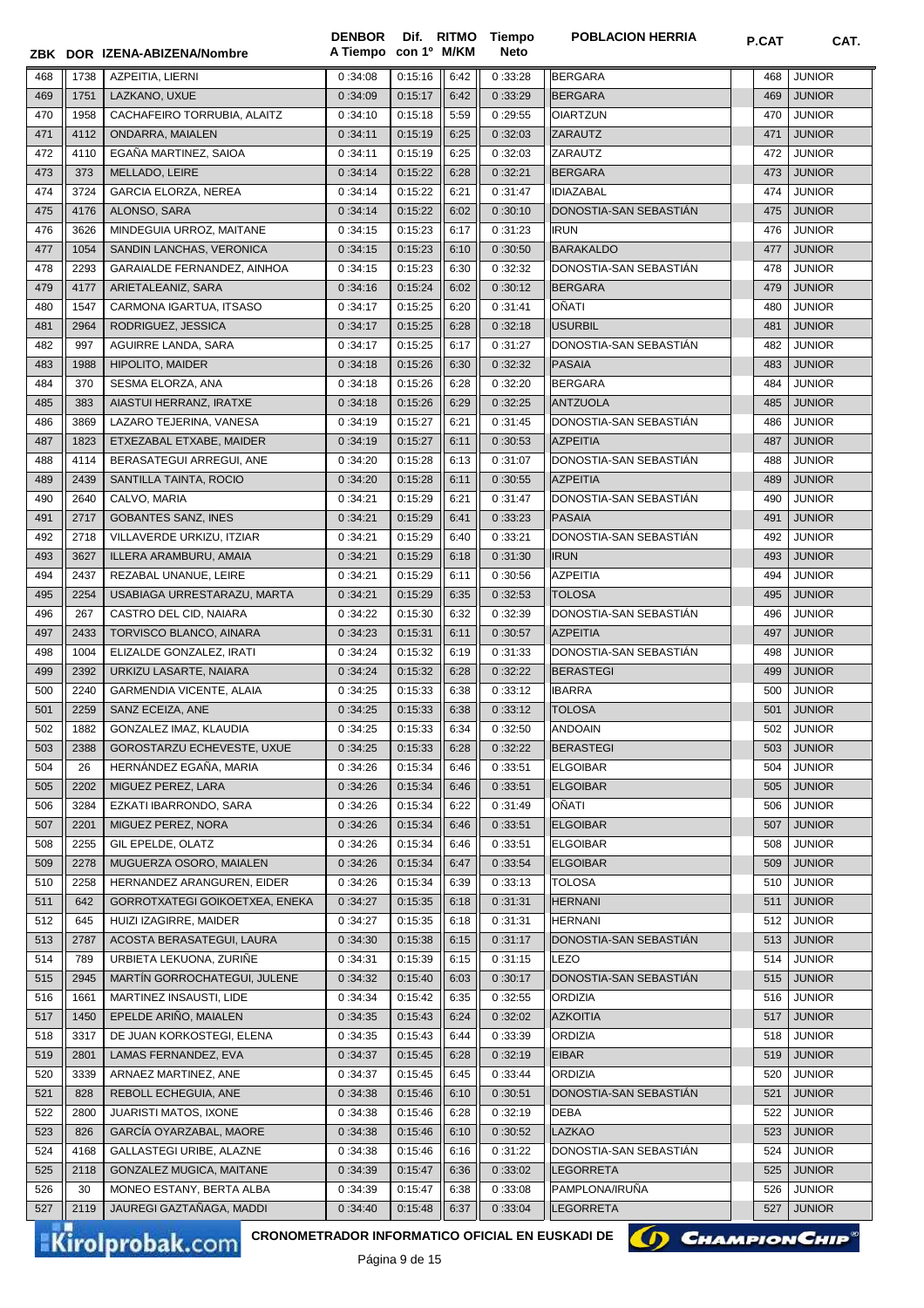**ZBK DOR con 1º M/KM IZENA-ABIZENA/Nombre A Tiempo Neto** 4172 EUNICE BARRIENTOS VALLADARES, YIS 0 :34:41 0:15:49 6:53 0 :34:25 DONOSTIA-SAN SEBASTIÁN 528 JUNIOR 2746 GÓMEZ GARCÍA, BEATRIZ 0 :34:41 0:15:49 6:35 0 :32:57 LEZO 529 JUNIOR 4167 BERAZA GUZMAN, ANE 0 :34:41 0:15:49 6:17 0 :31:25 DONOSTIA-SAN SEBASTIÁN 530 JUNIOR 531 2121 GAZTAÑAGA PETISCO, ESTITXU (0 :34:41 0 :15:49  $\|$  6:37  $\|$  0 :33:04  $\|$ LEGORRETA 531 JUNIOR 532 3593 SEVERINO, NAIARA | 0:34:41 0:15:49 6:15 0 :31:14 ALEGIA 532 JUNIOR 2010 ETXEBERRIA IZAGIRRE, AMAIA 0 :34:41 0:15:49 6:37 0 :33:04 LEGORRETA 533 JUNIOR 534 || 2213 || MATIAS GAZTAÑAGA. EDURNE || 0 :34:42 || 0:15:50 || 6:15 || 0 :31:14 || LEGAZPI || 534 || UNIOR 2120 GAZTAÑAGA PETISCO, IDOIA 0 :34:42 0:15:50 6:37 0 :33:05 LEGORRETA 535 JUNIOR 1170 MATEOS, MAITE 0 :34:42 0:15:50 6:37 0 :33:05 BEASAIN 536 JUNIOR 2256 MURILLO HERRERA, AINHOA 0 :34:42 0:15:50 6:15 0 :31:14 OÑATI 537 JUNIOR 538 3123 PEREZ ARIZMENDI, OIHANE 0:34:43 0:15:51 0:27 0 :32:13 OIARTZUN 538 JUNIOR 1954 IMAZ ITURRIOZ, AINHOA 0 :34:43 0:15:51 6:13 0 :31:06 ORDIZIA 539 JUNIOR 3988 ALVAREZ, IRENE 0 :34:43 0:15:51 6:31 0 :32:36 DONOSTIA-SAN SEBASTIÁN 540 JUNIOR 541 461 SERRANO LOPEZ, LOURDES 0 :34:43 0:15:51 6:28 0 :32:22 |RUN 541 | 541 | JUNIOR 455 PEREZ MUÑOZ, ANA 0 :34:43 0:15:51 6:28 0 :32:21 IRUN 542 JUNIOR 1953 GOITIA USABIAGA, MAIDER 0 :34:44 0:15:52 6:13 0 :31:06 ORDIZIA 543 JUNIOR 1324 SOLA ATONDO, ARANTXA 0 :34:44 0:15:52 6:18 0 :31:28 ESTELLA/LIZARRA 544 JUNIOR 545 || 2263 || ANTXIA, LEIRE | 0 :34:44 | 0:15:52 || 6:15 || 0 :31:16 ||LEGAZPI | | 545 | JUNIOR 62 ASTIGARRAGA CALZACORTA, OLATZ 0 :34:44 0:15:52 6:14 0 :31:11 ELGOIBAR 546 JUNIOR 4080 ATORRASAGASTI ASLA, SARA 0 :34:44 0:15:52 6:14 0 :31:08 DONOSTIA-SAN SEBASTIÁN 547 JUNIOR 548 || 374 || ESNAL FUENTETAJA, AMAIA || 0 :34:45 || 0:15:53 || 6:32 || 0 :32:38 || ERRENTERIA || 548 || JUNIOR 549 | 3221 | URRUTICOECHEA URTIAGA, PAULA | 0 :34:45 | 0:15:53 || 6:16 || 0 :31:18 | DONOSTIA-SAN SEBASTIÁN | | 549 | JUNIOR 497 LUJAMBIO ESCUDERO, MAIALEN 0 :34:45 0:15:53 6:29 0 :32:23 IRUN 550 JUNIOR 551 | 1346 | ALONSO SANCHEZ-ALMADEN, MARIA | 0 :34:46 | 0:15:54 || 6:23 || 0 :31:54 | DONOSTIA-SAN SEBASTIÁN | | 551 | JUNIOR 435 URSUA MUÑOZ, GARAZI 0 :34:46 0:15:54 6:29 0 :32:24 IRUN 552 JUNIOR 1797 VALLEJO ETXEBESTE, NEREA 0 :34:46 0:15:54 6:30 0 :32:32 OIARTZUN 553 JUNIOR 1798 ERRANDONEA SISTIAGA, ARIANE 0 :34:46 0:15:54 6:30 0 :32:31 OIARTZUN 554 JUNIOR 2382 PINILLA SALVADOR, LEIRE 0 :34:48 0:15:56 6:30 0 :32:31 ZARAUTZ 555 JUNIOR 2332 ABALOS ARNEDO, ESTI 0 :34:49 0:15:57 6:30 0 :32:32 ZARAUTZ 556 JUNIOR 1271 ORUBE PEREZ DE EULATE, PAULA 0 :34:49 0:15:57 6:29 0 :32:24 DONOSTIA-SAN SEBASTIÁN 557 JUNIOR 558 3351 GUERENDIAIN FRANCO, AROA (0.34:50 0:15:58  $\parallel$  6:50 0:34:08 DONOSTIA-SAN SEBASTIÁN 558 JUNIOR 559 | 61 | SOLAGURENBEASKOA, HAIZEA | 0 :34:51 | 0:15:59 | 6:08 || 0 :30:39 | DONOSTIA-SAN SEBASTIÁN | | 559 | JUNIOR 1796 ARRUBARRENA RODRIGUEZ, AINHOA 0 :34:54 0:16:02 6:32 0 :32:39 OIARTZUN 560 JUNIOR 561 | 1799 | GARDOKI ETXEBESTE, AINHOA | 0 :34:54 | 0:16:02 || 6:32 || 0 :32:38 | OIARTZUN | 561 | JUNIOR 3609 GARATE PEÑA, MIREN 0 :34:55 0:16:03 6:45 0 :33:45 ZARAUTZ 562 JUNIOR 563 3608 MARTINEZ MERINO, NAGORE 234:55 0:16:03 6:45 0:16:03 0 :33:46 2ARAUTZ 563 JUNIOR  $\parallel$  3610  $\parallel$  ATXUKARRO OLIDEN, LIERNI  $\parallel$  0 :34:55  $\parallel$  0:16:03  $\parallel$  6:45  $\parallel$  0 :33:45  $\parallel$  2ARAUTZ  $\parallel$  564  $\parallel$  564  $\parallel$  JUNIOR 2064 SALAMANCA BENITO, SHEILA 0 :34:56 0:16:04 6:33 0 :32:46 ORDIZIA 565 JUNIOR 31 MONEO ESTANY, EVA CARLA 0 :34:57 0:16:05 6:41 0 :33:27 PAMPLONA/IRUÑA 566 JUNIOR 1339 MUJIKA, MAIDER 0 :34:57 0:16:05 6:27 0 :32:13 SEGURA 567 JUNIOR 4122 STEMIKOVSKAYA, KRISTINA 0 :34:58 0:16:06 6:37 0 :33:04 DONOSTIA-SAN SEBASTIÁN 568 JUNIOR 3428 BERISTAIN EGURBIDE, IZARO 0 :34:58 0:16:06 6:46 0 :33:48 ZARAUTZ 569 JUNIOR 570 || 1038 || ANDIKOETXEA, LEIRE || 0 :34:58 || 0 :34:58 || 0 :16:06 || 6:21 || 0 :31:43 || EIBAR || 570 || UNIOR 571 || 1213 || AGIRRE GOIKOETXEAUNDIA, MADDALE || 0:34:59 || 0:16:07 || 6:51 || 0:34:16 || LIZARTZA 571 || 571 || JUNIOR 572 | 1214 | LONGARTE ULACIA, MARIA | 0 :34:59 | 0:16:07 || 6:52 || 0 :34:18 | | TOLOSA | | | | | | | | | | | 572 | JUNIOR 1245 AGIRIANO ETXABE, MADDI 0 :34:59 0:16:07 6:26 0 :32:08 DONOSTIA-SAN SEBASTIÁN 573 JUNIOR 565 FERNANDEZ FONTAN, AINARA 0 :35:01 0:16:09 6:39 0 :33:15 LASARTE-ORIA 574 JUNIOR 2072 IRIGOYEN LARRION, MAITE 0 :35:01 0:16:09 6:40 0 :33:21 DONOSTIA-SAN SEBASTIÁN 575 JUNIOR 2025 GOYALDE AGUIRRE, NORA 0 :35:02 0:16:10 6:40 0 :33:22 DONOSTIA-SAN SEBASTIÁN 576 JUNIOR 577 4 GARCIA BLAZQUEZ, ITZIAR 0:35:04 0:16:12 6:35 0:32:55 OÑATI 577 JUNIOR 578 2942 GOMEZ MENDEZ, MICHEL 0:35:04 0:16:12 6:32 0 :32:38 ERRENTERIA 578 JUNIOR 579 2028 BERMEJO ANDRES, AINHOA 0:35:04 0:16:12 6:23 0 :31:57 ZESTOA 579 3UNIOR 417 PUYADENA JAUREGI, MADDALEN 0 :35:05 0:16:13 6:22 0 :31:52 VILLABONA 580 JUNIOR 766 NOBLE RODRIGO, ENERITZ 0 :35:06 0:16:14 6:23 0 :31:53 VILLABONA 581 JUNIOR 1887 URBIOLA BUENO, CARLA 0 :35:06 0:16:14 6:30 0 :32:29 DONOSTIA-SAN SEBASTIÁN 582 JUNIOR 640 PUYADENA JAUREGI, IRATI 0 :35:06 0:16:14 6:22 0 :31:52 VILLABONA 583 JUNIOR 845 TREKU LASA, NAROA 0 :35:06 0:16:14 6:23 0 :31:53 VILLABONA 584 JUNIOR 1826 MURILLO BENITO, MAIALEN 0 :35:06 0:16:14 6:11 0 :30:53 ZARAUTZ 585 JUNIOR 586 | 1827 | OSA ARZUAGA, LIBE | 0 :35:06 | 0:16:14 || 6:11 || 0 :30:53 | |ZUMAIA | 586 | JUNIOR 587 615 BOCANEGRA GONDAN, ANA ISABEL (0:35:09 0:16:17 6:21 0:31:44 DONOSTIA-SAN SEBASTIÁN (587 JUNIOR

**Dif.** 

**Tiempo** 

**DENBOR**

Kirolprobak.com

**CRONOMETRADOR INFORMATICO OFICIAL EN EUSKADI DE**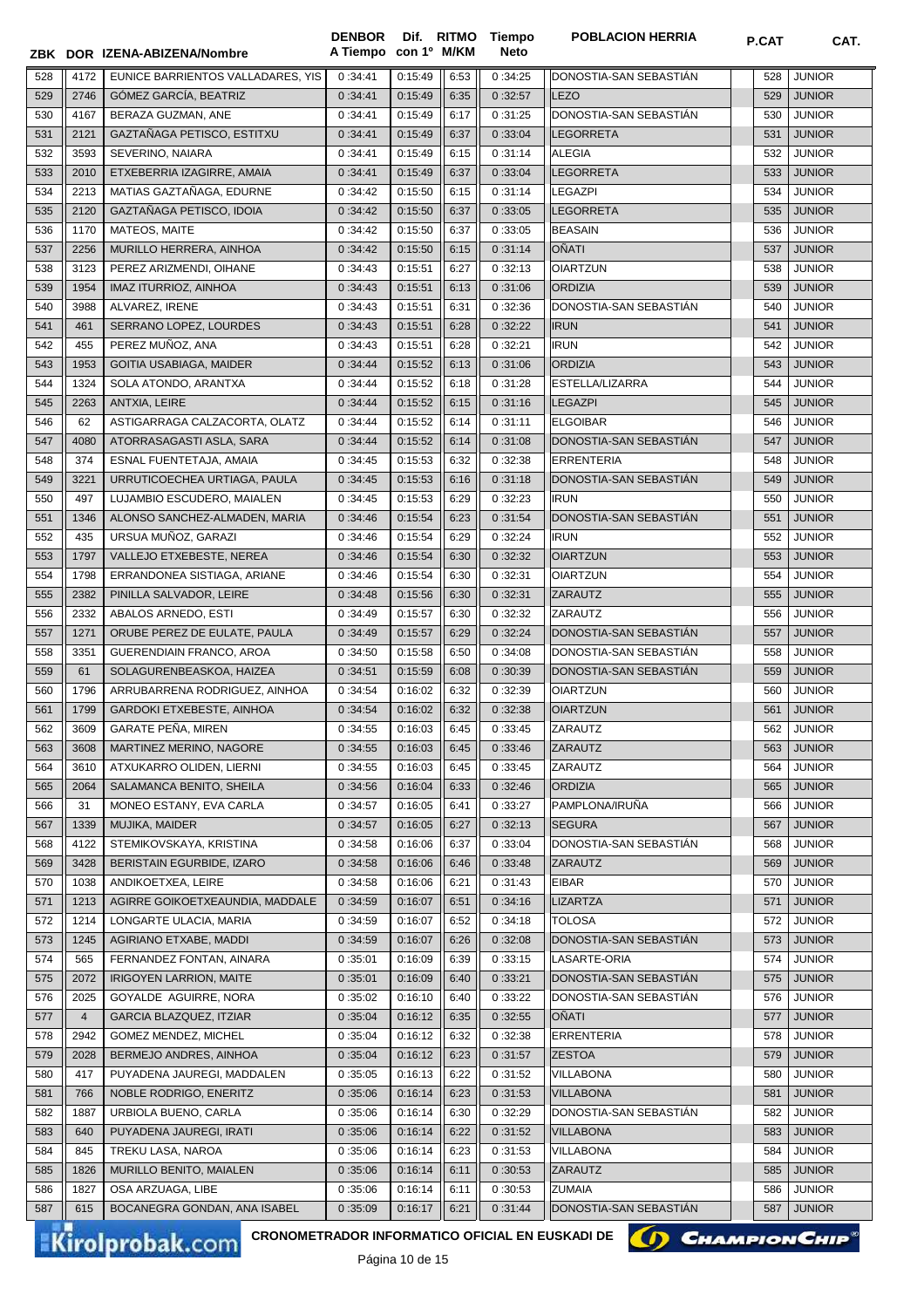|            |             | ZBK DOR IZENA-ABIZENA/Nombre                    | <b>DENBOR</b><br>A Tiempo con 1º M/KM |                    |              | Dif. RITMO Tiempo<br><b>Neto</b> | <b>POBLACION HERRIA</b>                   | P.CAT      | CAT.                           |
|------------|-------------|-------------------------------------------------|---------------------------------------|--------------------|--------------|----------------------------------|-------------------------------------------|------------|--------------------------------|
| 588        | 436         | GONZALEZ GOMEZ, IDOIA                           | 0:35:12                               | 0:16:20            | 6:35         | 0:32:53                          | <b>IRUN</b>                               | 588        | <b>JUNIOR</b>                  |
| 589        | 2867        | <b>BUMSTEAD, ANNIE</b>                          | 0:35:13                               | 0:16:21            | 6:16         | 0:31:20                          | <b>ARAMA</b>                              | 589        | <b>JUNIOR</b>                  |
| 590        | 2420        | DEL PUERTO BENGOETXEA, OIHANE                   | 0:35:15                               | 0:16:23            | 6:44         | 0:33:42                          | <b>USURBIL</b>                            | 590        | <b>JUNIOR</b>                  |
| 591        | 2579        | IMAZ, ENERITZ                                   | 0:35:16                               | 0:16:24            | 6:45         | 0:33:43                          | <b>USURBIL</b>                            | 591        | <b>JUNIOR</b>                  |
| 592        | 513         | IMAZ GARMENDIA, KRISTINA                        | 0:35:16                               | 0:16:24            | 6:24         | 0:32:01                          | <b>VILLABONA</b>                          | 592        | <b>JUNIOR</b>                  |
| 593        | 514         | FERNANDEZ BENITEZ, CARMEN                       | 0:35:16                               | 0:16:24            | 6:24         | 0:32:01                          | ALHAMA DE GRANADA                         | 593        | <b>JUNIOR</b>                  |
| 594        | 2715        | ALTUNA IBARGUREN, AROIA                         | 0:35:17                               | 0:16:25            | 6:33         | 0:32:44                          | <b>OIARTZUN</b>                           | 594        | <b>JUNIOR</b>                  |
| 595        | 3001        | GARMENDIA ZABALETA, MATXA                       | 0:35:17                               | 0:16:25            | 6:25         | 0:32:03                          | <b>ZIZURKIL</b>                           | 595        | <b>JUNIOR</b>                  |
| 596        | 2874        | ARTEAGA GARAYALDE, ANE                          | 0:35:18                               | 0:16:26            | 6:46         | 0:33:50                          | LASARTE-ORIA                              | 596        | <b>JUNIOR</b>                  |
| 597        | 2873        | SOLANO GARCIA, NEKANE                           | 0:35:18                               | 0:16:26            | 6:46         | 0:33:52                          | LASARTE-ORIA                              | 597        | <b>JUNIOR</b>                  |
| 598        | 4054        | SANCHEZ PARRA, IRENE                            | 0:35:18                               | 0:16:26            | 6:55         | 0:34:34                          | DONOSTIA-SAN SEBASTIAN                    | 598        | <b>JUNIOR</b>                  |
| 599        | 377         | ALBERDI ABASOLO, ENARA                          | 0:35:19                               | 0:16:27            | 6:41         | 0:33:25                          | <b>BERGARA</b>                            | 599        | <b>JUNIOR</b>                  |
| 600        | 3331        | GARMENDIA ZUBELDIA, AIORA                       | 0:35:19                               | 0:16:27            | 6:26         | 0:32:12                          | <b>ORDIZIA</b>                            | 600        | <b>JUNIOR</b>                  |
| 601        | 382         | MADINABEITIA DOMINGUEZ, IDOIA                   | 0:35:19                               | 0:16:27            | 6:40         | 0:33:22                          | <b>BERGARA</b>                            | 601        | <b>JUNIOR</b>                  |
| 602        | 3325        | PECHARROMAN ESNAOLA, MADDI                      | 0:35:19                               | 0:16:27            | 6:21         | 0:31:43                          | <b>ORDIZIA</b>                            | 602        | <b>JUNIOR</b>                  |
| 603        | 369         | <b>BOLINAGA GANTXEGI, AMAIA</b>                 | 0:35:19                               | 0:16:27            | 6:41         | 0:33:23                          | <b>BERGARA</b>                            | 603        | <b>JUNIOR</b>                  |
| 604        | 3328        | ALDASORO ZABALA, ALONA                          | 0:35:19                               | 0:16:27            | 6:26         | 0:32:12                          | <b>ORDIZIA</b>                            | 604        | <b>JUNIOR</b>                  |
| 605        | 3330        | JACA GERIQUE, AITZIBER                          | 0:35:20                               | 0:16:28            | 6:21         | 0:31:43                          | <b>ORDIZIA</b>                            | 605        | <b>JUNIOR</b>                  |
| 606        | 3329        | TORRES MADRAZO, ANE                             | 0:35:20                               | 0:16:28            | 6:27         | 0:32:13                          | <b>ORDIZIA</b>                            | 606        | <b>JUNIOR</b>                  |
| 607        | 3851        | ALTUNA DÍAZ, BEGOÑA                             | 0:35:20                               | 0:16:28            | 6:25         | 0:32:06                          | <b>BILBAO</b>                             | 607        | <b>JUNIOR</b>                  |
| 608<br>609 | 3717<br>977 | IÑARRA MUÑOZ, MADDI                             | 0:35:23                               | 0:16:31            | 6:40<br>6:40 | 0:33:19                          | <b>BERGARA</b><br><b>BERGARA</b>          | 608<br>609 | <b>JUNIOR</b><br><b>JUNIOR</b> |
| 610        | 2765        | GALARRAGA PARDINA, SAIOA<br>EGIA ARANSOLO, NAIA | 0:35:24<br>0:35:24                    | 0:16:32<br>0:16:32 | 6:37         | 0:33:19<br>0:33:03               | MARKINA-XEMEIN                            | 610        | <b>JUNIOR</b>                  |
| 611        | 2761        | PAGAEGI ARRIOLA, LEIRE                          | 0:35:24                               | 0:16:32            | 6:37         | 0:33:04                          | MARKINA-XEMEIN                            | 611        | <b>JUNIOR</b>                  |
| 612        | 2763        | <b>BURGOA ARRIETA, MARIA</b>                    | 0:35:24                               | 0:16:32            | 6:37         | 0:33:03                          | MARKINA-XEMEIN                            | 612        | <b>JUNIOR</b>                  |
| 613        | 3406        | <b>GASTESI LARRUMBIDE, ANE</b>                  | 0:35:24                               | 0:16:32            | 6:21         | 0:31:45                          | <b>HERNANI</b>                            | 613        | <b>JUNIOR</b>                  |
| 614        | 2764        | PAGAEGI ITUARTE, ANDREA                         | 0:35:24                               | 0:16:32            | 6:37         | 0:33:04                          | MARKINA-XEMEIN                            | 614        | <b>JUNIOR</b>                  |
| 615        | 4111        | GOENAGA ALDAY, ITXASO                           | 0:35:25                               | 0:16:33            | 6:39         | 0:33:15                          | ZARAUTZ                                   | 615        | <b>JUNIOR</b>                  |
| 616        | 4151        | GARCIA JIMENEZ, MAIALEN                         | 0:35:25                               | 0:16:33            | 6:24         | 0:31:58                          | LASARTE-ORIA                              | 616        | <b>JUNIOR</b>                  |
| 617        | 3811        | JAUREGI AGIRRETXE, LEIRE                        | 0:35:25                               | 0:16:33            | 6:32         | 0:32:41                          | <b>BERROBI</b>                            | 617        | <b>JUNIOR</b>                  |
| 618        | 2484        | REKALDE AMONDARAIN, LAIDA                       | 0:35:26                               | 0:16:34            | 6:32         | 0:32:41                          | <b>HERNANI</b>                            | 618        | <b>JUNIOR</b>                  |
| 619        | 3017        | AMONDARAIN GALPARSORO, IXIAR                    | 0:35:26                               | 0:16:34            | 6:32         | 0:32:41                          | <b>ANOETA</b>                             | 619        | <b>JUNIOR</b>                  |
| 620        | 242         | PUERTA LARRAÑAGA, ALAZNE                        | 0:35:27                               | 0:16:35            | 6:21         | 0:31:45                          | DONOSTIA-SAN SEBASTIÁN                    | 620        | <b>JUNIOR</b>                  |
| 621        | 1962        | JUARISTI OYARZABAL, MARINA                      | 0:35:27                               | 0:16:35            | 6:15         | 0:31:13                          | <b>OIARTZUN</b>                           | 621        | <b>JUNIOR</b>                  |
| 622        |             | 2655 GALARDI IÑARRA, ERLAITZ                    | 0:35:28                               | 0:16:36            | 6:15         | 0:31:14                          | <b>OIARTZUN</b>                           |            | 622 JUNIOR                     |
| 623        | 3542        | ARKO SALABERRIA, EIDER                          | 0:35:28                               | 0:16:36            | 6:34         | 0:32:49                          | <b>ASTIGARRAGA</b>                        | 623        | <b>JUNIOR</b>                  |
| 624        | 3783        | GETARIA GONZALEZ, ELI                           | 0:35:29                               | 0:16:37            | 6:34         | 0:32:48                          | ASTIGARRAGA                               | 624        | <b>JUNIOR</b>                  |
| 625        | 594         | SARASOLA GASTESI, MAITANE                       | 0:35:32                               | 0:16:40            | 6:41         | 0:33:26                          | DONOSTIA-SAN SEBASTIAN                    | 625        | <b>JUNIOR</b>                  |
| 626        | 3114        | OREGI ELIZBURU, IONE                            | 0:35:33                               | 0:16:41            | 6:15         | 0:31:15                          | SORALUZE/PLACENCIA DE LAS A               | 626        | <b>JUNIOR</b>                  |
| 627        | 4003        | PEREZ, LUCIA                                    | 0:35:33                               | 0:16:41            | 6:36         | 0:32:59                          | <b>OVIEDO</b>                             | 627        | <b>JUNIOR</b>                  |
| 628        | 3124        | JACAS MATEU, CRISTINA                           | 0:35:34                               | 0:16:42            | 6:15         | 0:31:15                          | SORALUZE/PLACENCIA DE LAS A               | 628        | <b>JUNIOR</b>                  |
| 629        | 4011        | SEVILLA, MACARENA                               | 0:35:35                               | 0:16:43            | 6:36         | 0:33:01                          | LOGROÑO                                   | 629        | <b>JUNIOR</b>                  |
| 630        | 27          | ROVIRA BELAUSTEGI, IANIRE                       | 0:35:35                               | 0:16:43            | 6:24         | 0:32:01                          | <b>ELGOIBAR</b>                           | 630        | JUNIOR                         |
| 631        | 416         | AYESTA TXURRUKA, NEREA                          | 0:35:36                               | 0:16:44            | 6:24         | 0:32:02                          | <b>ELGOIBAR</b>                           | 631        | <b>JUNIOR</b>                  |
| 632        | 423         | LERSUNDI, AMAIA                                 | 0:35:36                               | 0:16:44            | 6:25         | 0:32:03                          | <b>ELGOIBAR</b>                           | 632        | <b>JUNIOR</b>                  |
| 633        | 36          | SOLOZABAL ARMENDIA, NATALIA                     | 0:35:36                               | 0:16:44            | 6:24         | 0:32:02                          | <b>ELGOIBAR</b>                           | 633        | <b>JUNIOR</b>                  |
| 634        | 23          | SANCHEZ VICENTE, PAULA                          | 0:35:36                               | 0:16:44            | 6:22         | 0:31:49                          | DONOSTIA-SAN SEBASTIAN                    | 634        | <b>JUNIOR</b>                  |
| 635        | 597<br>2005 | CALVO SALINAS, MIREN<br>ARANGUREN IRAETA, IBET  | 0:35:36                               | 0:16:44<br>0:16:45 | 6:42<br>6:39 | 0:33:31<br>0:33:13               | DONOSTIA-SAN SEBASTIAN<br><b>ANTZUOLA</b> | 635        | <b>JUNIOR</b><br><b>JUNIOR</b> |
| 636<br>637 | 3985        | TELLERIA, MARÍA                                 | 0:35:37<br>0:35:37                    | 0:16:45            | 6:19         | 0:31:34                          | DONOSTIA-SAN SEBASTIÁN                    | 636<br>637 | <b>JUNIOR</b>                  |
| 638        | 3326        | MADRAZO BEGIRISTAIN, MAIDER                     | 0:35:40                               | 0:16:48            | 6:31         | 0:32:33                          | <b>ORDIZIA</b>                            | 638        | <b>JUNIOR</b>                  |
| 639        | 3327        | PECHARROMAN ALTUNA, SARA                        | 0:35:40                               | 0:16:48            | 6:25         | 0:32:04                          | <b>ORDIZIA</b>                            | 639        | <b>JUNIOR</b>                  |
| 640        | 973         | ALDAZABAL LETE, MADDI                           | 0:35:41                               | 0:16:49            | 6:43         | 0:33:37                          | <b>BERGARA</b>                            | 640        | <b>JUNIOR</b>                  |
| 641        | 2825        | ERAUSO ZABALETA, NAGORE                         | 0:35:42                               | 0:16:50            | 6:27         | 0:32:16                          | <b>HENDAYE</b>                            | 641        | <b>JUNIOR</b>                  |
| 642        | 3597        | HERNANDEZ QUINTANA, ELISABETH                   | 0:35:42                               | 0:16:50            | 6:33         | 0:32:47                          | ZUMARRAGA                                 | 642        | <b>JUNIOR</b>                  |
| 643        | 886         | RUIZ BRETON, LAURA                              | 0:35:43                               | 0:16:51            | 6:28         | 0:32:21                          | DONOSTIA-SAN SEBASTIAN                    | 643        | <b>JUNIOR</b>                  |
| 644        | 378         | MORENO, MIRIAM                                  | 0:35:43                               | 0:16:51            | 6:45         | 0:33:45                          | <b>BERGARA</b>                            | 644        | <b>JUNIOR</b>                  |
| 645        | 3969        | IBARGUTXI LANDAZURI, MARINA                     | 0:35:47                               | 0:16:55            | 6:39         | 0:33:15                          | DONOSTIA-SAN SEBASTIAN                    | 645        | <b>JUNIOR</b>                  |
| 646        | 2612        | FERNANDEZ VILA, AMAIA                           | 0:35:48                               | 0:16:56            | 6:28         | 0:32:20                          | <b>EIBAR</b>                              | 646        | <b>JUNIOR</b>                  |
| 647        | 1242        | SANZ CESTAU, ITZIAR                             | 0:35:50                               | 0:16:58            | 6:52         | 0:34:21                          | ANOETA                                    | 647        | <b>JUNIOR</b>                  |
|            |             | CRONOMETRADOR INFORMATICO OFICIAL EN EUSKADI DE |                                       |                    |              |                                  |                                           |            |                                |
|            |             | <b>Kirolprobak.com</b>                          |                                       | $D1$ ainn 11 do 15 |              |                                  | () CHAMPION CHIP                          |            |                                |

Página 11 de 15

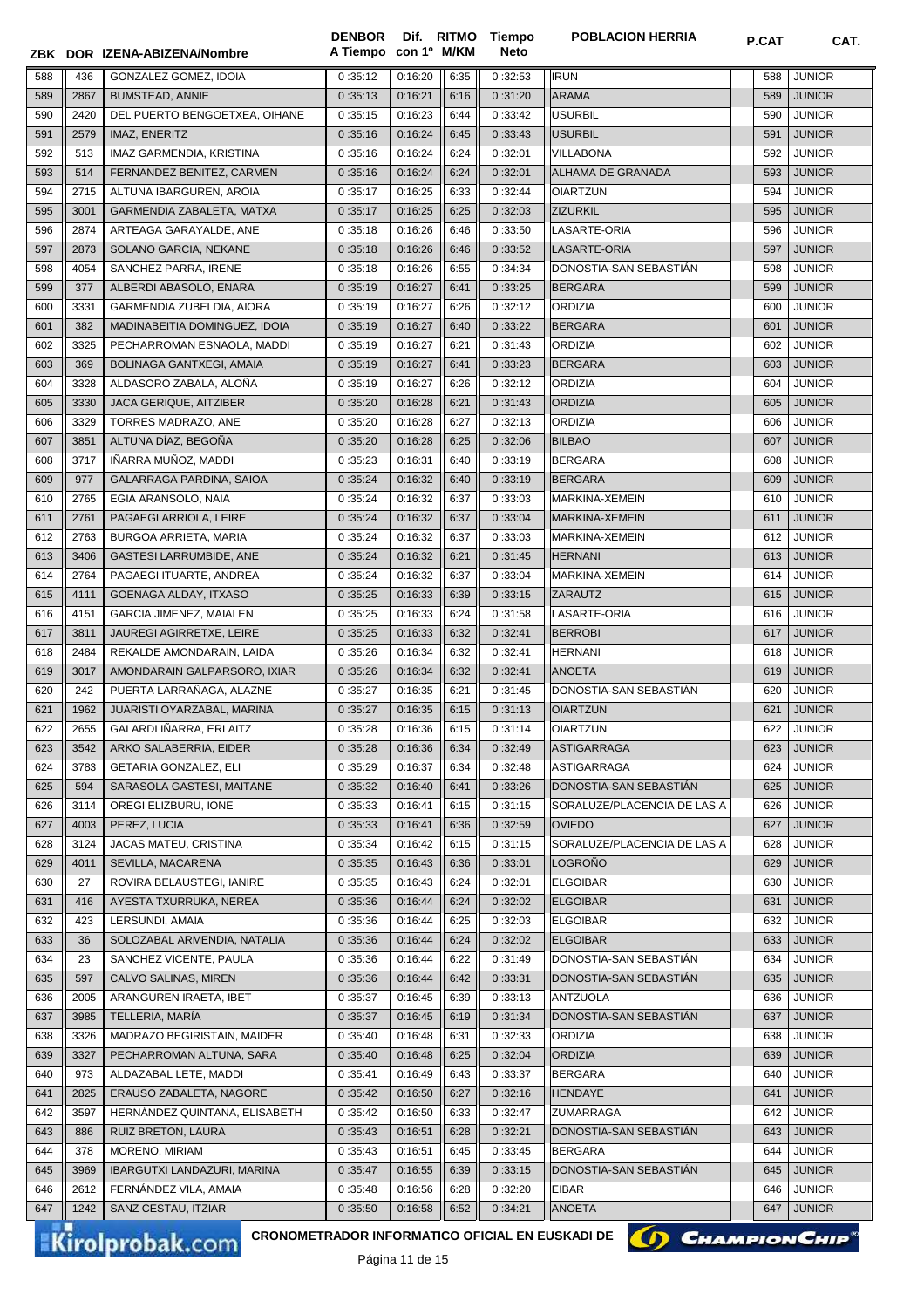|     |      | ZBK DOR IZENA-ABIZENA/Nombre    | A Tiempo con 1º M/KM |         |      | Neto    |                        | <b>P.VAI</b> | UAI.          |
|-----|------|---------------------------------|----------------------|---------|------|---------|------------------------|--------------|---------------|
| 648 | 1867 | VELASCO MENDIGUREN, IRATI       | 0:35:50              | 0:16:58 | 6:24 | 0:31:59 | <b>MUTRIKU</b>         | 648          | <b>JUNIOR</b> |
| 649 | 2846 | PELLEJERO GONZALEZ, ENARA       | 0:35:52              | 0:17:00 | 6:30 | 0:32:31 | <b>URNIETA</b>         | 649          | <b>JUNIOR</b> |
| 650 | 2845 | PELLEJERO GONZALEZ, IZARO       | 0:35:52              | 0:17:00 | 6:30 | 0:32:31 | <b>URNIETA</b>         | 650          | <b>JUNIOR</b> |
| 651 | 2101 | ETXEBERRIA OTAEGI, MADDI        | 0:35:53              | 0:17:01 | 6:52 | 0:34:19 | LARRAUL                | 651          | <b>JUNIOR</b> |
| 652 | 1609 | LOBATO GOITIA, JAIONE           | 0:35:54              | 0:17:02 | 6:45 | 0:33:44 | ORDIZIA                | 652          | <b>JUNIOR</b> |
| 653 | 2156 | ARROYO EGIZABAL, JONE           | 0:35:56              | 0:17:04 | 6:43 | 0:33:36 | LASARTE-ORIA           | 653          | <b>JUNIOR</b> |
| 654 | 2251 | PUERTAS RAMIREZ, OIHANE         | 0:35:56              | 0:17:04 | 6:43 | 0:33:36 | LASARTE-ORIA           | 654          | <b>JUNIOR</b> |
| 655 | 3877 | ARRUTI SANZ, NAGORE             | 0:35:57              | 0:17:05 | 6:39 | 0:33:14 | DONOSTIA-SAN SEBASTIAN | 655          | <b>JUNIOR</b> |
| 656 | 1969 | ROMERO MANRIQUE, LAIA           | 0:36:01              | 0:17:09 | 6:26 | 0:32:10 | DONOSTIA-SAN SEBASTIAN | 656          | <b>JUNIOR</b> |
| 657 | 708  | AZCOLAIN ECHEZARRETA, NATALIA   | 0:36:01              | 0:17:09 | 6:43 | 0:33:37 | DONOSTIA-SAN SEBASTIAN | 657          | <b>JUNIOR</b> |
| 658 | 3217 | BENEDICTO, MIRANDA              | 0:36:04              | 0:17:12 | 6:45 | 0:33:44 | MARKINA-XEMEIN         | 658          | <b>JUNIOR</b> |
| 659 | 2780 | GONZALEZ PATIÑO, MAITANE        | 0:36:04              | 0:17:12 | 6:45 | 0:33:44 | <b>ONDARROA</b>        | 659          | <b>JUNIOR</b> |
| 660 | 2983 | GANDIAGA GOIKOETXEA, ANGELA     | 0:36:04              | 0:17:12 | 6:45 | 0:33:45 | MARKINA-XEMEIN         | 660          | <b>JUNIOR</b> |
| 661 | 3018 | ESPILLA GOYOGANA, GARAZI        | 0:36:04              | 0:17:12 | 6:45 | 0:33:45 | MARKINA-XEMEIN         | 661          | <b>JUNIOR</b> |
| 662 | 3416 | RIOS GONZALEZ, NEIDA            | 0:36:04              | 0:17:12 | 6:45 | 0:33:44 | MARKINA-XEMEIN         | 662          | <b>JUNIOR</b> |
| 663 | 551  | SESMA, JOSUNE                   | 0:36:06              | 0:17:14 | 6:49 | 0:34:06 | <b>ORDIZIA</b>         | 663          | <b>JUNIOR</b> |
| 664 | 1541 | MURUA LOPEZ, LEIRE              | 0:36:09              | 0:17:17 | 7:11 | 0:35:55 | <b>GABIRIA</b>         | 664          | <b>JUNIOR</b> |
| 665 | 1942 | <b>BASURTO KORTA, GARAZI</b>    | 0:36:11              | 0:17:19 | 6:56 | 0:34:40 | <b>USURBIL</b>         | 665          | <b>JUNIOR</b> |
| 666 | 2921 | <b>IRAZUSTA LARREA, ITZIAR</b>  | 0:36:11              | 0:17:19 | 6:56 | 0:34:39 | <b>USURBIL</b>         | 666          | <b>JUNIOR</b> |
| 667 | 3736 | ESCUDERO ALDABE, ITZIAR         | 0:36:11              | 0:17:19 | 7:00 | 0:34:59 | <b>OIARTZUN</b>        | 667          | <b>JUNIOR</b> |
| 668 | 3507 | ZUBIRIA, IHINTZA                | 0:36:11              | 0:17:19 | 6:56 | 0:34:42 | <b>IRURA</b>           | 668          | <b>JUNIOR</b> |
| 669 | 3737 | MENDIBURU, ANE                  | 0:36:12              | 0:17:20 | 7:00 | 0:35:00 | <b>ERRENTERIA</b>      | 669          | <b>JUNIOR</b> |
| 670 | 2559 | DE URIBARRI INCHAURRONDO, ANE   | 0:36:13              | 0:17:21 | 6:35 | 0:32:54 | <b>OROZKO</b>          | 670          | <b>JUNIOR</b> |
| 671 | 1024 | HERRERA ANGULO, ANDREA          | 0:36:14              | 0:17:22 | 6:35 | 0:32:56 | LAUDIO/LLODIO          | 671          | <b>JUNIOR</b> |
| 672 | 2444 | CALVO CASADO, IDOIA             | 0:36:14              | 0:17:22 | 6:46 | 0:33:48 | PAMPLONA/IRUNA         | 672          | <b>JUNIOR</b> |
| 673 | 745  | GONZÁLEZ GARCÍA, NAGORE         | 0:36:14              | 0:17:22 | 6:46 | 0:33:48 | DONOSTIA-SAN SEBASTIAN | 673          | <b>JUNIOR</b> |
| 674 | 1342 | MURGOITIO ESPARZA, NAIA         | 0:36:15              | 0:17:23 | 6:28 | 0:32:19 | <b>ELORRIO</b>         | 674          | <b>JUNIOR</b> |
| 675 | 1318 | GOITIANDIA EIZMENDI, AMAIA      | 0:36:15              | 0:17:23 | 6:36 | 0:33:00 | DONOSTIA-SAN SEBASTIAN | 675          | <b>JUNIOR</b> |
| 676 | 2031 | DIAZ JAUREGI, AINTZANE          | 0:36:15              | 0:17:23 | 6:38 | 0:33:09 | <b>ZESTOA</b>          | 676          | <b>JUNIOR</b> |
| 677 | 1326 | ONATE EIZAGUIRRE, NAROA         | 0:36:16              | 0:17:24 | 6:36 | 0:32:59 | DONOSTIA-SAN SEBASTIAN | 677          | <b>JUNIOR</b> |
| 678 | 2269 | UNANUE SANCHEZ, LIERNI          | 0:36:16              | 0:17:24 | 6:38 | 0:33:10 | <b>ZESTOA</b>          | 678          | <b>JUNIOR</b> |
| 679 | 1639 | <b>IBARLUZEA OSORO, ILENIA</b>  | 0:36:16              | 0:17:24 | 6:37 | 0:33:04 | <b>ELGOIBAR</b>        | 679          | <b>JUNIOR</b> |
| 680 | 2092 | OLAÑETA ETXEBESTE, MIREN        | 0:36:16              | 0:17:24 | 6:32 | 0:32:42 | <b>BERGARA</b>         | 680          | <b>JUNIOR</b> |
| 681 | 1171 | OTAEGI ALBIZTUR, IRATI          | 0:36:17              | 0:17:25 | 6:51 | 0:34:15 | <b>BEASAIN</b>         | 681          | <b>JUNIOR</b> |
| 682 | 1169 | CORONA, AINARA                  | 0:36:17              | 0:17:25 | 6:51 | 0:34:14 | <b>BEASAIN</b>         | 682          | <b>JUNIOR</b> |
| 683 | 3987 | <b>GARCIA, ARANTZA</b>          | 0:36:18              | 0:17:26 | 6:50 | 0:34:10 | DONOSTIA-SAN SEBASTIÁN | 683          | <b>JUNIOR</b> |
| 684 | 1495 | ECHEVERRIA GAMEZ, ITXASO        | 0:36:18              | 0:17:26 | 6:38 | 0:33:12 | DONOSTIA-SAN SEBASTIAN | 684          | <b>JUNIOR</b> |
| 685 | 1476 | VILLAR AZPILLAGA, JARA          | 0:36:21              | 0:17:29 | 6:33 | 0:32:47 | DONOSTIA-SAN SEBASTIAN | 685          | <b>JUNIOR</b> |
| 686 | 2879 | ZAMORANO ARROYO, AINHOA         | 0:36:21              | 0:17:29 | 6:36 | 0:33:02 | <b>BEASAIN</b>         | 686          | <b>JUNIOR</b> |
| 687 | 3687 | PUENTE VEGA, ANDREA             | 0:36:22              | 0:17:30 | 6:44 | 0:33:40 | VITORIA-GASTEIZ        | 687          | <b>JUNIOR</b> |
| 688 | 1186 | BERISTAIN ZUBIZARRETA, LAIDA    | 0:36:23              | 0:17:31 | 6:40 | 0:33:18 | <b>AZKOITIA</b>        | 688          | <b>JUNIOR</b> |
| 689 | 3584 | IMAZ RUIZ, MADDI                | 0:36:26              | 0:17:34 | 7:00 | 0:34:59 | <b>BEASAIN</b>         | 689          | <b>JUNIOR</b> |
| 690 | 1439 | SAGASTA URRUTIA, EDURNE         | 0:36:28              | 0:17:36 | 6:29 | 0:32:24 | ARRASATE/MONDRAGÓN     | 690          | JUNIOR        |
| 691 | 3598 | BERGILLOS CABALLERO, SILVIA     | 0:36:30              | 0:17:38 | 6:43 | 0:33:35 | <b>ZUMARRAGA</b>       | 691          | <b>JUNIOR</b> |
| 692 | 413  | IZAGIRRE ARANGUREN, LEIRE       | 0:36:33              | 0:17:41 | 7:03 | 0:35:14 | <b>AZPEITIA</b>        | 692          | <b>JUNIOR</b> |
| 693 | 449  | ALBERDI ODRIOZOLA, NORA         | 0:36:33              | 0:17:41 | 7:03 | 0:35:15 | <b>AZPEITIA</b>        | 693          | <b>JUNIOR</b> |
| 694 | 430  | ARRIZABALAGA IZAGUIRRE, IRAITZ  | 0:36:34              | 0:17:42 | 7:03 | 0:35:16 | <b>AZPEITIA</b>        | 694          | <b>JUNIOR</b> |
| 695 | 3057 | ETXEBERRIA OIARZABAL, ALAZNE    | 0:36:35              | 0:17:43 | 6:33 | 0:32:44 | <b>OIARTZUN</b>        | 695          | <b>JUNIOR</b> |
| 696 | 3226 | GANTXEGI KORTABARRIA, LEIRE     | 0:36:37              | 0:17:45 | 7:05 | 0:35:24 | <b>BERGARA</b>         | 696          | <b>JUNIOR</b> |
| 697 | 3224 | GALLASTEGI ETXANIZ, MAITE       | 0:36:37              | 0:17:45 | 7:05 | 0:35:24 | <b>BERGARA</b>         | 697          | <b>JUNIOR</b> |
| 698 | 128  | PEREZ ESPINA, AMAIUR            | 0:36:40              | 0:17:48 | 7:18 | 0:36:28 | <b>LEZO</b>            | 698          | JUNIOR        |
| 699 | 3571 | MENDIZABAL ARRUABARRENA, AINHOA | 0:36:42              | 0:17:50 | 6:52 | 0:34:20 | <b>ORDIZIA</b>         | 699          | <b>JUNIOR</b> |
| 700 | 3132 | CARO BARNETO, MIREN             | 0:36:42              | 0:17:50 | 6:52 | 0:34:21 | LEGORRETA              | 700          | <b>JUNIOR</b> |
| 701 | 376  | ZAPARDIEL OTAÑO, AMAIA          | 0:36:42              | 0:17:50 | 6:55 | 0:34:35 | <b>ERRENTERIA</b>      | 701          | <b>JUNIOR</b> |
| 702 | 2703 | LABAYEN ZUDAIRE, OIHANE         | 0:36:43              | 0:17:51 | 6:51 | 0:34:17 | DONOSTIA-SAN SEBASTIAN | 702          | <b>JUNIOR</b> |
| 703 | 1182 | PUERTO SANJURJO, JOANA          | 0:36:44              | 0:17:52 | 6:35 | 0:32:53 | DONOSTIA-SAN SEBASTIAN | 703          | <b>JUNIOR</b> |
| 704 | 1349 | URRUTIBEAZCOA OLAZABAL, ANA     | 0:36:44              | 0:17:52 | 6:35 | 0:32:53 | DONOSTIA-SAN SEBASTIAN | 704          | <b>JUNIOR</b> |
| 705 | 3876 | MARCOS, IZASKUN                 | 0:36:46              | 0:17:54 | 6:56 | 0:34:38 | DONOSTIA-SAN SEBASTIAN | 705          | <b>JUNIOR</b> |
| 706 | 3873 | <b>IPARRAGUIRRE, LEIRE</b>      | 0:36:47              | 0:17:55 | 6:56 | 0:34:38 | <b>PASAIA</b>          | 706          | <b>JUNIOR</b> |
| 707 | 3321 | GOÑI AMILIBIA, NORA             | 0:36:49              | 0:17:57 | 7:20 | 0:36:42 | <b>ORDIZIA</b>         | 707          | <b>JUNIOR</b> |
|     |      |                                 |                      |         |      |         |                        |              |               |

**Tiempo** 

**DENBOR**

Kirolprobak.com

CRONOMETRADOR INFORMATICO OFICIAL EN EUSKADI DE **(A) CHAMPION CHIP**<sup>®</sup>

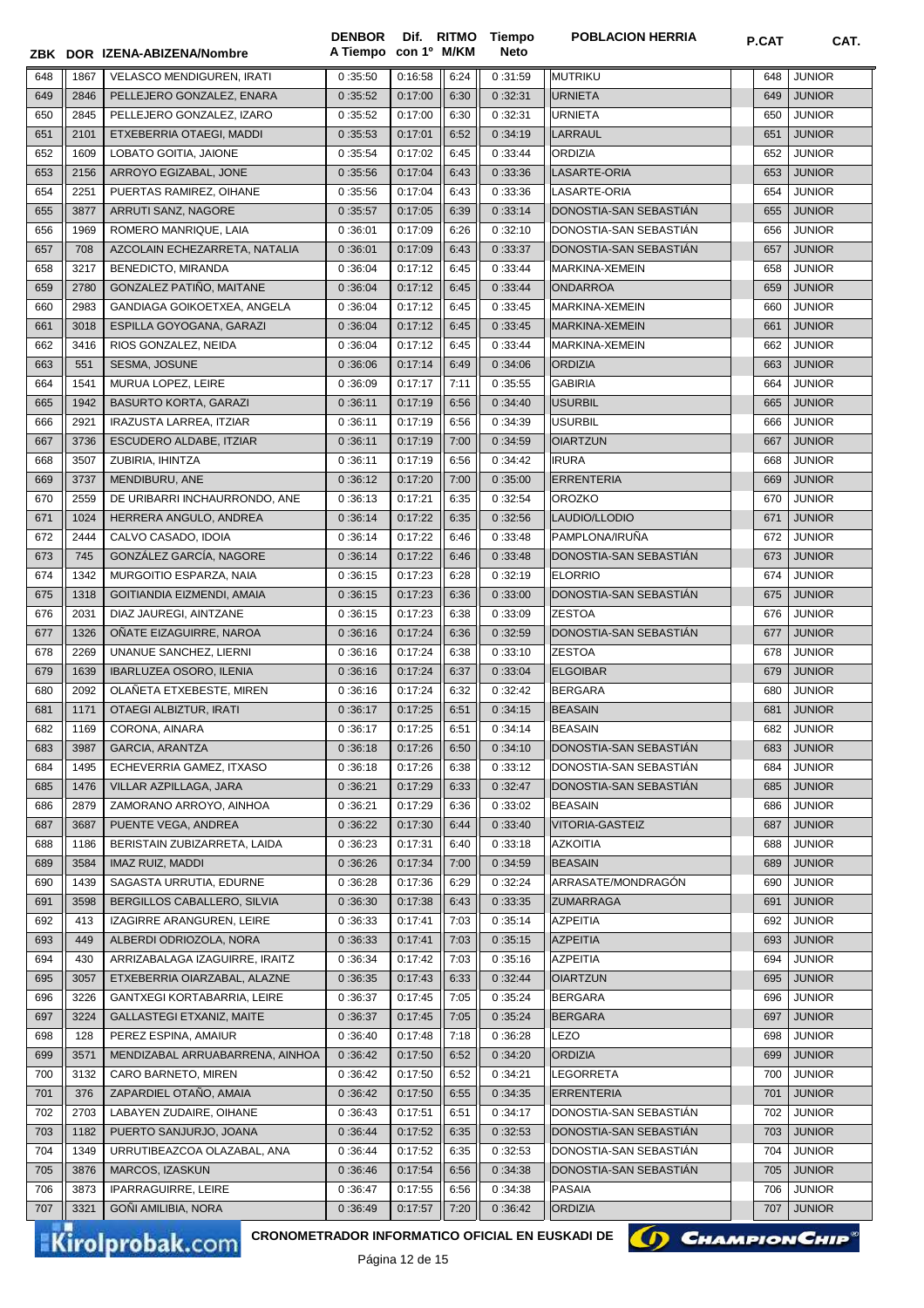|     |      | ZBK DOR IZENA-ABIZENA/Nombre                                              | <b>DENBOR</b><br>A Tiempo con 1º M/KM |                        |      | Dif. RITMO Tiempo<br>Neto | <b>POBLACION HERRIA</b> | <b>P.CAT</b>      | CAT.                  |
|-----|------|---------------------------------------------------------------------------|---------------------------------------|------------------------|------|---------------------------|-------------------------|-------------------|-----------------------|
| 708 | 2884 | ANTXIA MENDIBE, IRAIDE                                                    | 0:36:49                               | 0:17:57                | 6:52 | 0:34:19                   | MARKINA-XEMEIN          | 708               | <b>JUNIOR</b>         |
| 709 | 4013 | <b>BESADA, IDOIA</b>                                                      | 0:36:51                               | 0:17:59                | 6:34 | 0:32:48                   | <b>PASAIA</b>           | 709               | <b>JUNIOR</b>         |
| 710 | 897  | LARRAZ, LEIRE                                                             | 0:36:54                               | 0:18:02                | 6:57 | 0:34:45                   | DONOSTIA-SAN SEBASTIÁN  | 710               | <b>JUNIOR</b>         |
| 711 | 768  | NEGRETE PEREZ, IDOIA                                                      | 0:36:55                               | 0:18:03                | 6:54 | 0:34:29                   | DONOSTIA-SAN SEBASTIAN  | 711               | <b>JUNIOR</b>         |
| 712 | 740  | ANTIA, AINTZANE                                                           | 0:36:55                               | 0:18:03                | 6:50 | 0:34:08                   | <b>ZUMARRAGA</b>        | 712               | <b>JUNIOR</b>         |
| 713 | 364  | MORGADO ALMEIDA, BEA                                                      | 0:36:57                               | 0:18:05                | 6:41 | 0:33:23                   | DONOSTIA-SAN SEBASTIAN  | 713               | <b>JUNIOR</b>         |
| 714 | 362  | RODRIGUEZ BARBERO, EDURNE                                                 | 0:36:57                               | 0:18:05                | 6:41 | 0:33:24                   | DONOSTIA-SAN SEBASTIAN  | 714               | <b>JUNIOR</b>         |
| 715 | 2747 | MEDIAVILLA MATEO, ANGELA                                                  | 0:36:58                               | 0:18:06                | 6:51 | 0:34:14                   | <b>LEGAZPI</b>          | 715               | <b>JUNIOR</b>         |
| 716 | 2396 | <b>UGARTE SAIZ, MADDI</b>                                                 | 0:36:58                               | 0:18:06                | 6:51 | 0:34:14                   | <b>LEGAZPI</b>          | 716               | <b>JUNIOR</b>         |
| 717 | 2930 | VIGNAU ARSUAGA, RAQUEL                                                    | 0:37:01                               | 0:18:09                | 6:58 | 0:34:52                   | DONOSTIA-SAN SEBASTIAN  | 717               | <b>JUNIOR</b>         |
| 718 | 3905 | SANTOS CARDOSO, RAKEL                                                     | 0:37:02                               | 0:18:10                | 6:56 | 0:34:39                   | <b>AZPEITIA</b>         | 718               | <b>JUNIOR</b>         |
| 719 | 3906 | ARRIBAS EGIGUREN, AINHOA                                                  |                                       | 0:18:10                | 6:56 | 0:34:40                   | <b>AZPEITIA</b>         | 719               | <b>JUNIOR</b>         |
| 720 | 1218 |                                                                           | 0:37:02<br>0:37:03                    | 0:18:11                |      |                           | <b>LEGAZPI</b>          |                   | <b>JUNIOR</b>         |
|     |      | OTEGUI ARAGUZO, ENERITZ                                                   |                                       |                        | 6:50 | 0:34:12                   |                         | 720               |                       |
| 721 | 1270 | EZKERRO IRAETA, OIHANA                                                    | 0:37:04                               | 0:18:12                | 6:56 | 0:34:39                   | DONOSTIA-SAN SEBASTIAN  | 721               | <b>JUNIOR</b>         |
| 722 | 3219 | MENDIKUTE, ENERITZ                                                        | 0:37:06                               | 0:18:14                | 6:57 | 0:34:47                   | MARKINA-XEMEIN          | 722               | <b>JUNIOR</b>         |
| 723 | 3015 | IBARZABAL, LEIRE                                                          | 0:37:07                               | 0:18:15                | 6:57 | 0:34:47                   | MARKINA-XEMEIN          | 723               | <b>JUNIOR</b>         |
| 724 | 2835 | RUEDA LIZARRALDE, OLATZ                                                   | 0:37:07                               | 0:18:15                | 6:58 | 0:34:48                   | MARKINA-XEMEIN          | 724               | <b>JUNIOR</b>         |
| 725 | 2773 | MENDIBE GANDIAGA, KATTALIN                                                | 0:37:07                               | 0:18:15                | 6:58 | 0:34:48                   | MARKINA-XEMEIN          | 725               | <b>JUNIOR</b>         |
| 726 | 1026 | OTEGUI SAEZ DE EGUILAZ, MAIALEN                                           | 0:37:08                               | 0:18:16                | 6:48 | 0:34:00                   | <b>ERRENTERIA</b>       | 726               | <b>JUNIOR</b>         |
| 727 | 3936 | KORTABARRIA ELGERO, MAIALEN                                               | 0:37:10                               | 0:18:18                | 6:44 | 0:33:40                   | OÑATI                   | 727               | <b>JUNIOR</b>         |
| 728 | 3935 | IGARZABAL IRIZAR, AINHOA                                                  | 0:37:10                               | 0:18:18                | 6:44 | 0:33:41                   | OÑATI                   | 728               | <b>JUNIOR</b>         |
| 729 | 265  | LARRAÑAGA GOMEZ, IRENE                                                    | 0:37:10                               | 0:18:18                | 6:44 | 0:33:41                   | <b>BERGARA</b>          | 729               | <b>JUNIOR</b>         |
| 730 | 2245 | RODRÍGUEZ FERNÁNDEZ, LAURA                                                | 0:37:12                               | 0:18:20                | 6:36 | 0:32:58                   | DONOSTIA-SAN SEBASTIAN  | 730               | <b>JUNIOR</b>         |
| 731 | 993  | BALBÁS ALBERDI, MARÍA                                                     | 0:37:12                               | 0:18:20                | 7:07 | 0:35:37                   | DONOSTIA-SAN SEBASTIAN  | 731               | <b>JUNIOR</b>         |
| 732 | 1025 | ESPARZA HERNÁNDEZ, UXUA                                                   | 0:37:12                               | 0:18:20                | 7:07 | 0:35:37                   | DONOSTIA-SAN SEBASTIAN  | 732               | <b>JUNIOR</b>         |
| 733 | 1804 | LANDA CENICACELAYA, JUGATZ                                                | 0:37:12                               | 0:18:20                | 6:50 | 0:34:08                   | <b>ZESTOA</b>           | 733               | <b>JUNIOR</b>         |
| 734 | 2785 | <b>IGARTUA URZELAI, SAIOA</b>                                             | 0:37:13                               | 0:18:21                | 6:44 | 0:33:38                   | URRETXU                 | 734               | <b>JUNIOR</b>         |
| 735 | 3194 | MUJIKA LASA, ALLENDE                                                      | 0:37:15                               | 0:18:23                | 6:52 | 0:34:18                   | <b>IDIAZABAL</b>        | 735               | <b>JUNIOR</b>         |
| 736 | 3170 | <b>GARMENDIA ARRIBAS, MAITE</b>                                           | 0:37:15                               | 0:18:23                | 6:52 | 0:34:18                   | <b>IDIAZABAL</b>        | 736               | <b>JUNIOR</b>         |
| 737 | 3156 | TELLERIA MUJIKA, AMAIA                                                    | 0:37:16                               | 0:18:24                | 6:43 | 0:33:36                   | <b>IDIAZABAL</b>        | 737               | <b>JUNIOR</b>         |
| 738 | 3160 | SANZ ORIA, IDOIA                                                          | 0:37:16                               | 0:18:24                | 6:43 | 0:33:36                   | <b>IDIAZABAL</b>        | 738               | <b>JUNIOR</b>         |
| 739 | 3155 | ARANBURU GOROSTIDI, NAIARA                                                | 0:37:16                               | 0:18:24                | 6:43 | 0:33:36                   | <b>IDIAZABAL</b>        | 739               | <b>JUNIOR</b>         |
| 740 | 3196 | CASTRILLO ETXENIKE, BEATRIZ                                               | 0:37:19                               | 0:18:27                | 7:15 | 0:36:16                   | <b>SEGURA</b>           | 740               | <b>JUNIOR</b>         |
| 741 | 2877 | RUIZ SARRIEGI, AMAIA                                                      | 0:37:21                               | 0:18:29                | 6:48 | 0:34:02                   | <b>BEASAIN</b>          | 741               | <b>JUNIOR</b>         |
| 742 | 2880 | <b>GARIN MURUA, ANE</b>                                                   | 0:37:21                               | 0:18:29                | 6:48 | 0:34:01                   | <b>BEASAIN</b>          | $\overline{7}$ 42 | <b>JUNIOR</b>         |
| 743 | 1519 | ALVAREZ, OLATZ                                                            | 0:37:21                               | 0:18:29                | 6:56 | 0:34:40                   | <b>BEASAIN</b>          | 743               | <b>JUNIOR</b>         |
| 744 | 1337 | MUJIKA, AMAIA                                                             | 0:37:21                               | 0:18:29                | 6:56 | 0:34:38                   | <b>SEGURA</b>           | 744               | <b>JUNIOR</b>         |
| 745 | 1517 | URKIOLA, ANABEL                                                           | 0:37:22                               | 0:18:30                | 6:56 | 0:34:39                   | LEITZA                  | 745               | <b>JUNIOR</b>         |
| 746 | 245  | URRESTARAZU DE LA IGLESIA, IZASKUN                                        | 0:37:24                               | 0:18:32                | 6:55 | 0:34:34                   | <b>IBARRA</b>           | 746               | <b>JUNIOR</b>         |
| 747 | 3009 | MANCISIDOR URCELAY, IHINTZA                                               | 0:37:25                               | 0:18:33                | 7:01 | 0:35:06                   | <b>DEBA</b>             | 747               | <b>JUNIOR</b>         |
| 748 | 1578 | BUJANDA URBIZU, LEIRE                                                     | 0:37:25                               | 0:18:33                | 6:46 | 0:33:52                   | <b>BEASAIN</b>          | 748               | <b>JUNIOR</b>         |
| 749 | 1577 | HERNANDEZ OIARBIDE, ARRATE                                                | 0:37:25                               | 0:18:33                | 6:46 | 0:33:52                   | PASAIA                  | 749               | <b>JUNIOR</b>         |
| 750 | 1674 | OLARAN MARTIN, IGANTZI                                                    | 0:37:26                               | 0:18:34                | 6:45 | 0:33:45                   | <b>HERNANI</b>          | 750               | <b>JUNIOR</b>         |
| 751 | 1677 | ELORZA IZAGUIRRE, AMALIA                                                  | 0:37:27                               | 0:18:35                | 6:45 | 0:33:46                   | <b>HERNANI</b>          | 751               | <b>JUNIOR</b>         |
| 752 | 3504 | ARRIETA MARTINO, MAIALEN                                                  | 0:37:30                               | 0:18:38                | 7:30 | 0:37:30                   | <b>ERRENTERIA</b>       | 752               | <b>JUNIOR</b>         |
| 753 | 3509 | DIEZ IRIONDO, MALEN                                                       | 0:37:30                               | 0:18:38                | 6:46 | 0:33:48                   | <b>ERRENTERIA</b>       | 753               | <b>JUNIOR</b>         |
| 754 | 1448 | UBARRETXENA BENGOETXEA, ANE                                               | 0:37:30                               | 0:18:38                | 6:46 | 0:33:48                   | <b>ERRENTERIA</b>       | 754               | <b>JUNIOR</b>         |
| 755 | 1247 | GUTIERREZ DELGADO, UDANE                                                  | 0:37:30                               | 0:18:38                | 6:46 | 0:33:48                   | <b>ERRENTERIA</b>       | 755               | <b>JUNIOR</b>         |
| 756 | 1688 | ALONSO SIERRA, LOREA                                                      | 0:37:30                               | 0:18:38                | 6:46 | 0:33:48                   | <b>ERRENTERIA</b>       | 756               | <b>JUNIOR</b>         |
| 757 | 1766 | SOLIS HUICI, GARAZI                                                       | 0:37:30                               | 0:18:38                | 6:46 | 0:33:48                   | <b>ERRENTERIA</b>       | 757               | <b>JUNIOR</b>         |
| 758 | 1532 | AIZPURUA VILLALUCE, ERIKA                                                 | 0:37:30                               | 0:18:38                | 6:46 | 0:33:49                   | <b>OIARTZUN</b>         | 758               | <b>JUNIOR</b>         |
| 759 | 1331 | CARCEDO CANO, ELENA                                                       | 0:37:31                               | 0:18:39                | 6:46 | 0:33:48                   | <b>OIARTZUN</b>         | 759               | <b>JUNIOR</b>         |
| 760 | 3192 | TELLERIA GOIKOETXEA, GARAZI                                               | 0:37:32                               | 0:18:40                | 6:55 | 0:34:37                   | <b>IDIAZABAL</b>        | 760               | <b>JUNIOR</b>         |
| 761 | 3169 | ORIA URBINA, MAITE                                                        | 0:37:32                               | 0:18:40                | 6:55 | 0:34:36                   | <b>IDIAZABAL</b>        | 761               | <b>JUNIOR</b>         |
| 762 | 3193 | SAN PEDRO BERASATEGI, LEIRE                                               | 0:37:33                               | 0:18:41                | 6:56 | 0:34:38                   | <b>IDIAZABAL</b>        | 762               | <b>JUNIOR</b>         |
| 763 | 564  | PAREDES FERNANDEZ, IRUNE                                                  | 0:37:33                               | 0:18:41                | 7:09 | 0:35:47                   | <b>PASAIA</b>           | 763               | <b>JUNIOR</b>         |
| 764 | 2643 | GONZALEZ CARRASCO, MARÍA                                                  | 0:37:33                               | 0:18:41                | 7:00 | 0:35:00                   | DONOSTIA-SAN SEBASTIAN  | 764               | <b>JUNIOR</b>         |
| 765 | 3539 | ALTAMIRA OLATZIREGI, AMAIUR                                               | 0:37:36                               | 0:18:44                | 6:56 | 0:34:41                   | <b>ASTIGARRAGA</b>      | 765               | <b>JUNIOR</b>         |
| 766 | 3874 | RODRIGUEZ PENAS, AINTZA                                                   | 0:37:36                               | 0:18:44                | 6:59 | 0:34:57                   | DONOSTIA-SAN SEBASTIAN  | 766               | <b>JUNIOR</b>         |
| 767 | 2644 | HERNANDEZ RECIO, ALBA                                                     | 0:37:36                               | 0:18:44                | 6:59 | 0:34:57                   | DONOSTIA-SAN SEBASTIAN  | 767               | <b>JUNIOR</b>         |
|     |      |                                                                           |                                       |                        |      |                           |                         |                   |                       |
|     |      | CRONOMETRADOR INFORMATICO OFICIAL EN EUSKADI DE<br><b>Kirolprobak.com</b> |                                       | <b>Dóning 12 do 15</b> |      |                           |                         |                   | <b>CHAMPION CHIP®</b> |

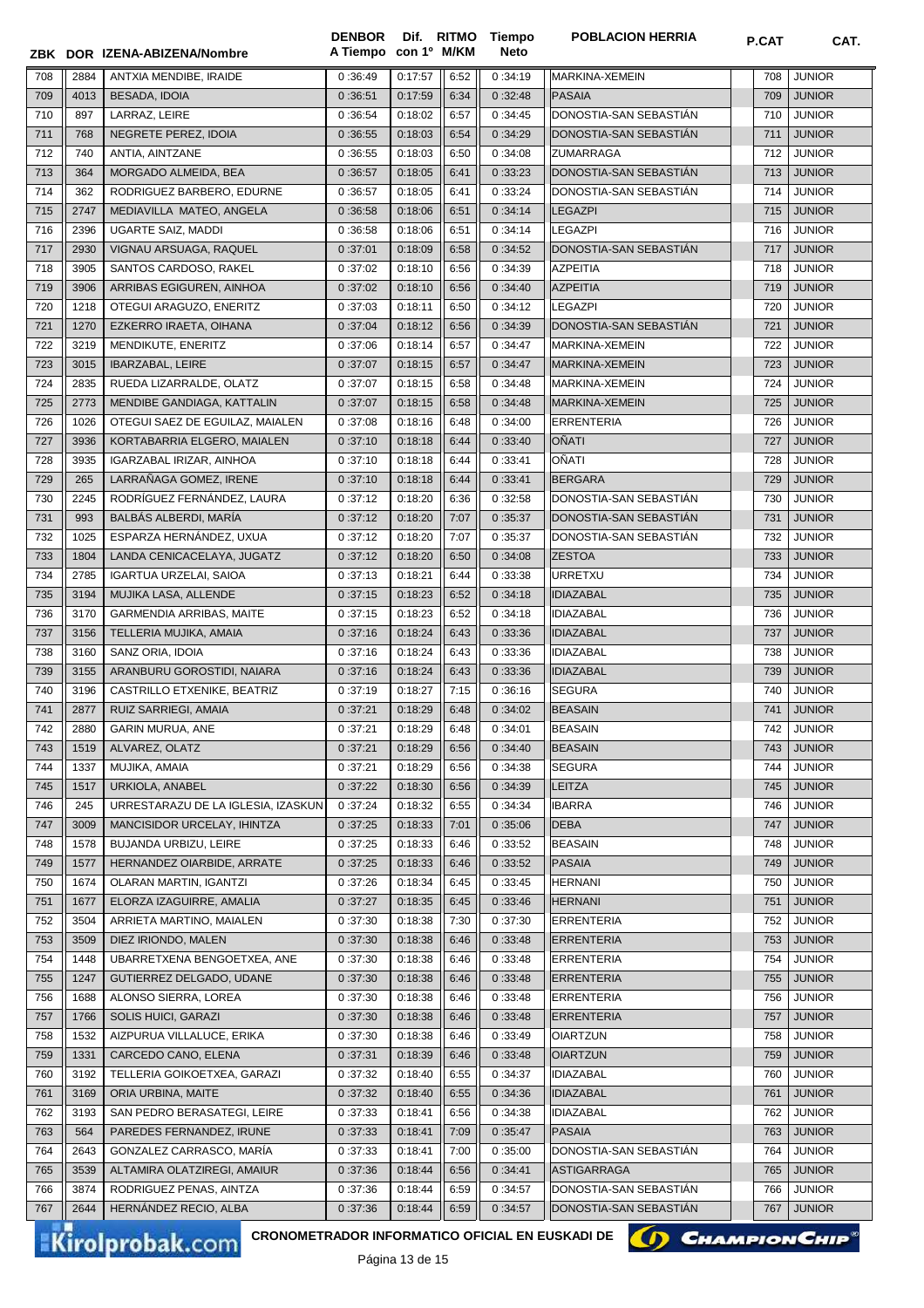|            |            | ZBK DOR IZENA-ABIZENA/Nombre                         | <b>DENBOR</b><br>A Tiempo con 1º M/KM | Dif. RITMO         |              | Tiempo<br><b>Neto</b> | <b>POBLACION HERRIA</b>    | P.CAT      | CAT.                           |
|------------|------------|------------------------------------------------------|---------------------------------------|--------------------|--------------|-----------------------|----------------------------|------------|--------------------------------|
| 768        | 1915       | BALZOLA REZOLA, ENARA                                | 0:37:40                               | 0:18:48            | 6:55         | 0:34:34               | DONOSTIA-SAN SEBASTIAN     | 768        | <b>JUNIOR</b>                  |
| 769        | 888        | POZO MUÑOZ, CRISTINA                                 | 0:37:41                               | 0:18:49            | 7:12         | 0:36:01               | <b>AZKOITIA</b>            | 769        | <b>JUNIOR</b>                  |
| 770        | 889        | ELIAS URIA, AMAIA                                    | 0:37:41                               | 0:18:49            | 7:12         | 0:36:01               | <b>AZKOITIA</b>            | 770        | <b>JUNIOR</b>                  |
| 771        | 891        | BALENCIAGA JUARISTI, MARINA                          | 0:37:41                               | 0:18:49            | 7:12         | 0:36:01               | <b>AZKOITIA</b>            | 771        | <b>JUNIOR</b>                  |
| 772        | 1062       | BERASATEGI LOPETEGI, LOREA                           | 0:37:42                               | 0:18:50            | 6:53         | 0:34:24               | <b>TOLOSA</b>              | 772        | <b>JUNIOR</b>                  |
| 773        | 3600       | <b>GARCÍA ITURBE, AIDA</b>                           | 0:37:42                               | 0:18:50            | 6:46         | 0:33:52               | <b>URNIETA</b>             | 773        | <b>JUNIOR</b>                  |
| 774        | 3134       | MITXELENA PIÑEIRO, AMAIA                             | 0:37:43                               | 0:18:51            | 6:44         | 0:33:41               | <b>ERRENTERIA</b>          | 774        | <b>JUNIOR</b>                  |
| 775        | 1061       | AZKUE LICEAGA, LEIRE                                 | 0:37:43                               | 0:18:51            | 6:53         | 0:34:24               | <b>TOLOSA</b>              | 775        | <b>JUNIOR</b>                  |
| 776        | 3092       | MATXAIN GALFARSORO, OLAIA                            | 0:37:43                               | 0:18:51            | 6:44         | 0:33:41               | <b>ERRENTERIA</b>          | 776        | <b>JUNIOR</b>                  |
| 777        | 429        | SALABERRIA GARMENDIA, AINHOA                         | 0:37:43                               | 0:18:51            | 6:44         | 0:33:41               | LEZO                       | 777        | <b>JUNIOR</b>                  |
| 778        | 3002       | ALFONSO IBARGUREN, ENARA                             | 0:37:43                               | 0:18:51            | 6:44         | 0:33:41               | <b>ERRENTERIA</b>          | 778        | <b>JUNIOR</b>                  |
| 779        | 980        | AZKUE ORIA, NAGORE                                   | 0:37:43                               | 0:18:51            | 6:53         | 0:34:24               | <b>TOLOSA</b>              | 779        | <b>JUNIOR</b>                  |
| 780        | 3543       | OTAEGUI RECALDE, MAITANE                             | 0:37:44                               | 0:18:52            | 6:49         | 0:34:03               | <b>HERNANI</b>             | 780        | <b>JUNIOR</b>                  |
| 781        | 3739       | <b>IPARRAGUIRRE IRUIN, ANE</b>                       | 0:37:44                               | 0:18:52            | 6:53         | 0:34:26               | <b>IDIAZABAL</b>           | 781        | <b>JUNIOR</b>                  |
| 782        | 3663       | INTXAUSTI ARRIZABALAGA, AINHOA                       | 0:37:44                               | 0:18:52            | 6:53         | 0:34:26               | <b>IDIAZABAL</b>           | 782        | <b>JUNIOR</b>                  |
| 783        | 3748       | UGARTE MUGARZA, LE4IRE                               | 0:37:45                               | 0:18:53            | 6:53         | 0:34:27               | OÑATI                      | 783        | <b>JUNIOR</b>                  |
| 784        | 1291       | RODRÍGUEZ AMUNDARAIN, LEIRE                          | 0:37:45                               | 0:18:53            | 6:51         | 0:34:15               | <b>ORMAIZTEGI</b>          | 784        | <b>JUNIOR</b>                  |
| 785<br>786 | 471<br>428 | MENDIBIL GONZÁLEZ, PATRICIA                          | 0:37:45                               | 0:18:53<br>0:18:54 | 7:04<br>7:05 | 0:35:22               | <b>IRUN</b><br><b>IRUN</b> | 785<br>786 | <b>JUNIOR</b><br><b>JUNIOR</b> |
| 787        | 2597       | DE GREGORIO ASIAIN, LEYRE<br>MUGICA FERNANDEZ, IRATI | 0:37:46<br>0:37:46                    | 0:18:54            | 7:00         | 0:35:23<br>0:35:02    | <b>LEGAZPI</b>             | 787        | <b>JUNIOR</b>                  |
| 788        | 2707       | GUTIERREZ GARCIA, ANE                                |                                       | 0:18:54            | 7:00         | 0:35:02               | <b>LEGAZPI</b>             | 788        | <b>JUNIOR</b>                  |
| 789        | 3500       | CAMARERO GARMENDIA, MARIA                            | 0:37:46<br>0:37:48                    | 0:18:56            | 6:55         | 0:34:37               | <b>IBARRA</b>              | 789        | <b>JUNIOR</b>                  |
| 790        | 3499       | ODRIOZOLA PELLEJERO, IDOIA                           | 0:37:48                               | 0:18:56            | 6:55         | 0:34:36               | <b>IBARRA</b>              | 790        | <b>JUNIOR</b>                  |
| 791        | 1290       | TELLERIA SAN MIGUEL, LIDE                            | 0:37:49                               | 0:18:57            | 7:34         | 0:37:49               | <b>ORMAIZTEGI</b>          | 791        | <b>JUNIOR</b>                  |
| 792        | 3501       | GALARRAGA LARRETA, GORETTI                           | 0:37:49                               | 0:18:57            | 6:55         | 0:34:37               | <b>IBARRA</b>              | 792        | <b>JUNIOR</b>                  |
| 793        | 4012       | LOPEZ, MARINA                                        | 0:37:52                               | 0:19:00            | 6:46         | 0:33:50               | <b>MADRID</b>              | 793        | <b>JUNIOR</b>                  |
| 794        | 4023       | ALONSO EGIAZABAL, OLATZ                              | 0:37:53                               | 0:19:01            | 6:45         | 0:33:43               | <b>IRUN</b>                | 794        | <b>JUNIOR</b>                  |
| 795        | 1010       | ERRASTI LOPETEGI, DONETZ                             | 0:37:53                               | 0:19:01            | 6:53         | 0:34:24               | <b>ERRENTERIA</b>          | 795        | <b>JUNIOR</b>                  |
| 796        | 988        | ARAMBURU MONTENEGRO, MARTA                           | 0:37:53                               | 0:19:01            | 6:52         | 0:34:22               | ZARAUTZ                    | 796        | <b>JUNIOR</b>                  |
| 797        | 1006       | VITALES RETEGI, ANE                                  | 0:37:53                               | 0:19:01            | 6:53         | 0:34:24               | <b>ERRENTERIA</b>          | 797        | <b>JUNIOR</b>                  |
| 798        | 995        | GARCIA GONZALEZ, ELENA                               | 0:37:53                               | 0:19:01            | 6:52         | 0:34:22               | <b>ERRENTERIA</b>          | 798        | <b>JUNIOR</b>                  |
| 799        | 3990       | PEÑA, SOFIA                                          | 0:37:53                               | 0:19:01            | 6:46         | 0:33:51               | <b>BILBAO</b>              | 799        | <b>JUNIOR</b>                  |
| 800        | 996        | OTEGI IGARZABAL, IDURRE                              | 0:37:53                               | 0:19:01            | 6:53         | 0:34:23               | <b>ERRENTERIA</b>          | 800        | <b>JUNIOR</b>                  |
| 801        | 1009       | <b>GARMENDIA MAYLIN, LEIRE</b>                       | 0:37:53                               | 0:19:01            | 6:53         | 0:34:23               | <b>ERRENTERIA</b>          | 801        | <b>JUNIOR</b>                  |
| 802        | 3348       | ABANDA, AMAIA                                        | 0:37:53                               | 0:19:01            | 6:52         | 0:34:22               | DONOSTIA-SAN SEBASTIÁN     | 802        | <b>JUNIOR</b>                  |
| 803        | 219        | LEGORBURU ALCONCHEL, ANE                             | 0:37:54                               | 0:19:02            | 6:45         | 0:33:47               | <b>HONDARRIBIA</b>         | 803        | <b>JUNIOR</b>                  |
| 804        | 3801       | MÉNDEZ JIMÉNEZ, NATALIA                              | 0:37:55                               | 0:19:03            | 6:48         | 0:33:59               | <b>IRUN</b>                | 804        | <b>JUNIOR</b>                  |
| 805        | 3804       | OTAEGUI SENOSIAIN, ARRATE                            | 0:37:55                               | 0:19:03            | 6:48         | 0:33:59               | <b>IRUN</b>                | 805        | <b>JUNIOR</b>                  |
| 806        | 424        | MUGICA ERRAZQUIN, ITXASO                             | 0:37:59                               | 0:19:07            | 7:08         | 0:35:38               | <b>IRUN</b>                | 806        | <b>JUNIOR</b>                  |
| 807        | 458        | GONZALEZ EGUILEGOR, ANE MIREN                        | 0:37:59                               | 0:19:07            | 7:08         | 0:35:38               | <b>IRUN</b>                | 807        | <b>JUNIOR</b>                  |
| 808        | 1358       | ZAFRA LIBERAL, TAMARA                                | 0:38:00                               | 0:19:08            | 6:56         | 0:34:39               | DONOSTIA-SAN SEBASTIAN     | 808        | <b>JUNIOR</b>                  |
| 809        | 1653       | VILARIÑO BENEITEZ, LAURA                             | 0:38:01                               | 0:19:09            | 6:45         | 0:33:47               | DONOSTIA-SAN SEBASTIÁN     | 809        | <b>JUNIOR</b>                  |
| 810        | 152        | LOINAZ URRUZOLA, MAIALEN                             | 0:38:02                               | 0:19:10            | 7:30         | 0:37:30               | LASARTE-ORIA               | 810        | <b>JUNIOR</b>                  |
| 811        | 4024       | ALONSO EGIAZABAL, ANNE                               | 0:38:03                               | 0:19:11            | 6:47         | 0:33:53               | <b>IRUN</b>                | 811        | <b>JUNIOR</b>                  |
| 812        | 2188       | <b>GARRIDO ENRIQUE, NOEMÍ</b>                        | 0:38:03                               | 0:19:11            | 6:51         | 0:34:16               | <b>IRUN</b>                | 812        | <b>JUNIOR</b>                  |
| 813        | 2648       | MARTINEZ MORAN, LEIRE                                | 0:38:04                               | 0:19:12            | 7:04         | 0:35:22               | DONOSTIA-SAN SEBASTIAN     | 813        | <b>JUNIOR</b>                  |
| 814        | 4118       | ARANBURU ALKORTA, MALEN                              | 0:38:08                               | 0:19:16            | 6:54         | 0:34:28               | ASTEASU                    | 814        | <b>JUNIOR</b>                  |
| 815        | 2561       | TORAN PEREG, PAULA                                   | 0:38:09                               | 0:19:17            | 6:52         | 0:34:20               | DONOSTIA-SAN SEBASTIAN     | 815        | <b>JUNIOR</b>                  |
| 816        | 1508       | ORMAZABAL BALERDI, ANE                               | 0:38:10                               | 0:19:18            | 7:04         | 0:35:19               | <b>GAINTZA</b>             | 816        | <b>JUNIOR</b>                  |
| 817        | 1496       | FERNANDEZ PEREZ, MAITANE                             | 0:38:10                               | 0:19:18            | 7:04         | 0:35:19               | <b>ORDIZIA</b>             | 817        | <b>JUNIOR</b>                  |
| 818        | 1498       | MENDIA SOROA, MAITE                                  | 0:38:10                               | 0:19:18            | 7:04         | 0:35:18               | <b>ORDIZIA</b>             | 818        | <b>JUNIOR</b>                  |
| 819        | 1497       | BIDEGAIN BAZTARRIKA, OIHANE                          | 0:38:11                               | 0:19:19            | 7:04         | 0:35:20               | <b>ORDIZIA</b>             | 819        | <b>JUNIOR</b>                  |
| 820        | 1499       | MUJIKA MENDIA, AINHOA                                | 0:38:11                               | 0:19:19            | 7:04         | 0:35:19               | <b>BEASAIN</b>             | 820        | <b>JUNIOR</b>                  |
| 821        | 2030       | <b>IGLESIAS ERRASTI, VIDYA</b>                       | 0:38:13                               | 0:19:21            | 7:02         | 0:35:08               | <b>ZESTOA</b>              | 821        | <b>JUNIOR</b>                  |
| 822        | 2032       | URIA ETXEBERRIA, MARIA                               | 0:38:14                               | 0:19:22            | 7:01         | 0:35:07               | <b>ZESTOA</b>              | 822        | <b>JUNIOR</b>                  |
| 823        | 64         | <b>GARCIA DE CASTRO, NEREA</b>                       | 0:38:18                               | 0:19:26            | 7:03         | 0:35:16               | DONOSTIA-SAN SEBASTIAN     | 823        | <b>JUNIOR</b>                  |
| 824        | 569        | CALVILLO MERINO, JANIRE                              | 0:38:18                               | 0:19:26            | 6:56         | 0:34:40               | <b>ORDIZIA</b>             | 824        | <b>JUNIOR</b>                  |
| 825        | 2505       | <b>GANTXEGI RENNER, ENYA</b>                         | 0:38:20                               | 0:19:28            | 6:52         | 0:34:20               | <b>BERGARA</b>             | 825        | <b>JUNIOR</b>                  |
| 826        | 3119       | LOIDI LABANDIBAR, UDANE                              | 0:38:21                               | 0:19:29            | 7:03         | 0:35:15               | <b>OIARTZUN</b>            | 826        | <b>JUNIOR</b>                  |
| 827        | 1770       | LETURIAGA ANGOITIA, OLATZ                            | 0:38:28                               | 0:19:36            | 6:56         | 0:34:40               | ZARAUTZ                    | 827        | <b>JUNIOR</b>                  |

Kirolprobak.com

CRONOMETRADOR INFORMATICO OFICIAL EN EUSKADI DE **(A) CHAMPION CHIP**<sup>®</sup>



Página 14 de 15